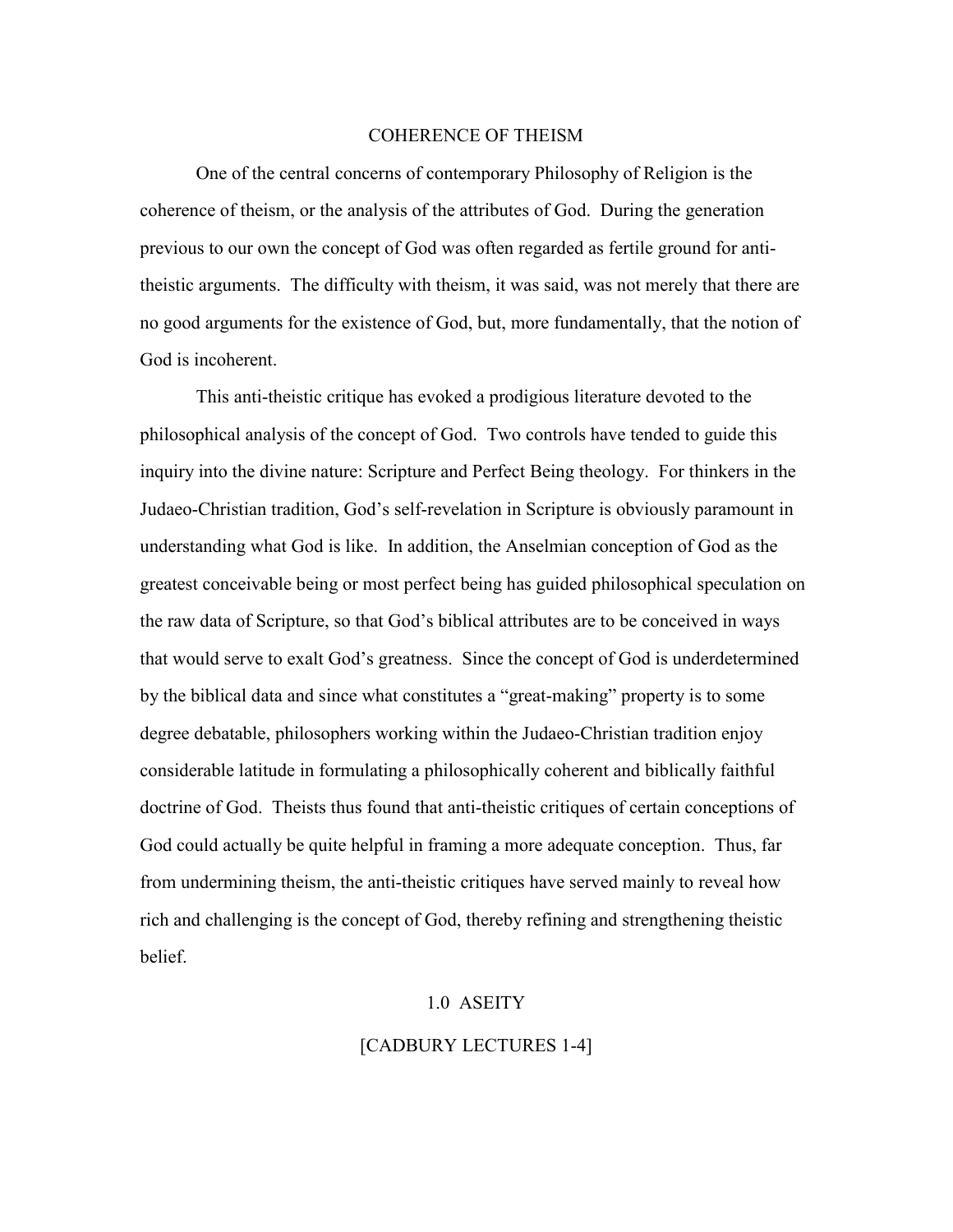### 2.0 ETERNITY

That God is eternal is the clear teaching of the Judaeo-Christian Scriptures (Ps. 90.2), and God's eternality also follows from divine necessity. For if God exists necessarily, it is impossible that He not exist; therefore He can never go out of or come into being. To say that God is eternal means minimally that He never came into being and will never go out of being. To exist eternally is to exist permanently.<sup>1</sup>

There are, however, at least two ways in which something could exist permanently. One way would be to exist omnitemporally throughout infinite time. In this case God would have an immemorial and everlasting temporal duration. The other way in which a being could exist permanently would be by existing timelessly. In this case God would completely transcend time, having neither temporal location nor temporal extension. He would simply exist in an undifferentiated, timeless state.

As Christian philosophers, the initial question we must ask is: does biblical teaching on divine eternity favor either one of these views? The question turns out to be surprisingly difficult to answer. On the one hand, it is indisputable that the biblical writers typically portray God as engaged in temporal activities, including foreknowing the future and remembering the past, and when they speak directly of God's eternal existence they do so in terms of beginningless and endless temporal duration. The data are not wholly one-sided, however. There is some evidence, at least, that when God is considered in relation to creation He must be thought of as the transcendent Creator of time and the ages and therefore as existing beyond time (Gen. 1.1; Prov. 8.22-23; I Cor. 2.7; II Tim. 1.9; Tit. 1.2-3; Jude 25). So the biblical data are underdeterminative, and one

-

<sup>&</sup>lt;sup>1</sup> For an analysis of what it means to be permanent, see Brian Leftow, *Time and Eternity*, Cornell Studies in the Philosophy of Religion (Ithaca, N.Y.: Cornell University Press, 1991), p. 133; cf. Quentin Smith, "A New Typology of Temporal and Atemporal Permanence," *Noûs* 23 (1989): 307-30. According to Leftow an entity is permanent if and only if it exists and has no first or last finite period of existence, and there are no moments before or after it exists.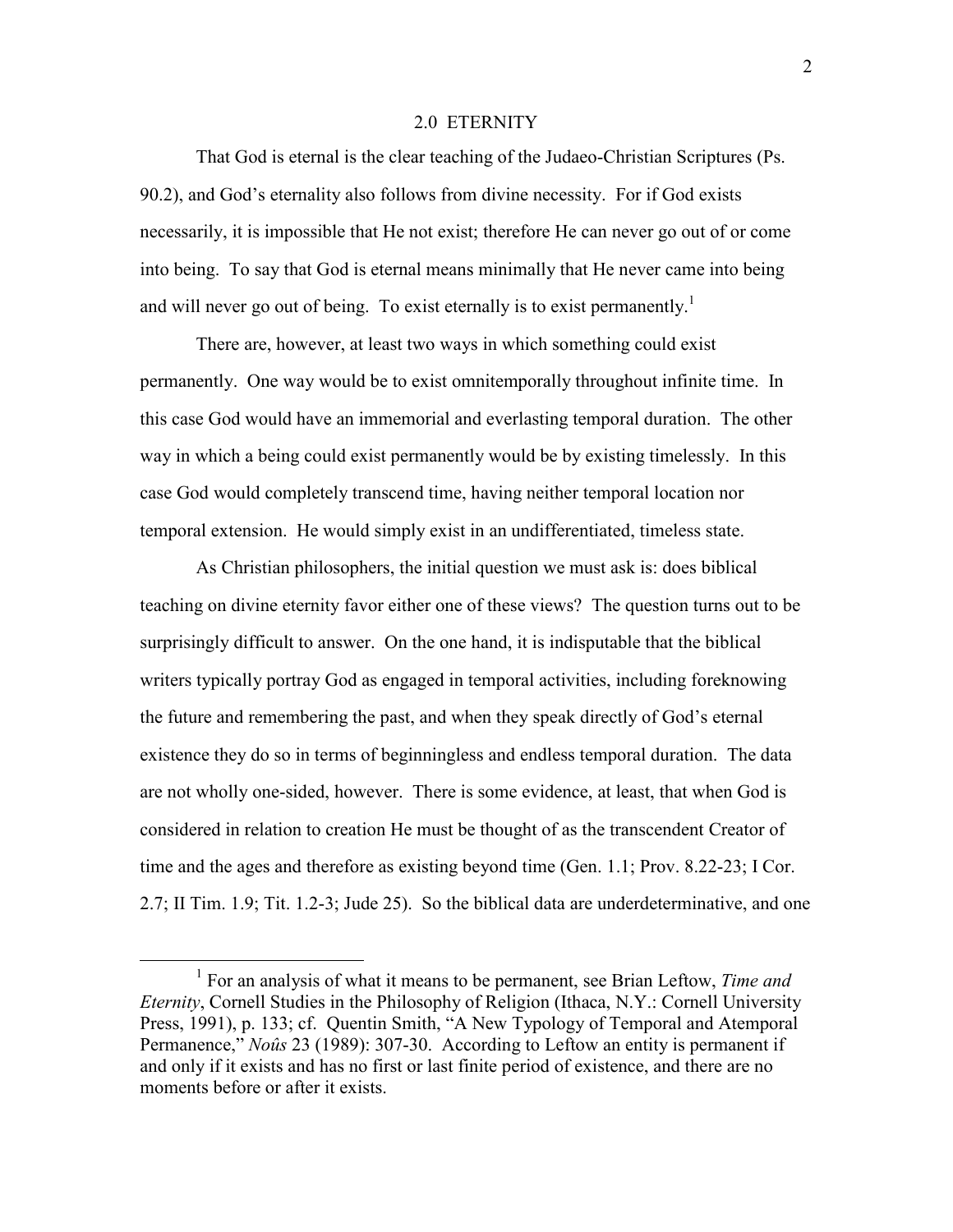seems forced to conclude with James Barr that "if such a thing as a Christian doctrine of time has to be developed, the work of discussing it and developing it must belong not to biblical but to philosophical theology."<sup>2</sup>

At issue here is God's relationship to time: Does God exist temporally or atemporally? God exists temporally if and only if He exists in time, that is to say, if and only if His duration has phases which are related to each other as earlier and later. In that case, God, as a personal being, has experientially a past, a present, and a future. No matter what moment in time we pick, given God's permanence, the assertion, "God exists now," were we to make it, would be literally true.

By contrast, God exists atemporally if and only if He is not temporal. This definition makes it evident that temporality and timelessness are contradictories: an entity must exist one way or the other and cannot exist both ways at once. If, then, God exists atemporally, He has no past, present, and future. At any moment in time it would be true to assert, "God exists," in the tenseless sense of "exists," as when one says, "The natural numbers exist," but not true to assert, "God exists now."

 There is considerable disagreement concerning God's relationship to time. Plato, Plotinus, Augustine, Boethius, Anselm, and Aquinas argued that God transcends time, just as He does space, and therefore has His whole life at once (*tota simul*). Such thinkers often say that from the standpoint of eternity (*sub specie aeternitatis*) the entire series of temporal events is real to God and thus available for His causal influence at any point in history through a single timeless act. On the other hand, Aristotle may well have taken God's eternity to be everlasting temporal duration, and Duns Scotus sharply criticized the atemporalist view of Aquinas on the grounds that time, being dynamic by nature, cannot co-exist as a whole with God. Isaac Newton, the father of modern physics, in his General Scholium to his great *Principia Mathematica,* founded his doctrine of

-

<sup>2</sup> James Barr, *Biblical Words for Time* (London: SCM Press, 1962), p. 149.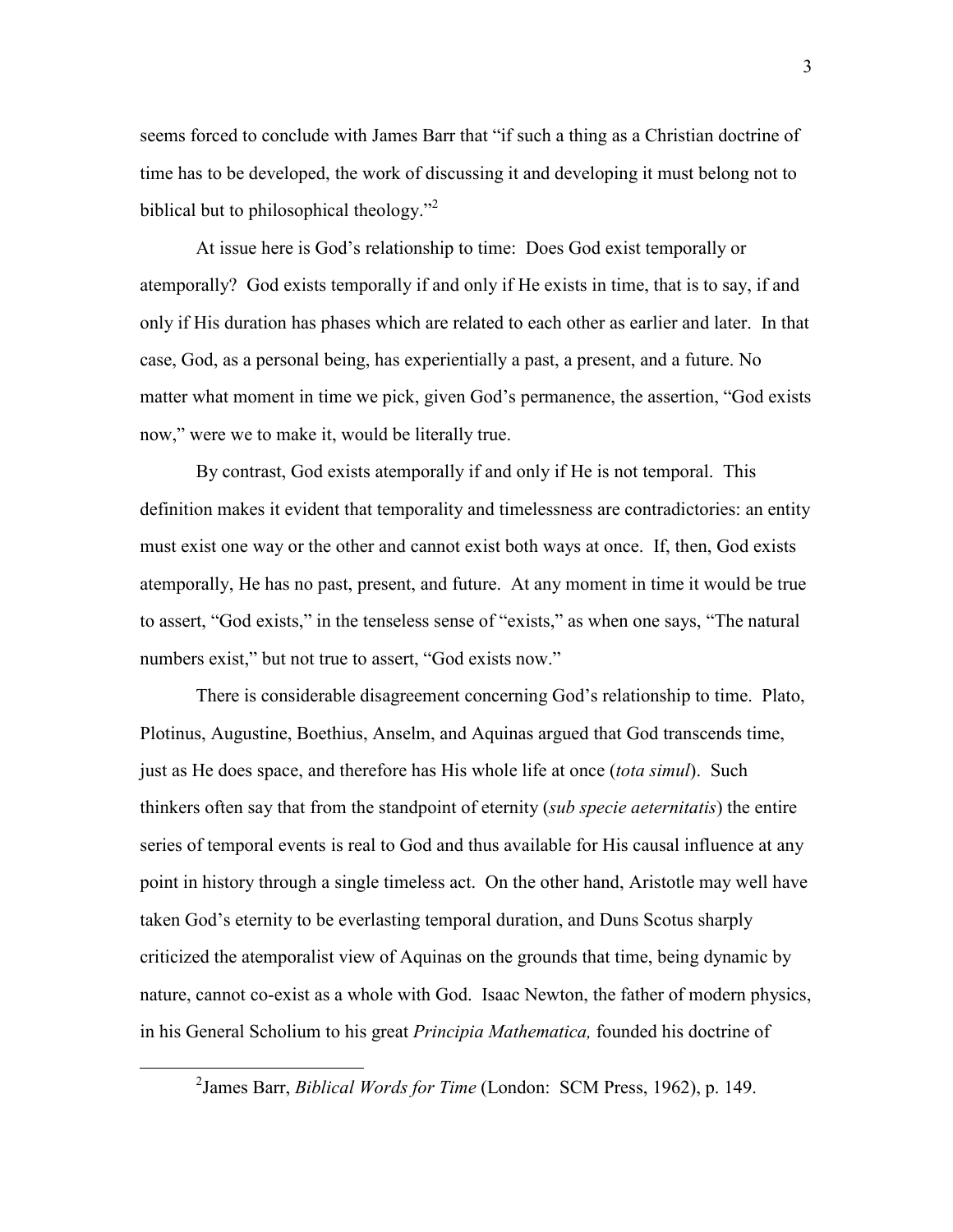absolute time upon God's infinite temporal duration, and in our day process philosophers and theologians like Whitehead and Hartshorne have vigorously asserted the temporalist view.

 Why think that God exists timelessly? God's atemporality could be successfully deduced from His simplicity and immutability, for if God is absolutely simple, He stands in no real relations whatsoever, including temporal relations of *earlier/later than,* and if God is absolutely immutable, then He cannot change in any way, which, if He is in time, He must do, at least extrinsically, as things co-present with Him change. But these extrabiblical doctrines are highly controversial and now widely rejected, so that one needs to look for other grounds of one's doctrine of divine eternity.

In contrast to divine simplicity and immutability, divine omniscience is clearly a great-making property and enjoys considerable Scriptural warrant. An argument for divine timelessness predicated upon God's omniscience would therefore have a more secure theological foundation. Many thinkers have argued that God's knowledge of future contingents implies divine timelessness. The reasoning seems to go as follows:

- 1. A temporal being cannot know future contingent events.
- 2. God knows future contingent events.

 $\overline{a}$ 

3. Therefore, God is not a temporal being.

But if God is not a temporal being, then it follows that God is timeless.

Despite the denial of (2) on the part of a wide range of contemporary thinkers from process theologians to so-called "open" theists, a biblical doctrine of divine omniscience makes  $(2)$  undeniable for an orthodox theologian.<sup>3</sup> The argument hinges, therefore, on the truth of  $(1)$ . On behalf of  $(1)$  it is usually claimed that contingent events can be known only insofar as they are real or existent, from which it follows, given God's

<sup>3</sup> See my *The Only Wise God: The Compatibility of Divine Foreknowledge and Human Freedom.* Grand Rapids, Mich.: Baker Bookhouse, 1987.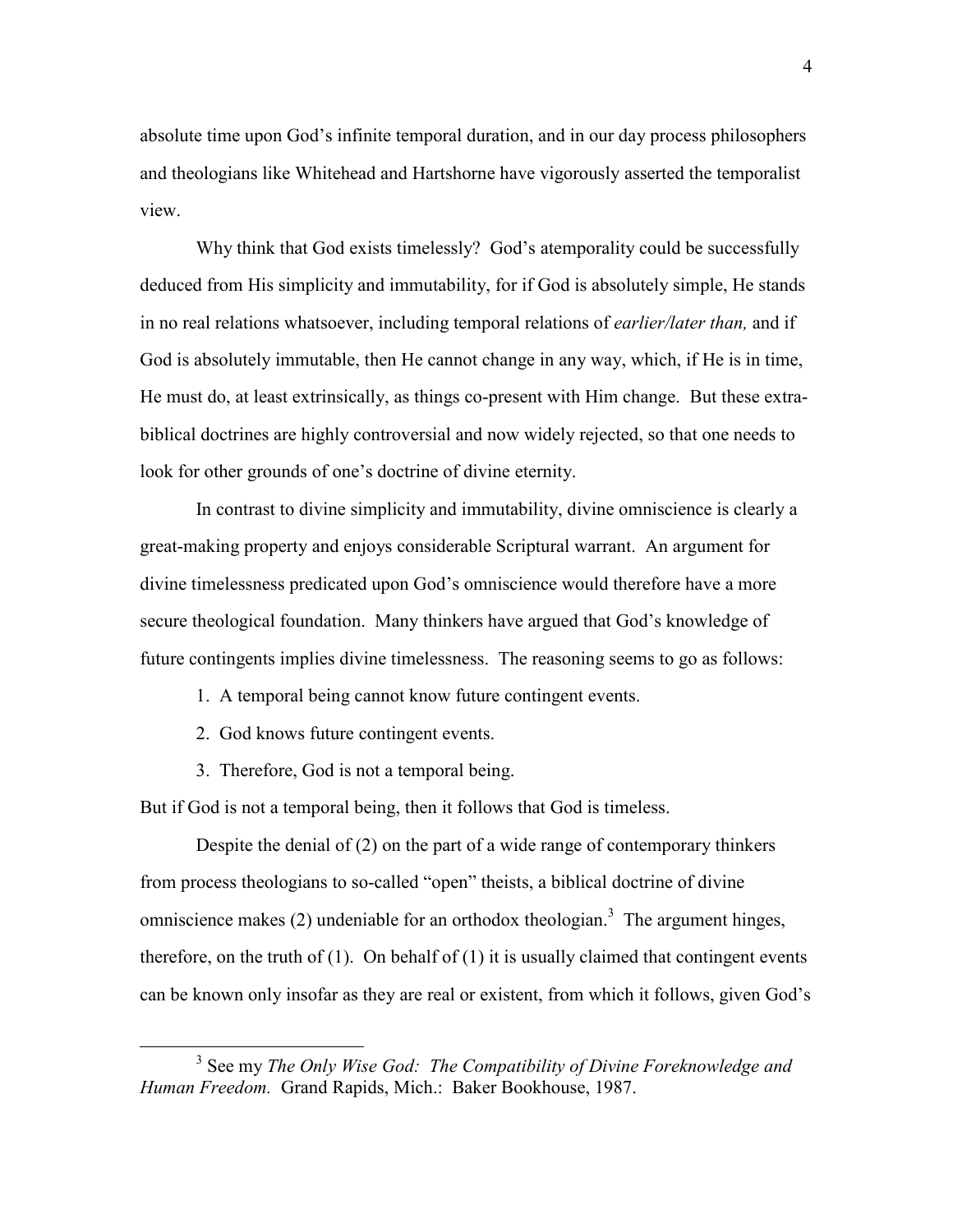knowledge of them, that future contingent events are real or existent. Defenders of divine timelessness such as Boethius, Anselm, and Aquinas thus typically maintained that all events in time are real to God and therefore can be known by Him via His *scientia visionis* (knowledge of vision).

How can we make sense of this claim? The most plausible move for the defender of divine timelessness to make will be to hold that the four-dimensional space-time manifold exists tenselessly and that God transcends that manifold. A good many physicists and philosophers of time and space embrace such a tenseless view of time (spacetime realism). Such a view makes sense of the traditional claim that all events in time are present to God and therefore known to Him via His *scientia visionis*.

The drawback is that there is a high price to be paid philosophically and theologically for such a tenseless theory of time.<sup>4</sup> Therefore, the claim that contingent events can be known only insofar as they are real or existent comes with a considerable price tag for the orthodox theist. One is therefore inclined to be sceptical of the argument on behalf of (1).

Moreover, (1) can be directly challenged as well. In assessing the question of how God knows truths about temporal events, we may distinguish two models of divine cognition: the *perceptualist* model and the *conceptualist* model. The perceptualist model construes divine knowledge on the analogy of sense perception: God looks and sees what is there. Such a model patently underlies the classic doctrine of *scientia visionis* and is implicitly assumed when people speak of God's "foreseeing" the future. The perceptualist model of divine cognition does encounter difficulty concerning God's

-

<sup>4</sup> See my *The Tenseless Theory of Time: A Critical Examination,* Synthese Library 294 (Dordrecht: Kluwer Academic Publishers, 2000).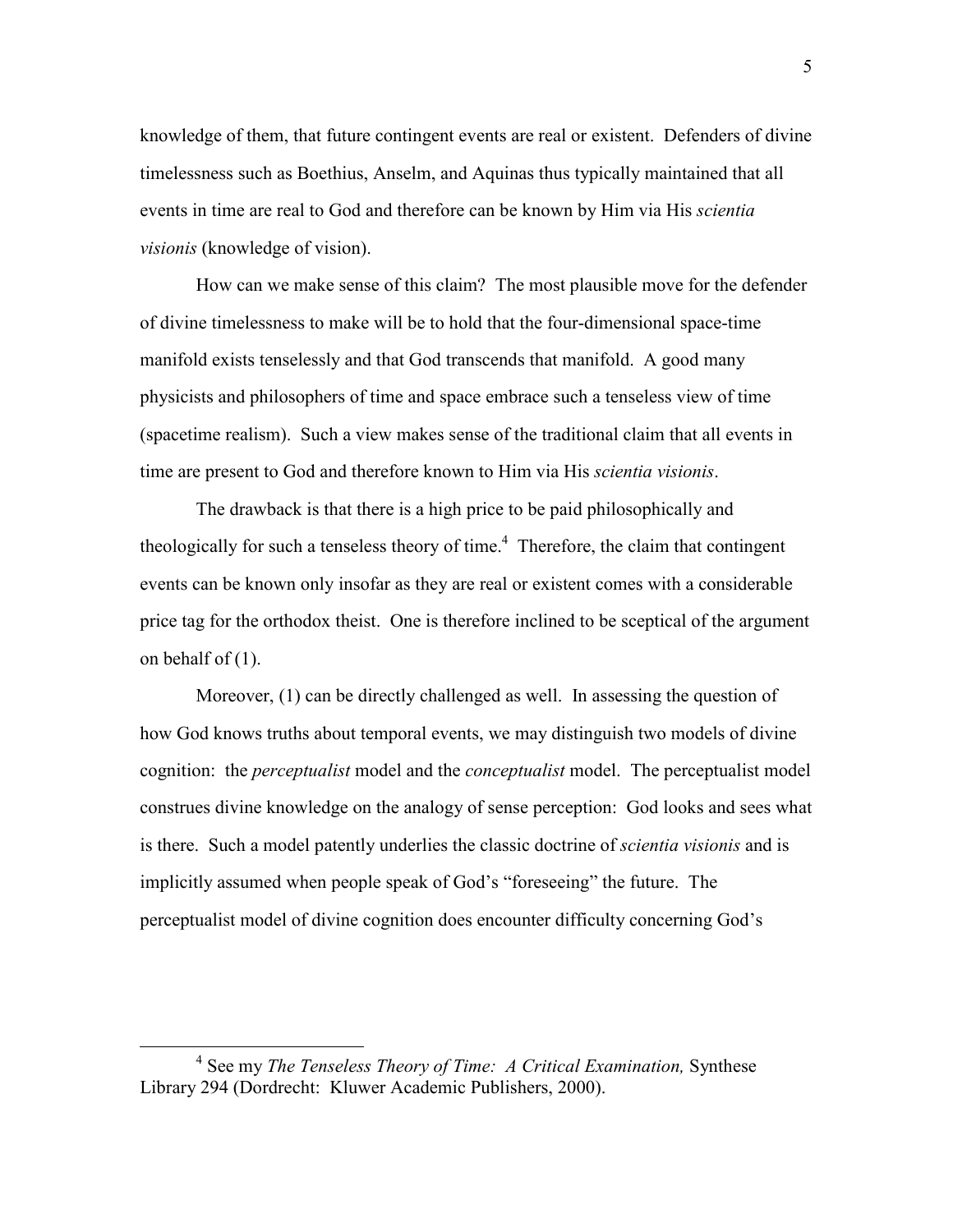knowledge of future contingents, for, if future events do not exist, there is nothing there to perceive. $5$ 

By contrast on a conceptualist model of divine knowledge, God does not acquire His knowledge of the world by anything like perception. His knowledge of the future is not based on His "looking" ahead and "seeing" what lies in the future (a terribly anthropomorphic notion in any case). Rather God's knowledge is more like a mind's knowledge of innate ideas. It is therefore inappropriate to speak of God's acquirin*g* knowledge at all. Rather as an omniscient being, God has essentially the property of knowing all truths; there are truths about future events; *ergo*, God knows all truths concerning future events. So long as we are not seduced into thinking of divine foreknowledge on the model of perception, it is no longer evident why knowledge of future continents should be impossible.

We can go further, however. For the doctrine of middle knowledge (*scientia media*) is a version of the conceptualist model which allows us to say considerably more about the basis of God's foreknowledge of future contingents. Divine foreknowledge is based on (i) God's middle knowledge of what every creature would freely do under any circumstances and (ii) His knowledge of the divine decree to create certain sets of circumstances and to place certain creatures in them. Given middle knowledge and the divine decree, foreknowledge follows automatically as a result without any perception of the created world. I shall defer further discussion of this model of divine knowledge until locus 2.28. In sum, while the argument from God's knowledge of future contingents has

-

 $<sup>5</sup>$  Notice, however, that if we think of statements or facts as with in God's</sup> perceptual purview, then even on a perceptualist model, God must know the future, so long as the Principle of Bivalence holds for future-tense statements. For He perceives which future-tense statements presently have the property of truth inhering in them or which future-tense facts presently exist. Thus, by means of His perception of presently existing realities He knows the truth about the future.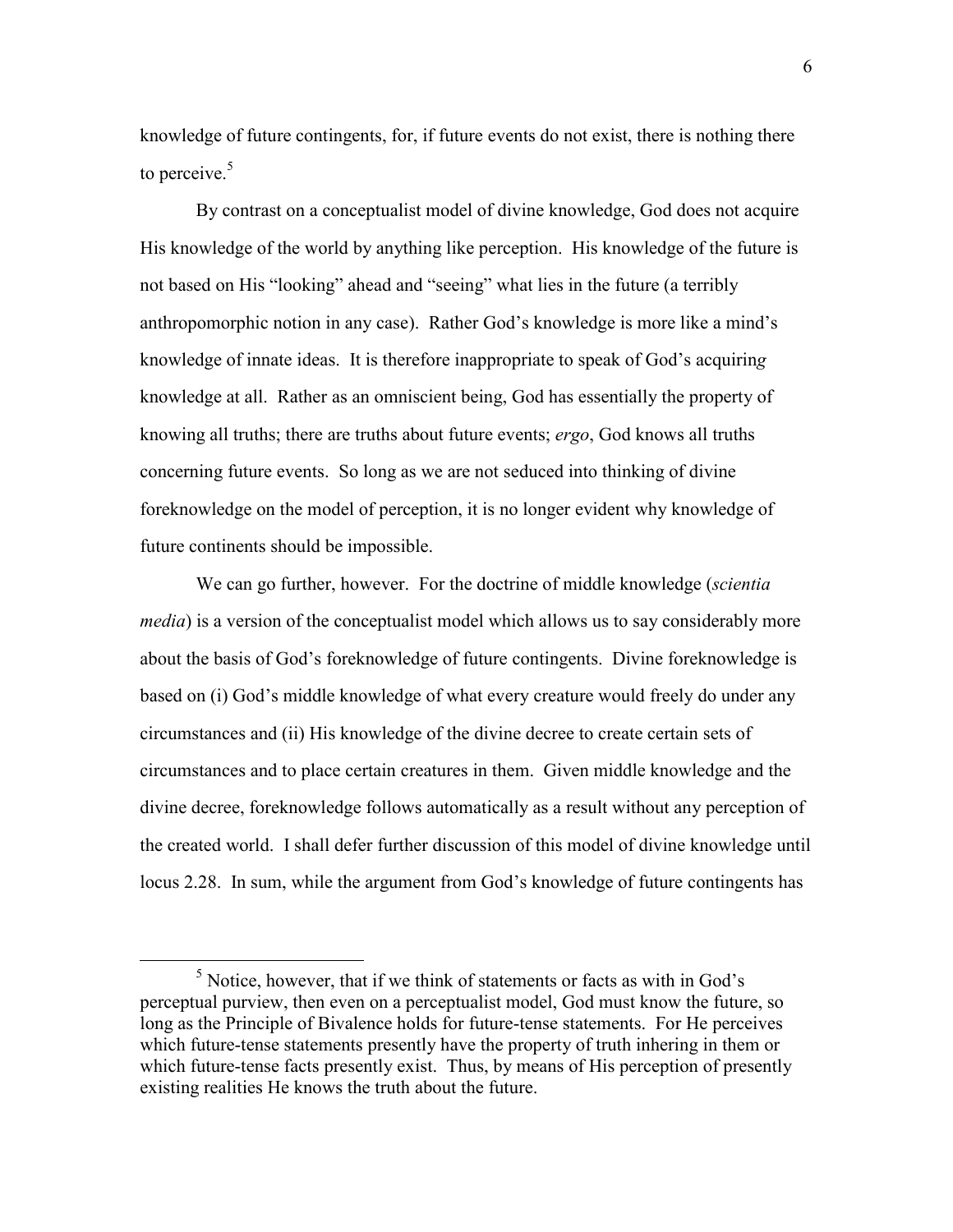some force in motivating a doctrine of divine timelessness, that force is mitigated by the availability of viable alternatives and the high price exacted by a tenseless theory of time.

A different argument for divine timelessness arises from the concept of time in Einstein's Special Theory of Relativity (STR). According to Einstein's theory, there is no unique, universal time and so no unique, worldwide "now." Each inertial frame has its own time and its own present moment, and there is no overarching, absolute time in which all these diverse times are integrated into one. So if God is in time, then the obvious question raised by STR is: *Whose time is He in?*

The defender of divine timelessness maintains that there is no acceptable answer to this question. We cannot plausibly pick out some inertial frame and identify its time as God's time because God is not a physical object in uniform motion, and so the choice of any such frame would be wholly arbitrary. Moreover, it is difficult to see how God, confined to the time of one inertial frame, could be causally sustaining events which are real relative to other inertial frames but are future or past relative to God's frame. Similarly, God's knowledge of what is happening now would be restricted to the temporal perspective of a single frame, leaving Him ignorant of what is actually going on in other frames. In any case, if God were to be associated with a particular inertial frame, then surely, as God's time, the time of that frame would be privileged. It would be the equivalent of the classical aether frame. So long as we maintain, with Einstein, that no frame is privileged, then we cannot identify the time of any inertial frame as God's time.

 Neither can we say that God exists in the "now" associated with the time of every inertial frame, for this would obliterate the unity of God's consciousness. In order to preserve God's personal consciousness, it must not be fragmented and scattered among the inertial frames in the universe. But if God's time cannot be identified with the time of a single frame or of a plurality of frames, then God must not be in time at all, that is to say, He exists timelessly.

We can summarize this reasoning as follows: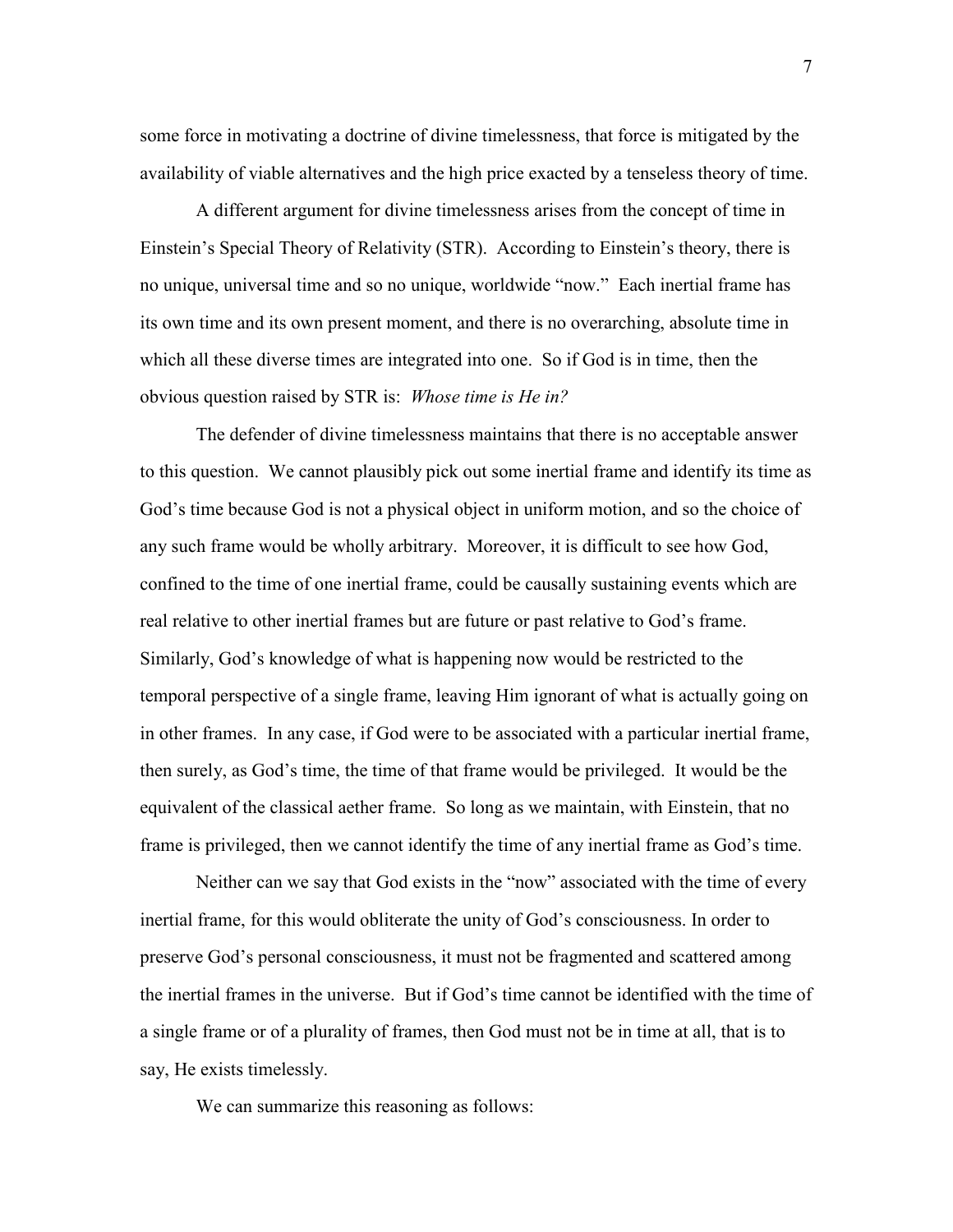1. STR is correct in its description of time.

2. If STR is correct in its description of time, then if God is temporal, He exists in either the time associated with a single inertial frame or the times associated with a plurality of inertial frames.

3. Therefore, if God is temporal, He exists in either the time associated with a single inertial frame or the times associated with a plurality of inertial frames.

4. God does not exist in either the time associated with a single inertial frame or the times associated with a plurality of inertial frames.

5. Therefore, God is not temporal.

-

What can be said in response to this argument? Although it may come as something of a shock to many, the most dubious premiss of the argument is (1). For STR's concept of time rests upon decrepit epistemological foundations. Einstein's redefinition of simultaneity in terms of clock synchronization by light signals simply assumes that the time which light takes to travel between two relatively stationary observers A and B is the same from A to B as from B to A in a round-trip journey. That assumption presupposes that A and B, while at relative rest, are not both in absolute motion, or in other words that neither absolute space nor a privileged inertial frame exists. What justification did Einstein have for so radical a presupposition? The answer, in a word, is verificationism. It is empirically impossible to distinguish uniform motion from rest relative to such a frame, and Einstein believed that if absolute space and absolute motion or rest are undetectable empirically, they therefore do not exist (and may even be said to be meaningless). Historians of science have shown that at the philosophical roots of Einstein's theory lies a verificationist epistemology, mediated to the young physicist chiefly through the influence of Ernst Mach, which comes to expression in Einstein's analysis of the concepts of time and space.<sup>6</sup>

<sup>&</sup>lt;sup>6</sup> See especially Gerald J. Holton, "Mach, Einstein and the Search for Reality," in *Ernst Mach: Physicist and Philosopher,* Boston Studies in the Philosophy of Science 6 (Dordrecht: D. Reidel, 1970), pp. 165-99: idem, "Where Is Reality? The Answers of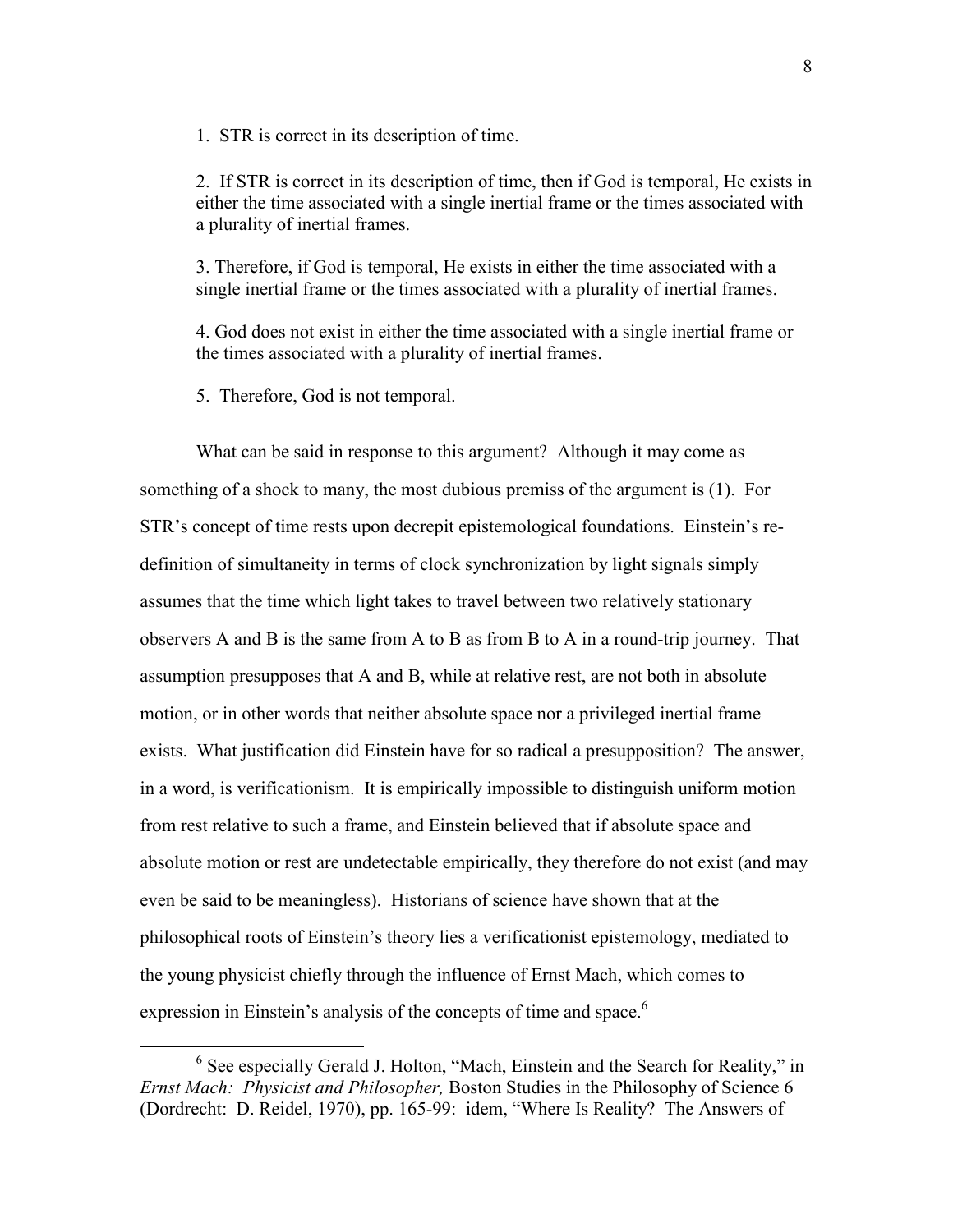The untenability of verificationism is so universally acknowledged that it will not be necessary to rehearse the objections against it here.<sup>7</sup> Verificationism provides no justification for thinking that Newton erred, for example, in holding that absolute time, grounded in God's sempiternal duration, exists independently of our physical measures of it and may or may not be accurately registered by them. With the demise of verificationism, the philosophical underpinnings of STR have collapsed. In short, there is no reason think that (1) is true.

But what about (2)? The difficulty with this premiss is that it fails to take into account the fact that STR is a *restricted* theory of relativity and therefore is correct only within prescribed limits. It is a theory which deals with uniform motion only. The analysis of non-uniform motion, such as acceleration and rotation, is provided by the General Theory of Relativity (GTR). STR cannot therefore be expected to give us the final word about the nature of time and space; indeed, within the context of GTR a new and important conception of time emerges.

GTR serves to introduce into Relativity Theory a cosmic perspective, enabling us to draft cosmological models of the universe governed by the gravitational field equations of GTR. Within the context of such cosmological models, the issue of time resurfaces dramatically. All contemporary cosmological models derive from Russian physicist Alexander Friedman's 1922 model of an expanding, material universe characterized by ideal homogeneity and isotropy. Several features of the cosmic time in Friedman models merit comment. Although GTR does not itself mandate any formula for how to slice up

Einstein," in *Science and Synthesis,* ed. UNESCO (Berlin: Springer-Verlag, 1971), pp. 45-69; and the essays collected together in idem, *Thematic Origins of Scientific Thought.* See also Lawrence Sklar, "Time, Reality, and Relativity," in *Reduction, Time and Reality,* ed. Richard Healey (Cambridge: Cambridge University Press, 1981), p. 141.

 $\overline{a}$ 

 $7$  See the excellent survey in Frederick Suppe, "The Search for Philosophical Understanding of Scientific Theories," in *The Structure of Scientific Theories,* 2d ed., ed. F. Suppe (Urbana, Ill.: University of Illinois Press, 1977), pp. 3-118.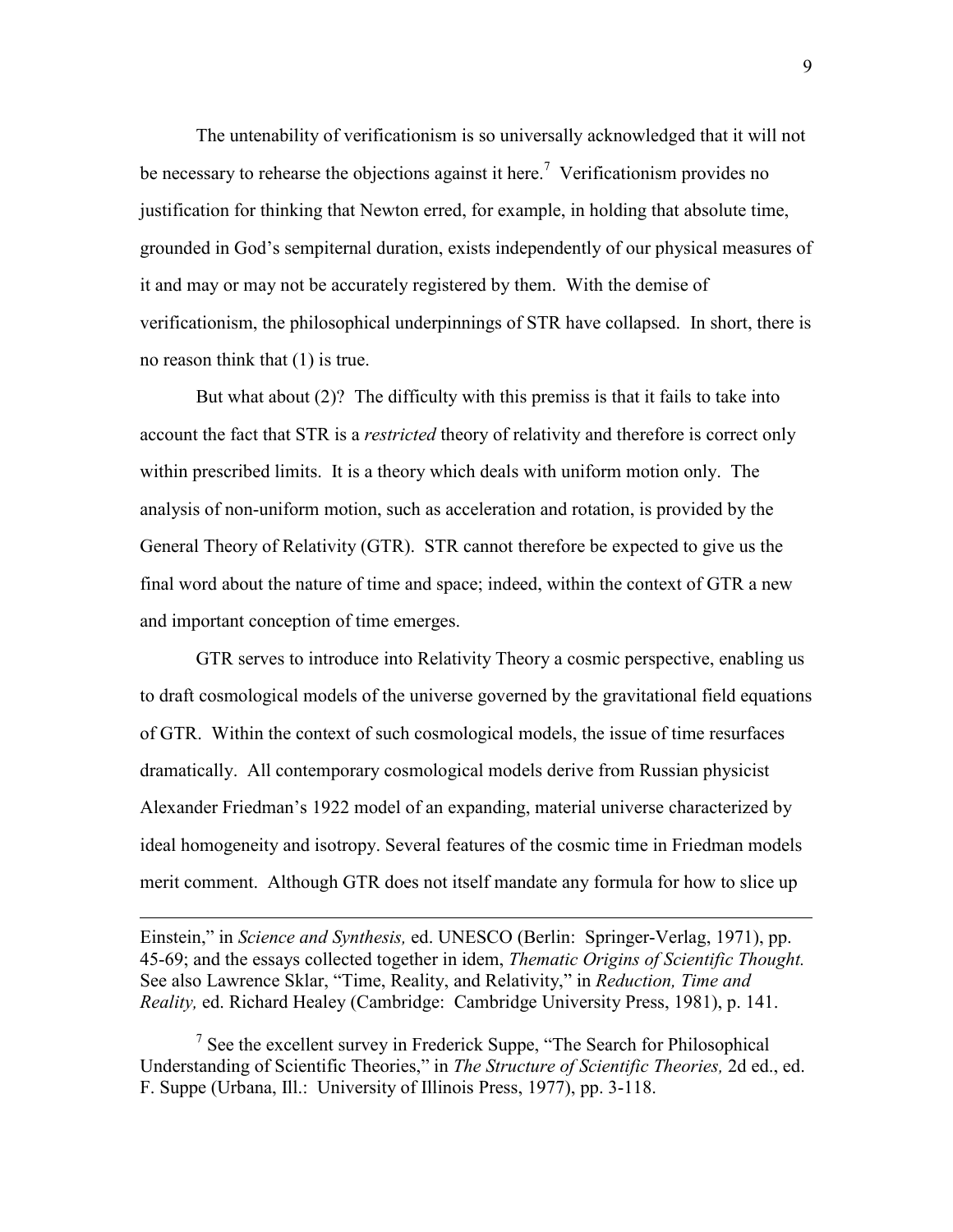space-time into a temporally ordered foliation, nevertheless certain models of space-time, like the Friedman model, have a dynamical, evolving spatial geometry whose natural symmetries guide the construction of cosmic time; in order to ensure a smooth development of this geometry, it will be necessary to construct a time parameter based on a preferred slicing of space-time. Now as a parameter independent of spatial coordinates, cosmic time measures the duration of the universe as a whole in an observerindependent way; that is to say, the lapse of cosmic time is the same for all observers. Nevertheless, cosmic time is related to the local times of a special group of observers called "fundamental observers." These are hypothetical observers, associated with the galaxies, who are at rest with respect to the expansion of space itself. As the expansion of space proceeds, each fundamental observer remains in the same place, though his spatial separation from fellow fundamental observers increases. Cosmic time relates to these observers in that their local times all coincide with cosmic time in their vicinity. Because of their mutual recession, the class of fundamental observers do not serve to define a global inertial frame, technically speaking, even though all of them are at rest. But since each fundamental observer is at rest with respect to space, the events which he calculates to be simultaneous will coincide locally with the events which are simultaneous in cosmic time.

What this implies is that, contrary to premiss (2), it does not follow from the correctness of STR that if God is in time, then He is in the time of one or more inertial frames.<sup>8</sup> For if God exists in cosmic time, there is no universal inertial frame with which He can be associated, even though there exists a preferred foliation of spacetime into successive hypersurfaces. Based on a cosmological, rather than a local, perspective, cosmic time serves to restore the classical notions of universal time and absolute

-

10

<sup>&</sup>lt;sup>8</sup> One could say that God exists in the time of the inertial frame of every fundamental observer; but then there is no objection, since all their local times fuse into one cosmic time.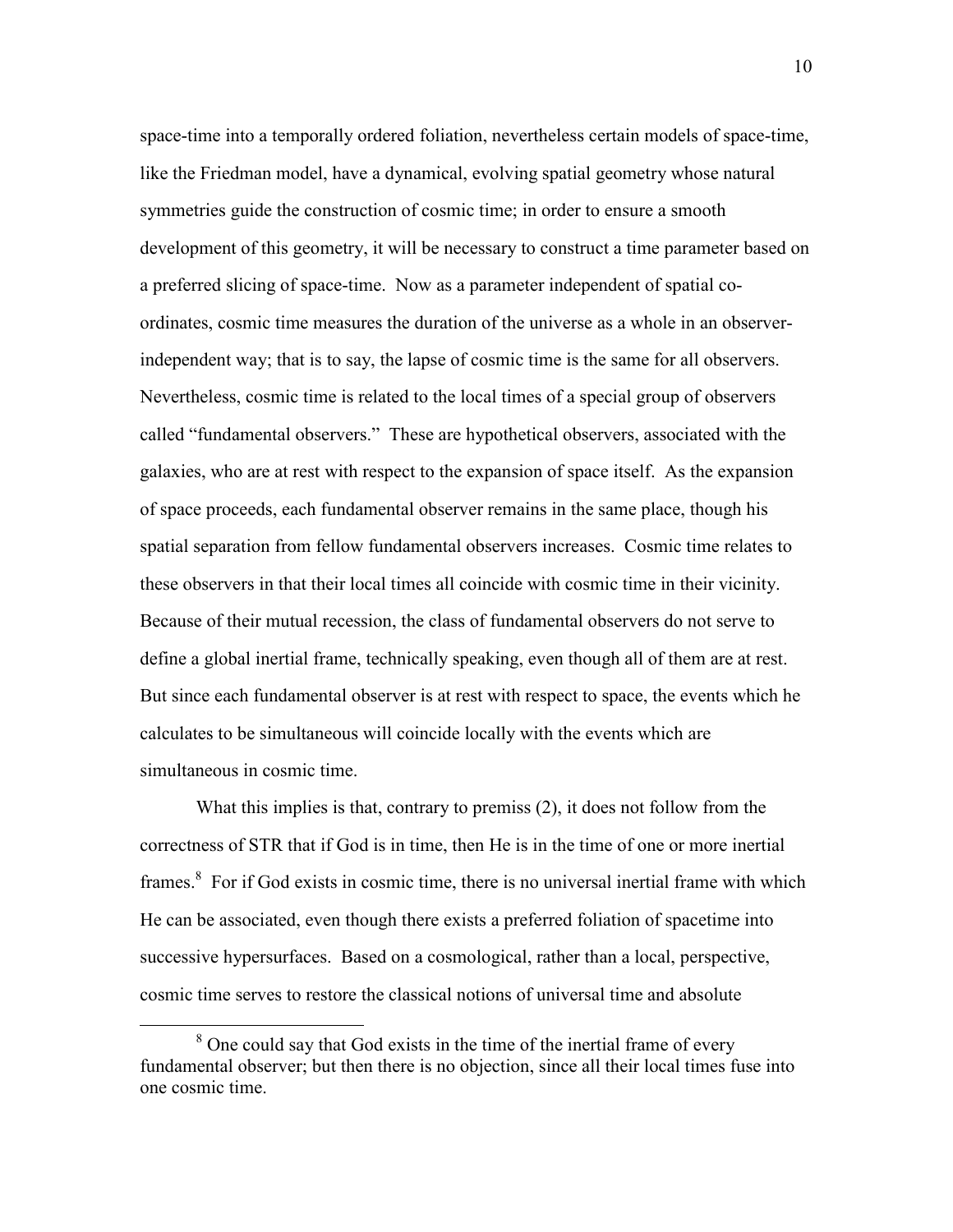simultaneity which STR denied. The defender of divine temporality may accordingly hold that God exists in cosmic time.<sup>9</sup>

Perhaps the most persuasive argument in favor of divine timelessness is based on the incompleteness of temporal life. Brian Leftow argues that the fleeting nature of temporal life is incompatible with the life of a most perfect being such as God. A temporal being is unable to enjoy what is past or future for it, possessing only the fleeting present. The passage of time thus renders it impossible for any temporal being, even God, to possess all its life at once. By contrast a timeless God lives all His life at once because He literally has no past or future and so suffers no loss. Therefore, since God is the most perfect being, He is timeless.

We can formulate this argument as follows:

1. God is the most perfect being.

-

- 2. The most perfect being has the most perfect mode of existence.
- 3. Temporal existence is a less perfect mode of existence than timeless existence.
- 4. Therefore, God has the most perfect mode of existence.
- 5. Therefore, God has a timeless mode of existence.

The key premiss here is (3), which rests on very powerful intuitions about the irretrievable loss that arises through the experience of temporal passage, a loss which intuitively should not characterize the experience of a most perfect being. Some philosophers of time might try to avert the force of this consideration by adopting a tenseless view of time according to which things and events do not in fact come to be or pass away. The difference between past, present, and future is a subjective illusion of consciousness. On this view of time no temporal being ever really loses its past or has

 $9<sup>9</sup>$  I assume here that there is but one universe. If one adopts a multiverse hypothesis (2.112), then God will be in the global time associated with the inflating multiverse.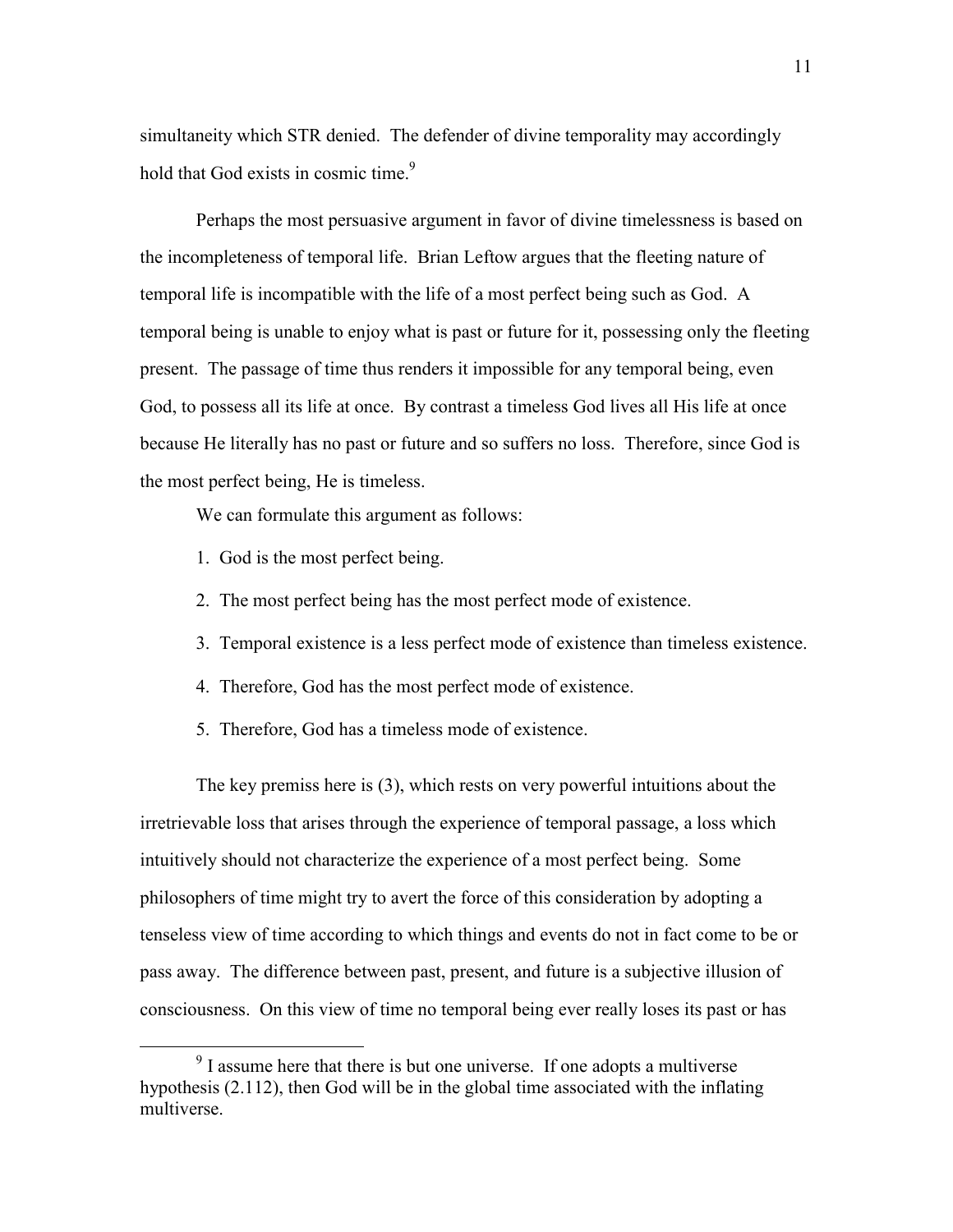not yet acquired its future; it (or its temporal parts) just exists tenselessly at its various temporal locations. A temporal God would exist at all temporal locations without beginning or end and so would not lose or acquire portions of His life.

The problem with this escape route is that it fails to appreciate that the argument is based on the *experience* of temporal passage, rather than on the objective reality of temporal passage itself. Even if the future never becomes and the past is never really lost, the fact remains that for a temporal person the past is lost *to him* and the future is not accessible *to him.* For this reason, it would be futile to attempt to elude the force of this argument by postulating a temporal deity in a tenseless time.

Perhaps, however, the realization that the argument is essentially experiential in character opens the door for a temporalist alternative. When we recall that God is perfectly omniscient and so forgets nothing of the past and knows everything about the future, then time's passage is not so tragic for Him. His past experiences do not fade as ours do, and He has perfect prescience of what the future holds. So it is far from obvious that the experience of temporal passage is so melancholy an affair for an omniscient God as it is for us. Moreover, the life of a perfect person may have to be characterized by the incompleteness which would in other contexts be considered an imperfection. There is some evidence that consciousness of time's flow can actually be an enriching experience.<sup>10</sup> Timelessness may not be the most perfect mode of existence of a perfect person. All this goes to call into question (3). Still, this last argument does have some force and so needs to be weighed against whatever arguments can be offered on behalf of divine temporality.

<u>.</u>

 $10$  See the very interesting piece by R. W. Hepburn, "Time-Transcendence and Some Related Phenomena in the Arts," in *Contemporary British Philosophy,* 4th series, ed. H. D. Lewis, Muirhead Library of Philosophy (London: George Allen & Unwin, 1976), pp. 152-173.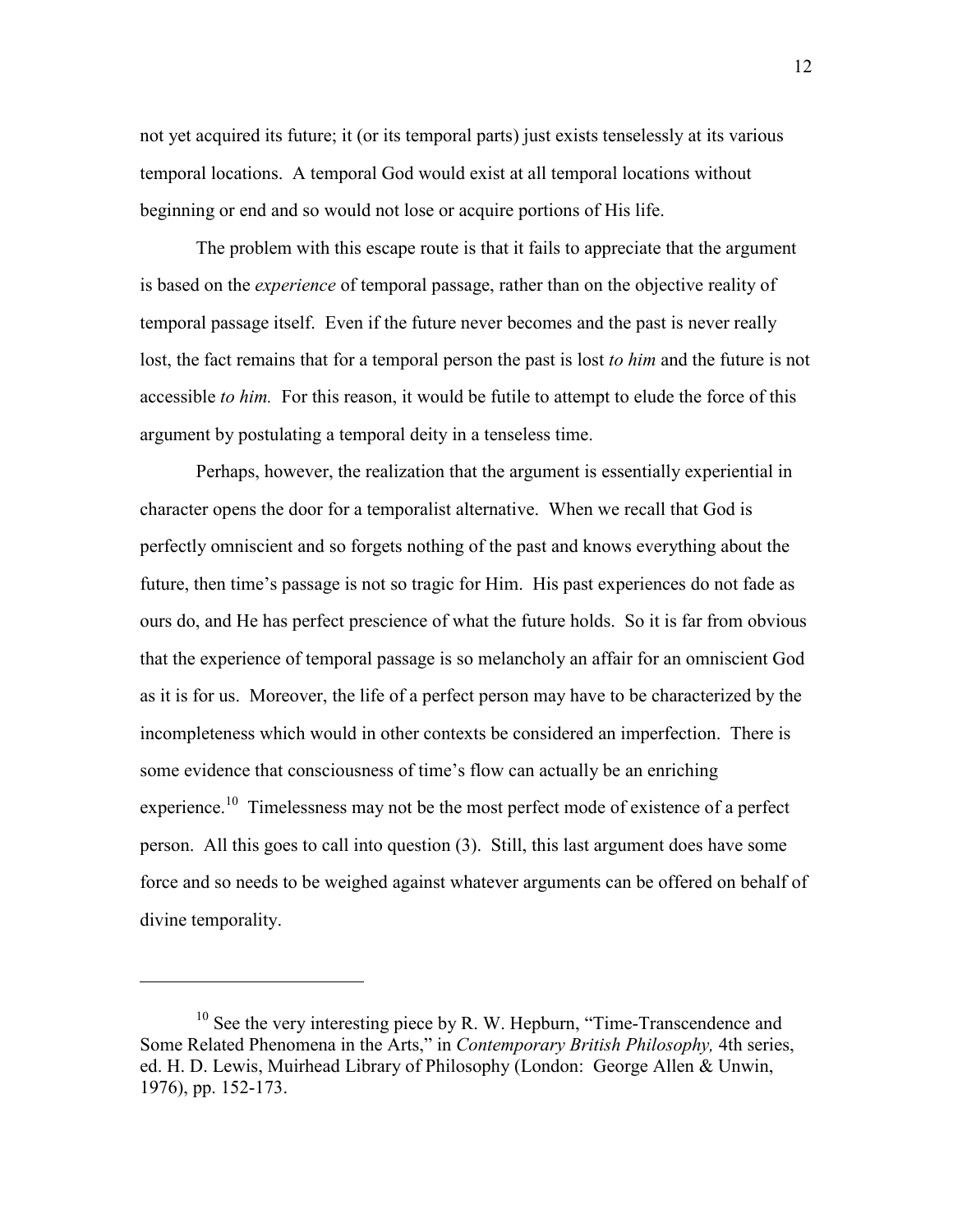What arguments, then, might be offered for divine temporality? One argument frequently raised in the literature is that timelessness and personhood are incompatible. Some philosophers have denied that a timeless God can be a self-conscious, rational being because He could not exhibit certain forms of consciousness which we normally associate with personal beings (namely, ourselves). For example, Robert Coburn has written,

Surely it is a necessary condition of anything's being a person that it should be capable (logically) of, among other things, doing at least some of the following: remembering, anticipating, reflecting, deliberating, deciding, intending, and acting intentionally. To see that this is so one need but ask oneself whether anything which necessarily lacked all of the capacities noted would, under any conceivable circumstances, count as a person. But now an eternal being would necessarily lack all of these capacities in as much as their exercise by a being clearly requires that the being exist in time. . . . Hence, no eternal being, it would seem, could be a person. $11$ 

Since God is essentially personal, He therefore cannot be timeless.

We can formulate this argument as follows (using *x*, *y*, *z* to represent certain

properties allegedly essential to personhood):

- 1. Necessarily, if God is timeless, He does not have the properties *x, y, z.*
- 2. Necessarily, if God does not have the properties *x, y, z*, then God is not personal.
- 3. Necessarily, God is personal.

-

4. Therefore, necessarily, God is not timeless.

The defender of divine timelessness may attempt to turn back this argument either by challenging the claim that the properties in question are necessary conditions of personhood or by showing that a timeless God could possess the relevant properties after

<sup>11</sup>Robert C. Coburn, "Professor Malcolm on God," *Australasian Journal of Philosophy* 41 (1963): 155.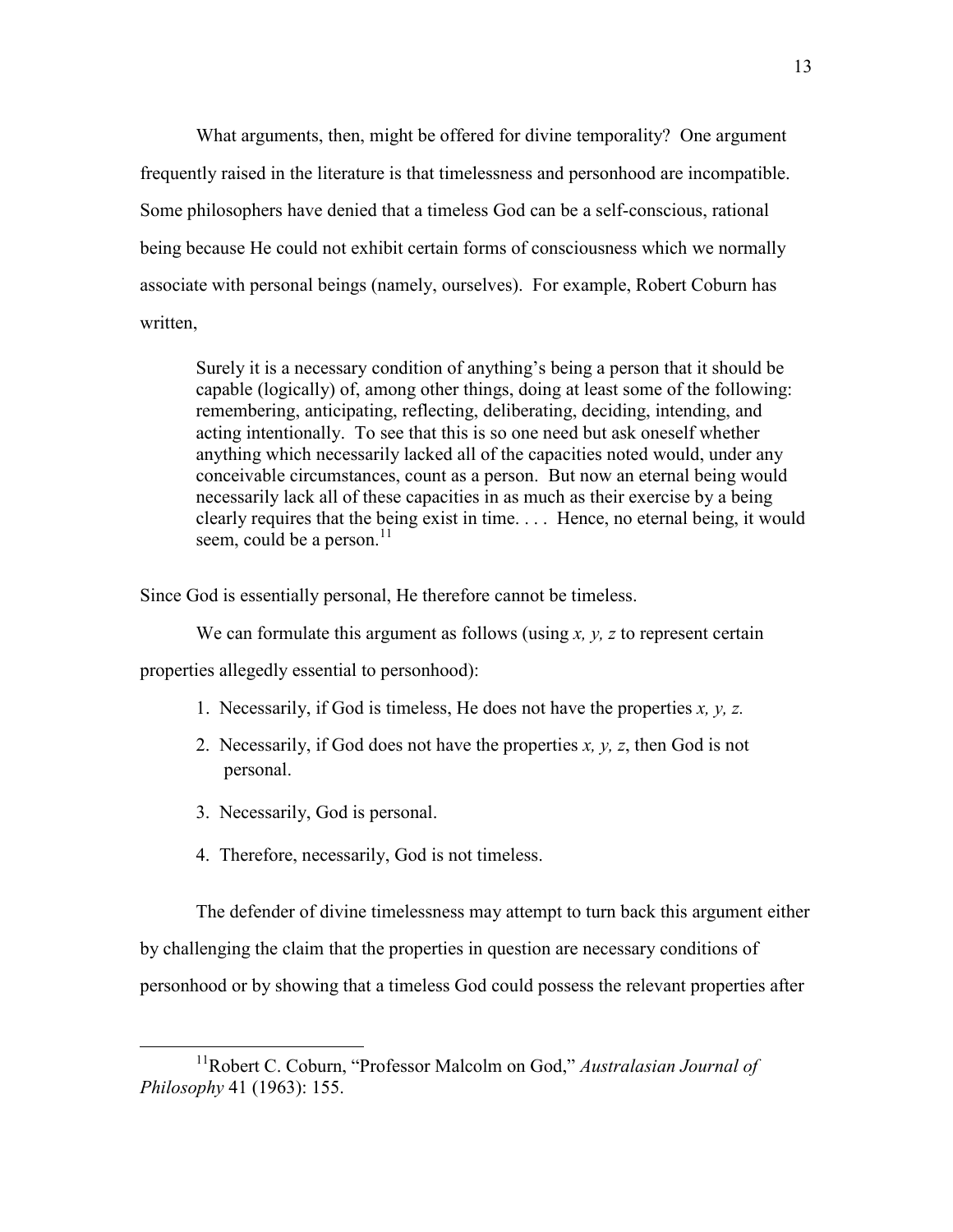all. With respect to the second strategy, even if Coburn were correct that a personal being must be capable of exhibiting the forms of consciousness he lists, it does not follow that a timeless God cannot be personal. For God could be *capable* of exhibiting such forms of consciousness but be timeless just in case He does not *in fact* exhibit any of them. In other words, the hidden assumption behind Coburn's reasoning is that God's being timeless or temporal is an essential property of God. But that assumption seems dubious. Suppose, for the sake of argument, that God is in fact temporal. Is it logically impossible that God could have been timeless instead? Since God's decision to create is free, we can conceive of a possible world in which God alone exists. If He is unchanging in such a world, then on any relational view of time God would be timeless. In such an atemporal world God would lack certain properties which we have supposed Him to have in the actual world--for example, the property of *knowing what time it is* or the property of *co-existing with temporal creatures*--and He would have other properties which He lacks in the actual world--for example, the property of *being alone* or of *knowing that He is alone--*, but none of these differences seems significant enough to deny that God could be either timeless or temporal and still be the same being. God's temporal status is thus plausibly a contingent rather than essential property. So (apart from highly controversial claims on behalf of divine simplicity or immutability) there seems to be no reason to think that God is either *essentially* temporal or *essentially* timeless.

So if timelessness is a merely contingent property of God, He could be entirely capable of remembering, anticipating, reflecting, and so on; only were He to do so, then He would not be timeless. So long as He freely refrains from such activities He is timeless, even though He has the *capacity* to engage in those activities. Thus, by Coburn's own lights God must be regarded as personal.

At a more fundamental level, it is in any case pretty widely recognized that most of the forms of consciousness mentioned by Coburn are not essential to personhood- indeed, not even the capacity for them is essential to personhood. Take remembering, for

14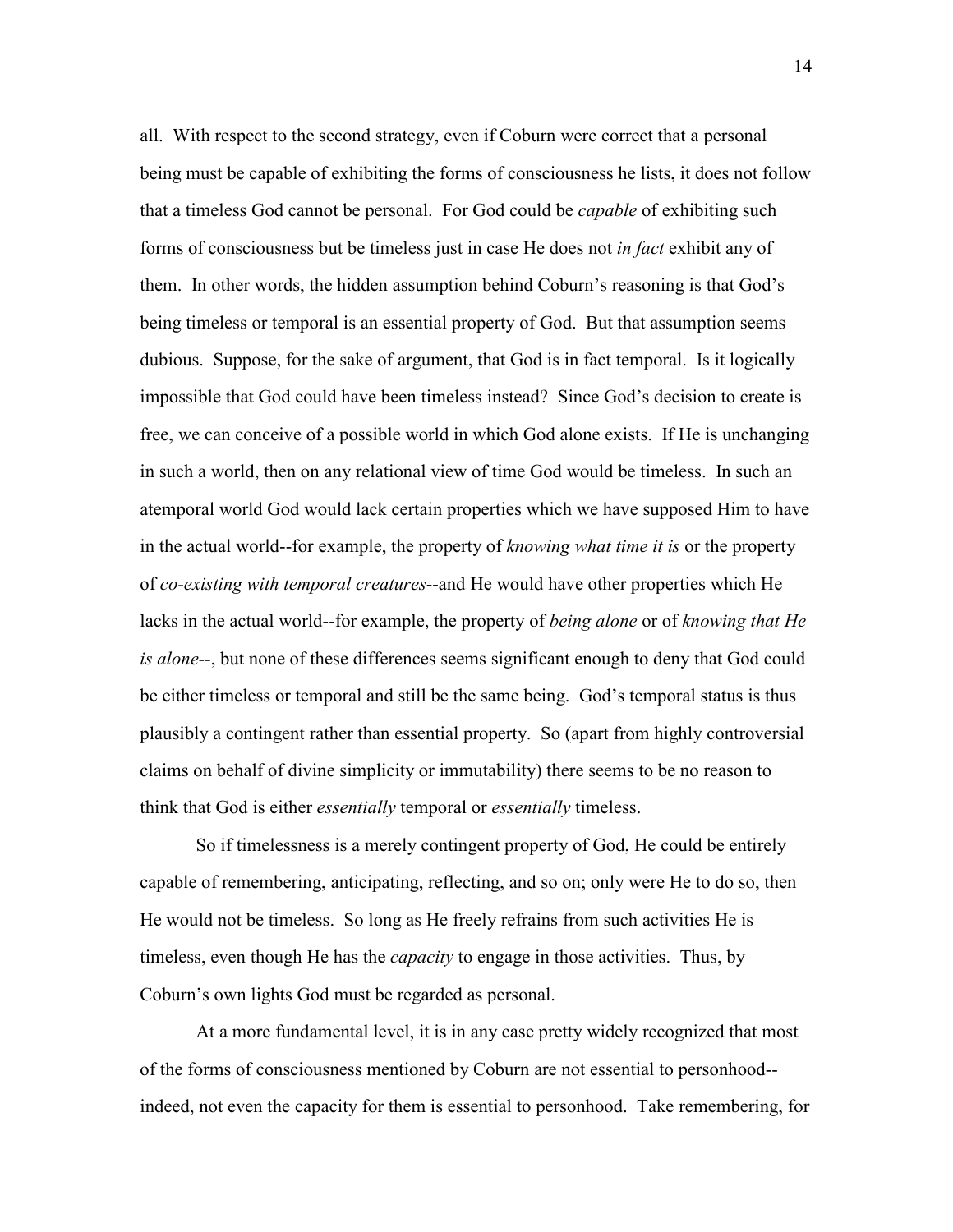example. Any temporal individual who lacked memory would be mentally ill or less than human. But if an individual exists timelessly, then he has no past to remember. Similarly with regard to anticipation: since a timeless individual has no future, there just is nothing to anticipate. Nevertheless, given His omniscience, God would still know what takes place (tenselessly) at every time.

As for reflecting and deliberating, these are ruled out not so much by God's timelessness as by His omniscience. An omniscient being cannot reflect and deliberate because He already knows the conclusions to be derived. Even if God is temporal, He does not engage in reflection and deliberation. But He is surely not impersonal as a result.

What about deciding, intending, and acting intentionally? All of these forms of consciousness are exhibited by a timeless God. With respect to deciding, again omniscience alone precludes God's deciding in the sense of making up His mind after a period of indecision. Even a temporal God does not decide in that sense. But God does decide in the sense that His will intends toward one alternative rather than another and does so freely. It is up to God what He does; He could have willed otherwise. This is the strongest sense of libertarian freedom of the will. In God's case, because He is omniscient, His free decisions are either sempiternal or timeless rather than preceded by a period of ignorance and indecision.

As for intending or acting intentionally, there is no reason to think that intentions are necessarily future-directed. One can direct one's intentions at one's present state. God, as the Good, can timelessly desire and will His own infinite goodness. Such a changeless intention can be as timeless as God's knowing His own essence. Moreover, in the empty world we have envisioned, God may timelessly will and intend to refrain from creating a universe. God's willing to refrain from creation should not be confused with the mere absence of the intention to create. A stone is characterized by the absence of any intention to create but cannot be said to will to refrain from creating. In a world in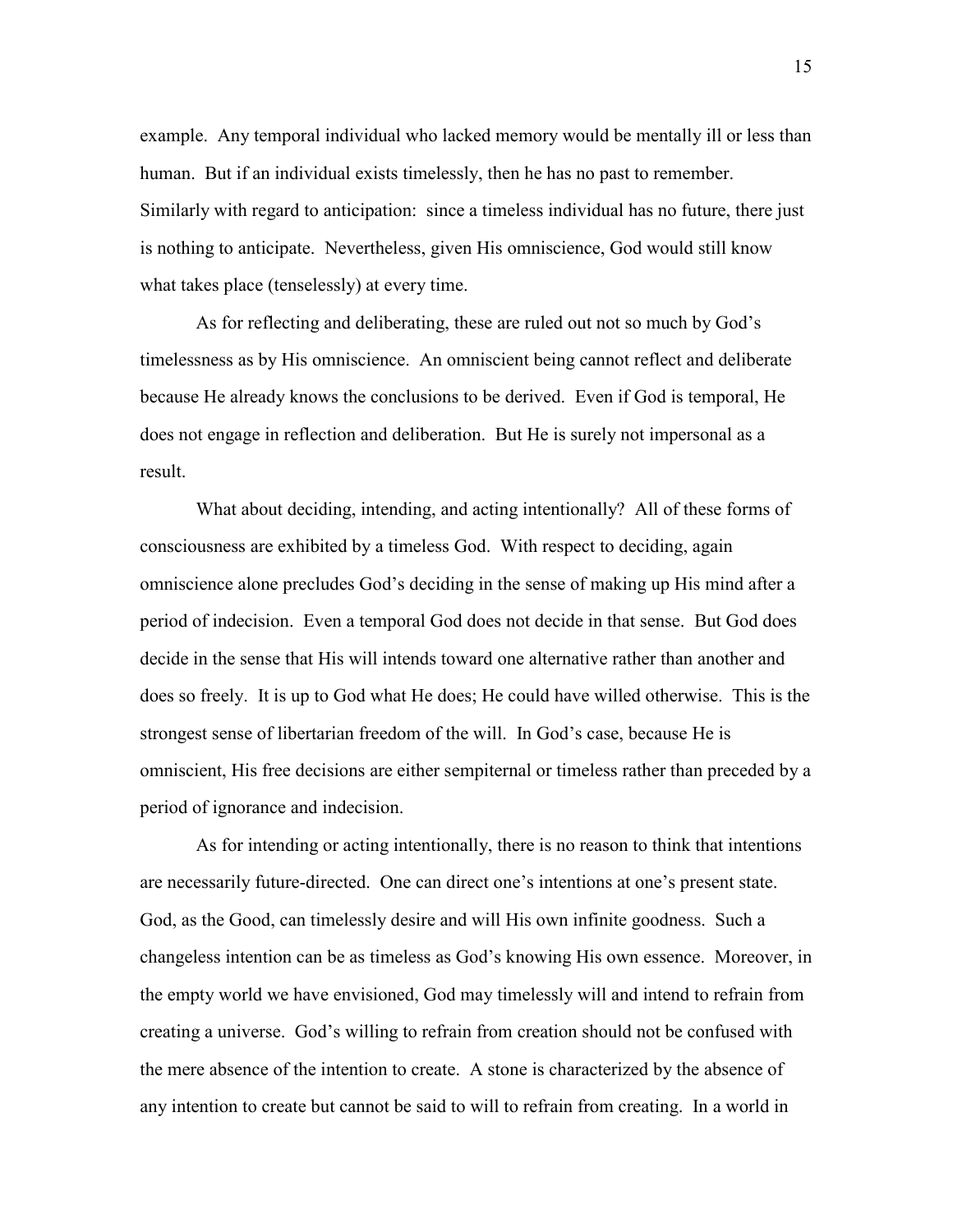which God freely refrains from creation, His abstaining from creating is a result of a free act of the will on His part. Hence, it seems that God can timelessly intend, will, and choose what He does.

In short, the argument for divine temporality based on God's personhood cannot be deemed a success. On the contrary, a timeless God can be plausibly said be a selfconscious, rational individual endowed with freedom of the will and therefore a person.

In our thought experiment above, we abstracted from the actual existence of the temporal world and considered God existing alone without creation and asked whether He could exist timelessly. But, of course, the temporal world does exist. The question therefore arises whether God can stand in relation to a temporal world and yet remain timeless. It is very difficult to see how He can. Imagine once more God existing changelessly alone without creation, but with a changeless determination of His will to create a temporal world with a beginning. Since God is omnipotent, His will is done, and a temporal world comes into existence. Can God remain untouched by the world's temporality? It seems not. For at the first moment of time, God stands in a new relation in which He did not stand before (indeed, there was no "before"). Even if in creating the world God undergoes no *intrinsic* change, He at least undergoes an *extrinsic* change. For at the moment of creation, God comes into the relation of *sustaining* the universe or, at the very least, of *co-existing with* the universe, relations in which He did not stand before. Since He is free to refrain from creation, God could have never stood in those relations, had He so willed. But in virtue of His creating a temporal world, God comes into a relation with that world the moment it springs into being. Thus, even if it is not the case that God is temporal prior to His creation of the world, He nonetheless undergoes an extrinsic change at the moment of creation which draws Him into time in virtue of His real relation to the world. So even if God is timeless without creation, His free decision to create a temporal world also constitutes a free decision on His part to exist temporally.

The argument can be summarized as follows: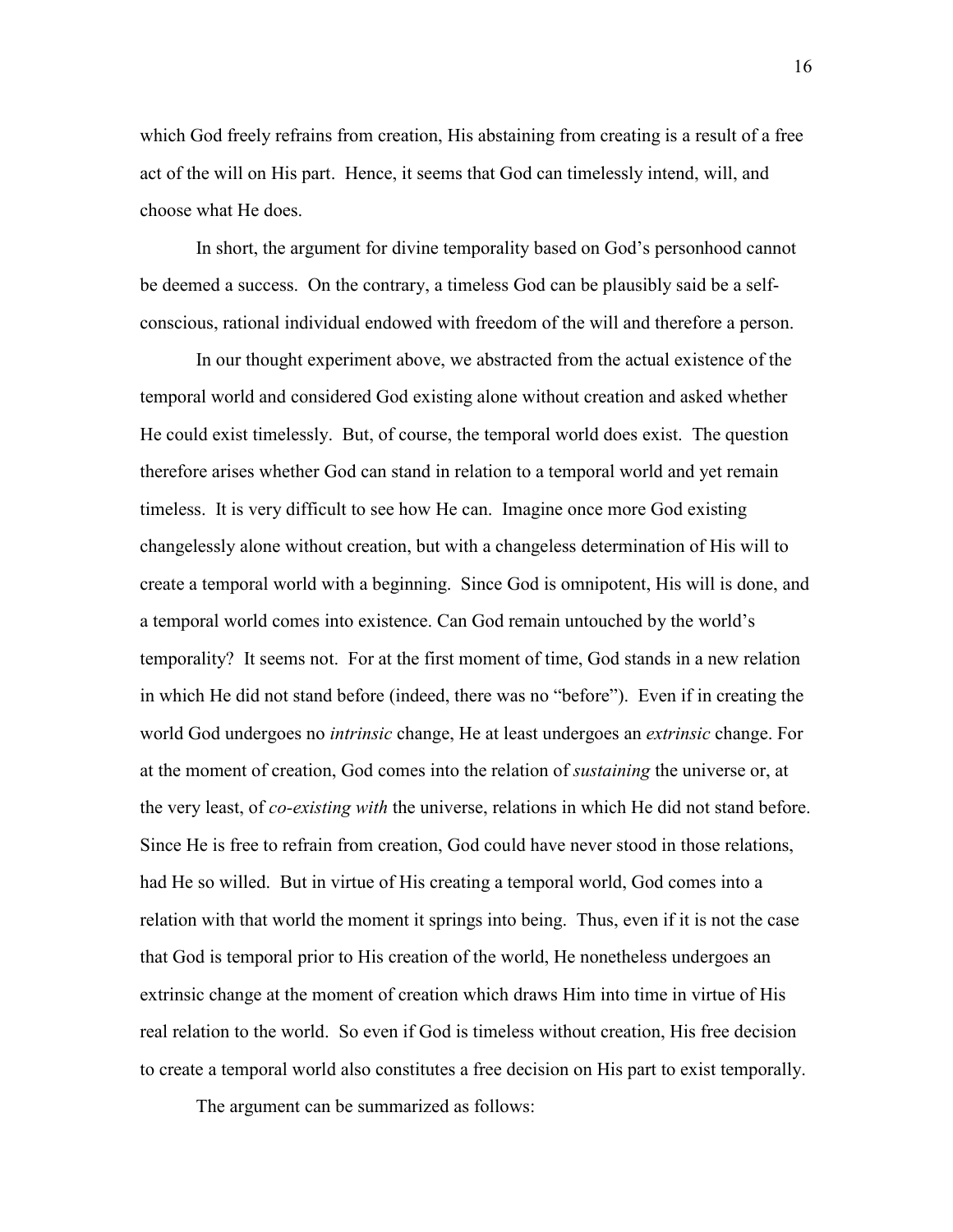- 1. God is creatively active in the temporal world.
- 2. If God is creatively active in the temporal world, God is really related to the temporal world.
- 3. If God is really related to the temporal world, God is temporal.
- 4. Therefore, God is temporal.

This argument, if successful, does not prove that God is essentially temporal, but that if He is a Creator of a temporal world--as He in fact is--, then He is temporal.

One way to escape this argument is to deny (2). This might not appear to be a very promising strategy, since it seems obvious that God is related to His creatures insofar as He sustains them, knows them, and loves them. Remarkably, however, it was precisely this premiss that medieval theologians like Aquinas denied. Thomas agrees with (3). On his view, relational properties involving God and creatures, like God's *being Lord*, first begin to exist at the moment at which the creatures come into being. Hence, if God stands in real relations to His creatures, He acquires those relational properties *de novo* at the moment of creation and thus undergoes change. And anything that changes, even extrinsically, must be in time. Thomas escapes the conclusion that God is therefore temporal by denying that God stands in any real relation to the world. Since God is absolutely simple, He stands in no relations to anything, for relations would introduce complexity into God's being. Aquinas holds, paradoxically, that while creatures are really related to God, God is not really related to creatures. The relation of God to creatures exists only in our minds, not in reality. On Aquinas's view, then, God undergoes no extrinsic change in creating the world. He just exists, and creation is creatures' coming into existence with a real relation to God of being caused by God.

This is certainly an extraordinary doctrine. Wholly apart from its reliance on divine simplicity, the doctrine of no real relations is very problematic. God's sustaining the world is a causal relation rooted in the active power and intrinsic properties of God as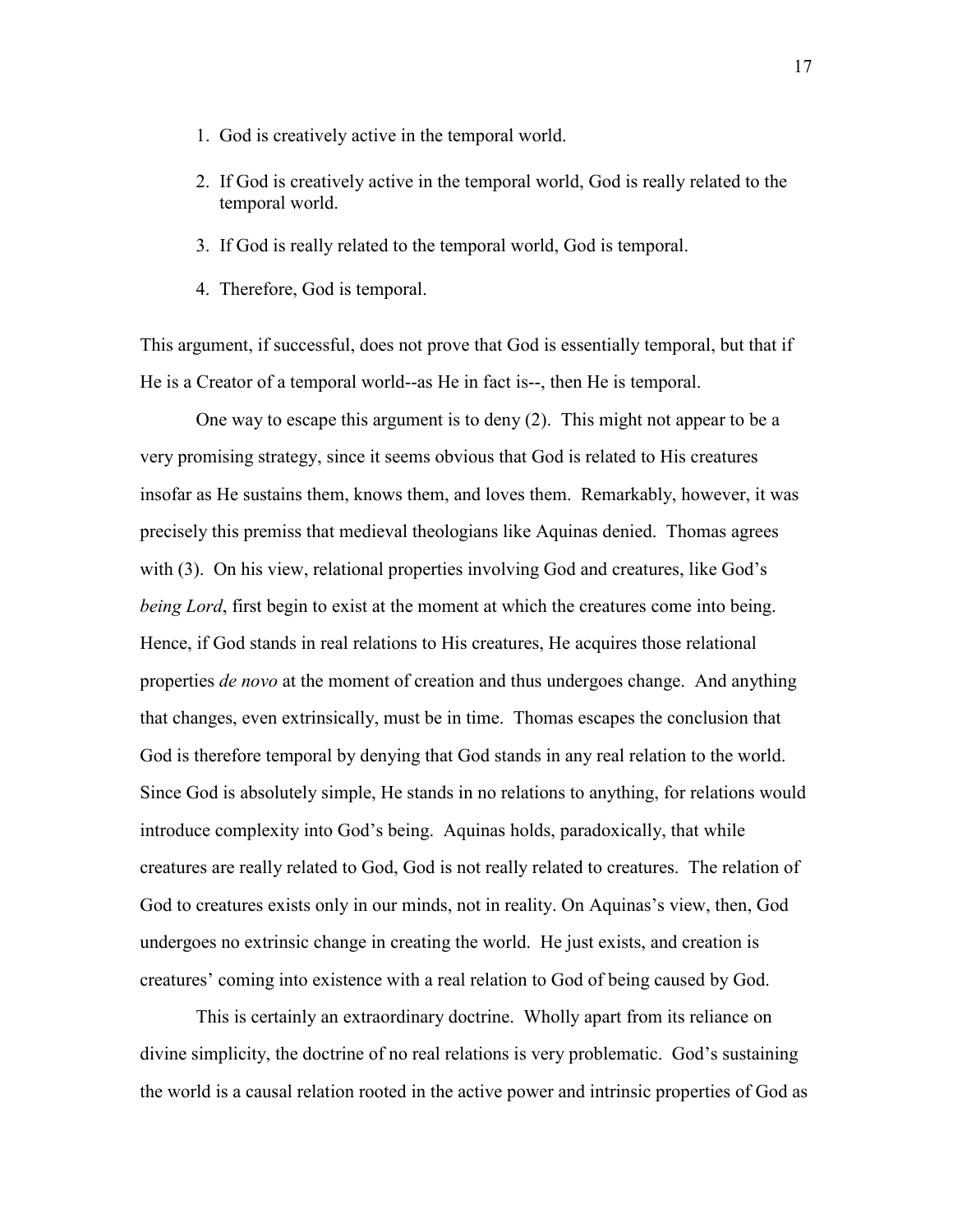First Cause. Thus, to say the world is really related to God by the relation *is sustained by,*  but that God is not really related to the world by the relation *is sustaining* seems unintelligible. It is to say that one can have real effects without a real cause--which seems self-contradictory or incomprehensible.

Moreover, God is surely really related to His creatures in the following sense: in different possible worlds, God's will, knowledge, and love are different than they actually are. For example, if God had not chosen to create a universe at all, He would surely have a different will than that which He has (for He would not will to create the universe); He would know different truths than the ones He knows (for example, He would not know *The universe exists*); He would not love the same creatures He actually loves (since no creatures would exist). Incredibly, however, Aquinas denies this. It is the implication of his view that God is perfectly similar in every possible world: He never wills differently, He never acts differently, He never knows differently, He never loves differently. Whether the world is empty or chock-full of creatures of every sort, there is no difference in God. But then it becomes unintelligible why this universe or any universe exists rather than just nothing. The reason cannot lie in God, for He is perfectly similar in all possible worlds. Nor can the reason lie in creatures, for we are asking for some explanation of their existence. Thus, on Thomas's view there just is no reason for why this universe or any universe at all exists. Therefore, Thomas's attempt to evade the present argument by denying (2) is implausible.

Recent defenders of timeless eternity have turned their guns on (3) instead. They have tried to craft theories of divine eternity which would permit God to be really related to the temporal world and yet to exist timelessly.

For example, Eleonore Stump and the late Norman Kretzmann attempted to craft a new simultaneity relation, which they believed would allow a timeless God to relate to His creation. They propose to treat modes of existence as analogous to reference frames in STR and to construct a definition of ET-simultaneity in terms of two reference frames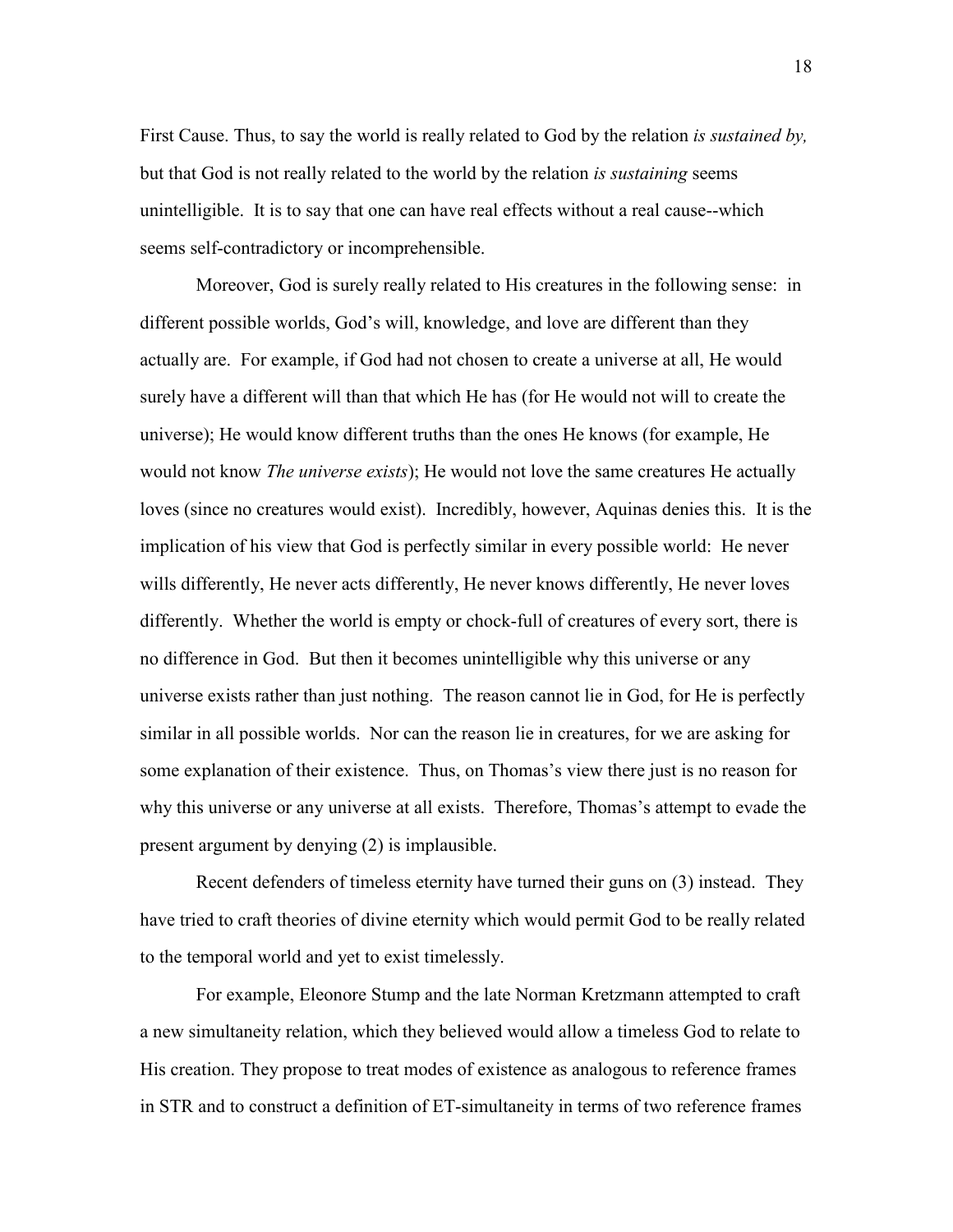(timelessness and temporality) and two observers (one in eternity and one in time). Their basic idea is as follows: Take some eternal being *x* and some temporal being *y*. These two are ET-simultaneous just in case relative to some hypothetical observer in the eternal reference frame *x* is eternally present and *y* is observed as temporally present, and relative to some hypothetical observer in any temporal reference frame *y* is temporally present and  $x$  is observed as eternally present.<sup>12</sup>

On the basis of their definition of ET-simultaneity, Stump and Kretzmann believe themselves to have solved the problem of how a timeless being can be really related to a temporal world. For relative to the eternal reference frame, any temporal entity which exists at any time is observed to be present, and relative to any moment of time God is observed to be present. The metaphysical relativity postulated by ET-simultaneity implies that all events are present to God in eternity and therefore open to His timeless causal influence. Every action of God is ET-simultaneous with its temporal effect.

 Unfortunately, as many critics have pointed out, the language of observation employed in the definition is wholly obscure. In STR very specific physical content is given to the notion of observation through Einstein's operational definitions of distant simultaneity. But in the definition of ET-simultaneity, no hint is given as to what is meant, for example, by *x*'s being observed as eternally present relative to some moment of time. In the absence of any procedure for determining ET-simultaneity, the definition reduces to the assertion that relative to the reference frame of eternity *x* is eternally present and *y* is temporally present and that relative to some temporal reference frame *y* is

 $\overline{a}$ 

<sup>&</sup>lt;sup>12</sup> A word of clarification: by "eternal" Stump and Kretzmann mean "timeless," and by "temporal reference frame" they mean "moment of time." It is also worth noting that this definition is not really analogous to simultaneity in STR at all. A better analogy would be to say that *x* and *y* are ET-simultaneous just in case they both exist at the same eternal present relative to the eternal reference frame and both exist at the same moment of time relative to the temporal reference frame. But then God would be temporal relative to our mode of existence, which Stump and Kretzmann do not want to say.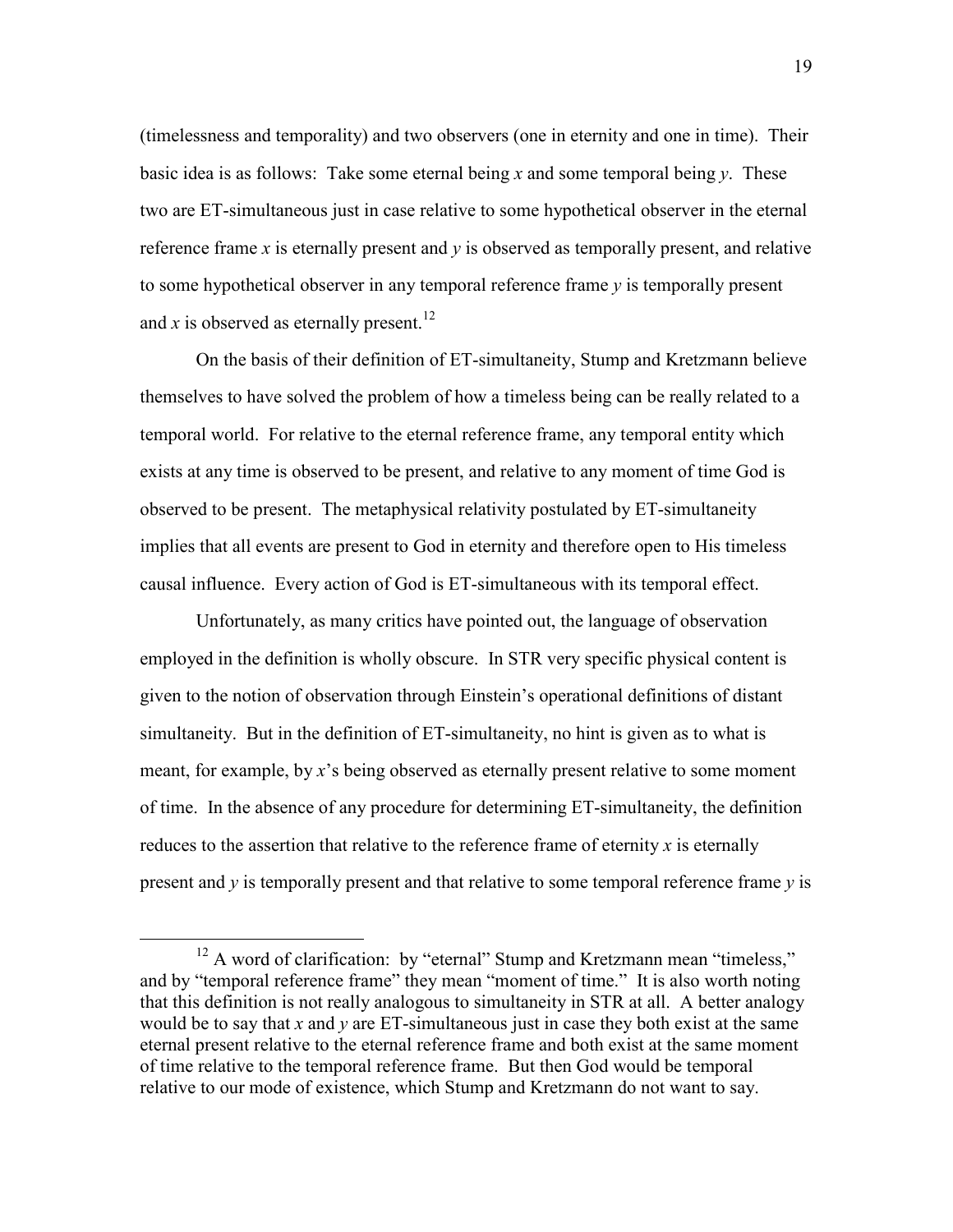temporally present and *x* is eternally present--which is only a restatement of the problem! Worse, if *y* is temporally present to God, then God and *y* are not ET-simultaneous at all, but temporally simultaneous. Thus, God would be temporally simultaneous with every temporal event, which is to sacrifice divine timelessness.

To their credit, Stump and Kretzmann later revised their definition of ETsimultaneity so as to free it from observation language. Basically, their new account tries to define ET-simultaneity in terms of causal relations. On the new definition, *x* and *y* are ET-simultaneous just in case relative to an observer in the eternal reference frame, *x* is eternally present and *y* is temporally present, and the observer can enter into direct causal relations with both x and  $y$ ; and relative to an observer in any temporal reference frame, x is eternally present and *y* is at the same time as the observer, and the observer can enter into direct causal relations with both *x* and *y*.

The fundamental problem with this new account of ET-simultaneity is that it is viciously circular. For ET-simultaneity was originally invoked to explain how a timeless God could be causally active in time; but now ET-simultaneity is defined in terms of a timeless being's ability to be causally active in time. Our original problem was to explain how God could be both timeless and yet creatively active in the world. That is hardly explained by saying that a timeless God is ET-simultaneous with His effects in time and then defining ET-simultaneity in terms of the ability of a timeless being to be causally related to temporal effects. This amounts to saying that God can be causally active in time because He can be causally active in time. Since their first definition was explanatorily vacuous and their second definition viciously circular, Stump and Kretzmann must be judged to have failed in their attempt to undercut (3).

Leftow has offered a different account of divine eternity in order to refute (3). On the Stump-Kretzmann model, there is no common reference frame or mode of existence shared by timeless and temporal beings. As a result, Stump and Kretzmann were unable to explain how such beings could be causally related. The essence of Leftow's proposal

20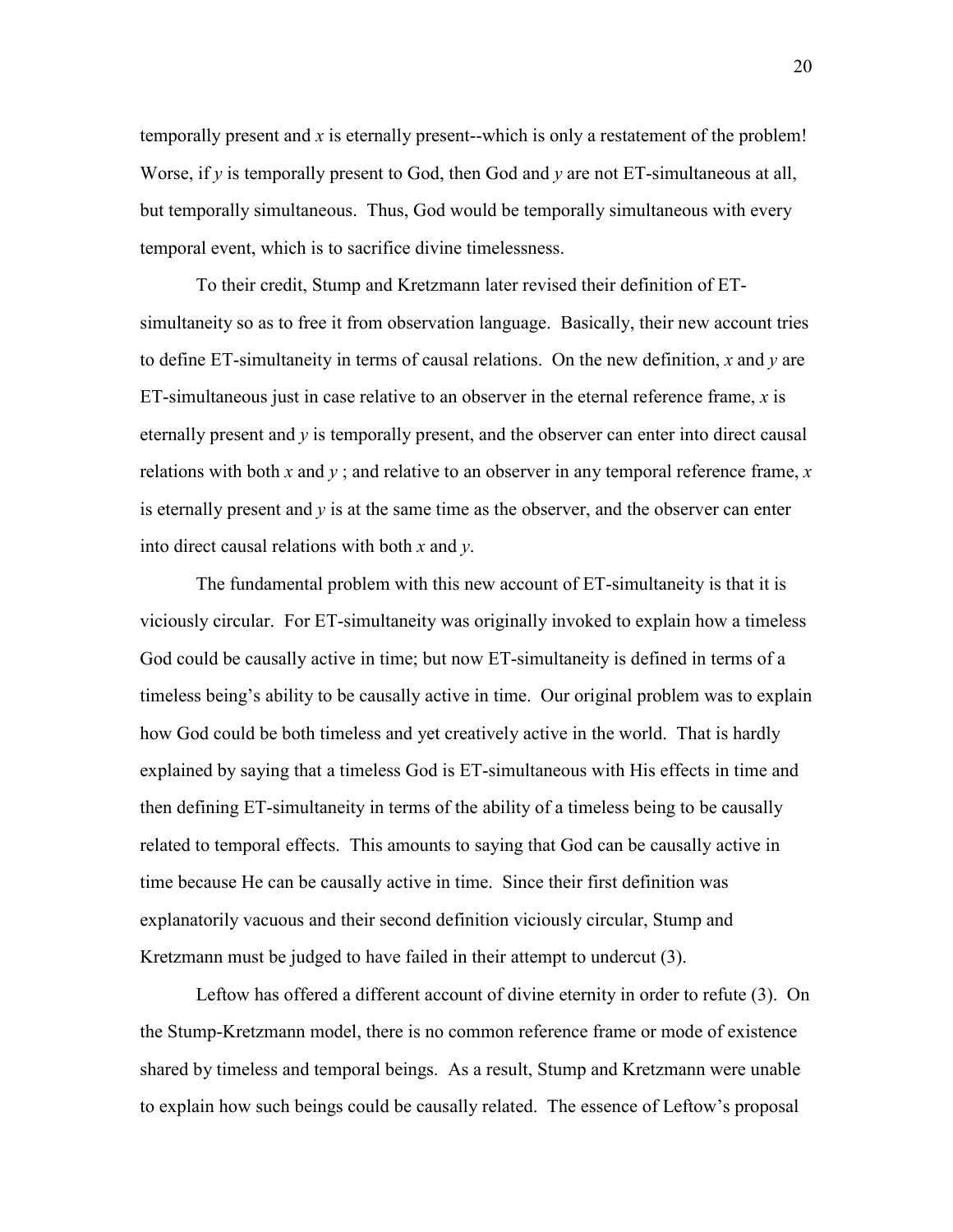is to remedy this defect by maintaining that temporal beings do exist in eternity; they share God's mode of existence and so can be causally related to God. But, he insists, this does not imply that time or temporal existence is illusory, for temporal beings also have a temporal mode of existence.

How can it be shown that temporal beings exist in timeless eternity? Leftow's argument is based on three theses:

I. The distance between God and every thing in space is zero.

II. Spatial things do not change in any way unless there is a change of place (a motion involving a material thing).

III. If something is in time, it is also in space.

On the basis of these theses Leftow argues as follows: there can be no change of place relative to God because the distance between God and everything in space is zero. But if there is no change of place relative to God, there can be no change of any sort on the part of spatial things relative to God. Moreover, since anything that is temporal is also spatial, it follows that there are no temporal, non-spatial beings. The only temporal beings there are exist in space, and none of these changes relative to God. Assuming, then, some relational view of time, it follows that all temporal beings exist timelessly relative to God. Thus, relative to God all things are timelessly present and so can be causally related to God.

 The problem with this reasoning is that all three of its foundational theses seem false, some obviously so. (I), for example, rests pretty obviously on a category mistake. When we say that there is no distance between God and creatures, we do not mean that there is a distance and its measure is zero. Rather we mean that the category of distance does not even apply to the relations between a non-spatial being like God and things in space. What about (II)? This thesis is false if time is "tensed." For then spatial things can change even if there is no spatial motion by changing in their temporal properties.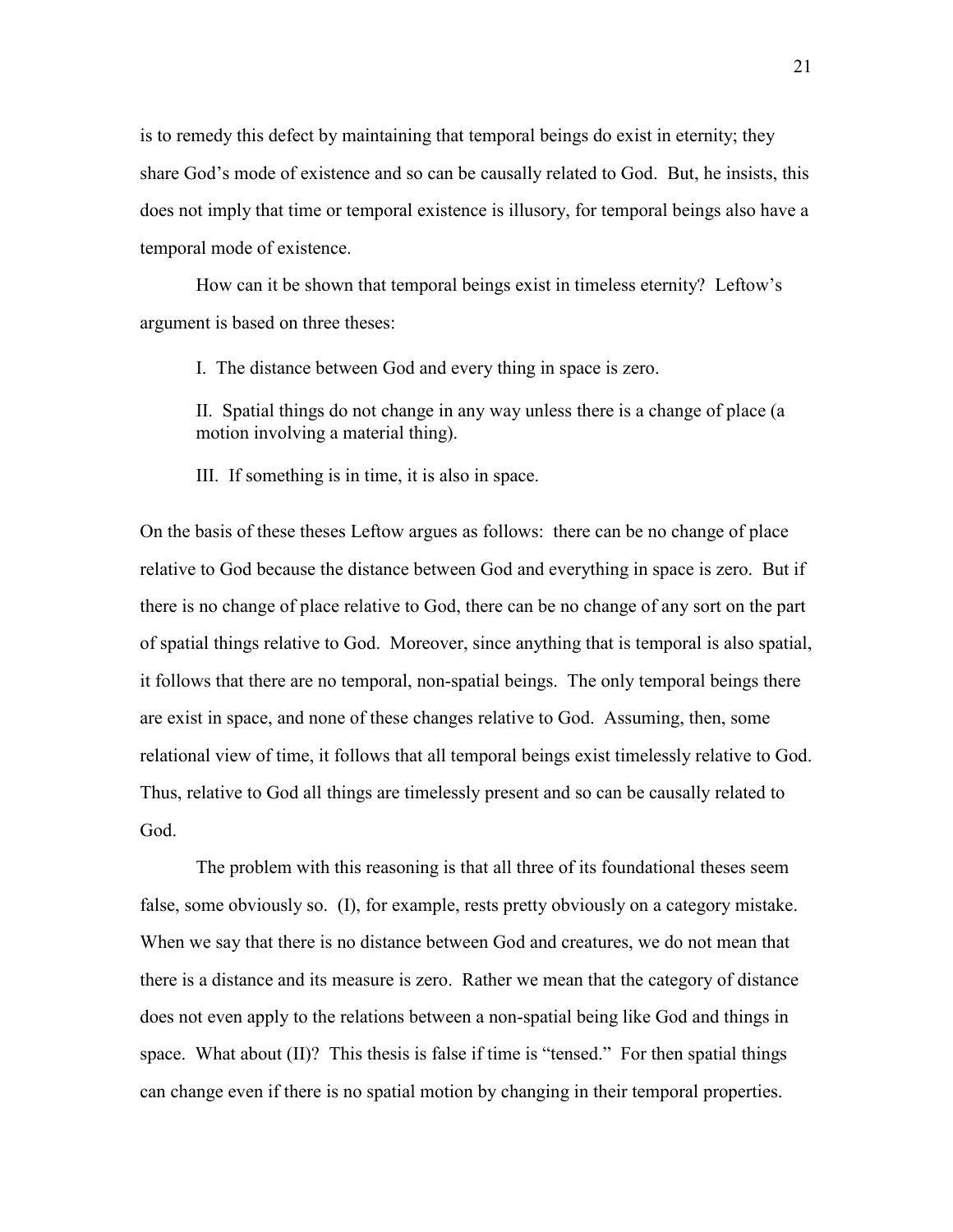For example, some spatial object can change by being one year old and then becoming two years old, even if no change of place has occurred. Even most relationalists are today willing to admit that time can go on during periods of spatial changelessness. So even if the entire universe were frozen into immobility, there would still be change relative to God, namely, change of temporal properties. Thus, if time is tensed--and Leftow allows that may be --, then his theory is nullified. Finally, consider (III). Leftow needs this thesis, lest someone say that there are non-spatial, temporal beings like angels which are changing relative to God. Such beings would (on Leftow's analysis) have a zero distance from God and yet not be changeless relative to God. Thus, they would not exist in eternity. So in order to sustain his claim that temporal beings exist in eternity, Leftow has to get rid of such beings. But we have every reason to reject this radical thesis. Even in the absence of a physical universe, God could choose to entertain a succession of thoughts or to create an angelic being which experiences a stream of consciousness, and such a series of mental events alone is sufficient for such entities' being in time. Thus, all of Leftow's key theses are at least dubious, if not clearly false. We have little choice but to conclude that he has given no good grounds for thinking that temporal beings exist in timeless eternity.

In summary, it seems that we have here a powerful argument for divine temporality. Classical attempts like Aquinas's to deny that God is really related to the world and contemporary attempts like those of Stump, Kretzmann, and Leftow to deny that God's real relation to the world involves Him in time all appear in the end to be less plausible than the premisses of the argument itself.

We have seen that God's action in the temporal world gives us good grounds for concluding God to be temporal in view of the extrinsic change He undergoes through His changing relations with the world. But the existence of a temporal world also seems to entail intrinsic change in God in view of His knowledge of what is happening in the temporal world. For since what is happening in the world is in constant flux, so also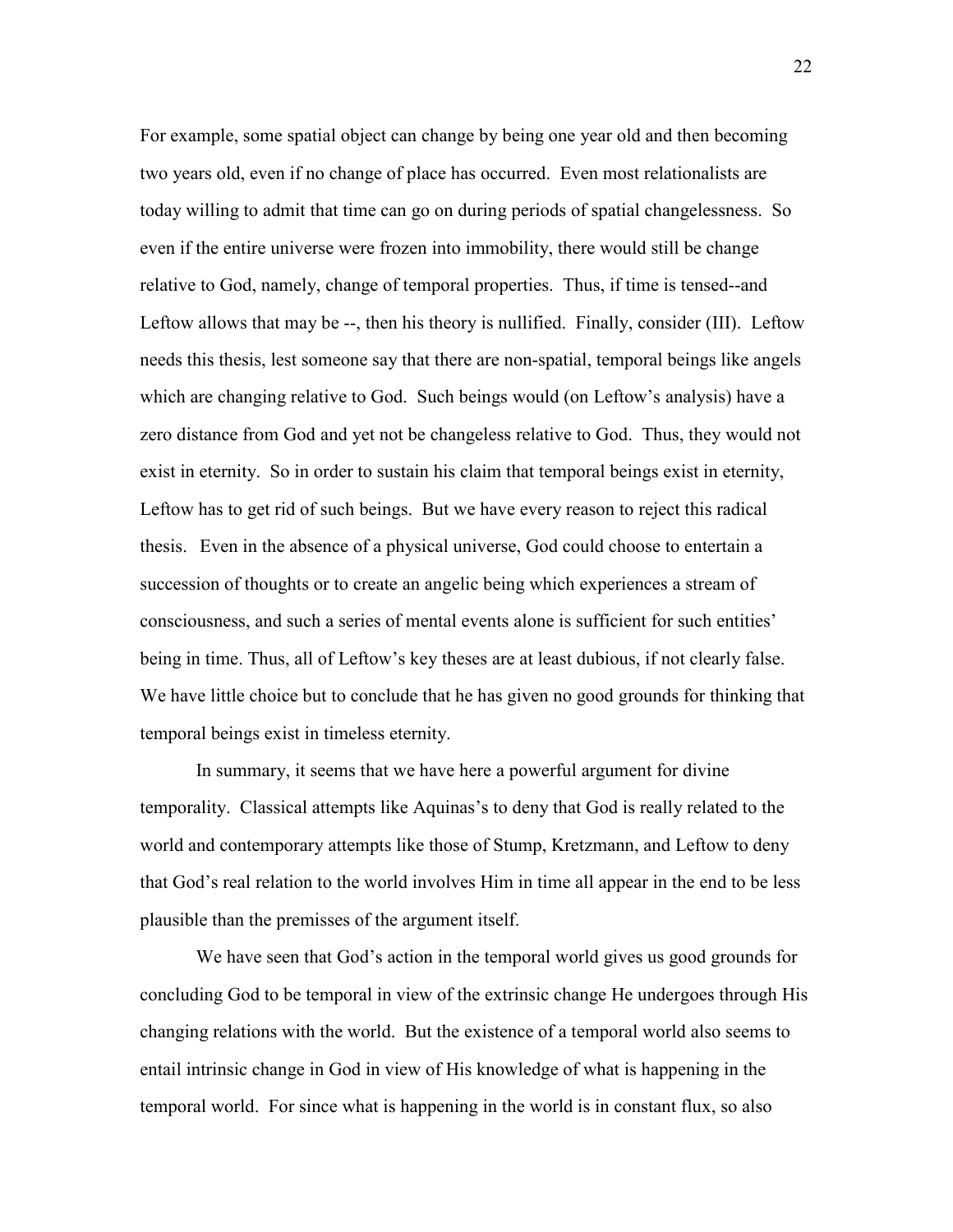must God's knowledge be in constant flux. Defenders of divine temporality have argued that a timeless God cannot know certain tensed facts about the world--for example, what is happening now--and therefore, since God is omniscient, He must be temporal.

We can formulate the argument as follows:

- 1. A temporal world exists.
- 2. God is omniscient.
- 3. If a temporal world exists, then if God is omniscient, God knows tensed facts.
- 4. If God is timeless, He does not know tensed facts.
- 5. Therefore, God is not timeless.

Again, this argument does not prove that God is essentially temporal, but, if successful, it does show that if a temporal world exists, then God is temporal.

 Defenders of divine timelessness have attempted to refute this argument either by arguing that a timeless God can know tensed facts or by arguing that God may still qualify as omniscient even if He is ignorant of tensed facts.

 Let us look first at the plausibility of denying (4). Can a timeless God know tensed facts? Although Jonathan Kvanvig, Edward Wierenga, and Leftow have all argued that God can know the facts expressed by tensed sentences, an analysis of their respective positions reveals that in the end they all embrace the view that the factual content expressed by tensed sentences is tenseless. Despite first appearances to the contrary, they all accept the truth of (4). Kvanvig, Wierenga, and Leftow's accounts are the most sophisticated attempts to explain how a timeless God can know the facts expressed by tensed sentences, yet they all finally deny that God knows tensed facts. Thus, (4) seems secure.

 The defender of divine timelessness has no recourse, then, but to deny (3). He must deny that omniscience entails a knowledge of tensed facts. He can do this either by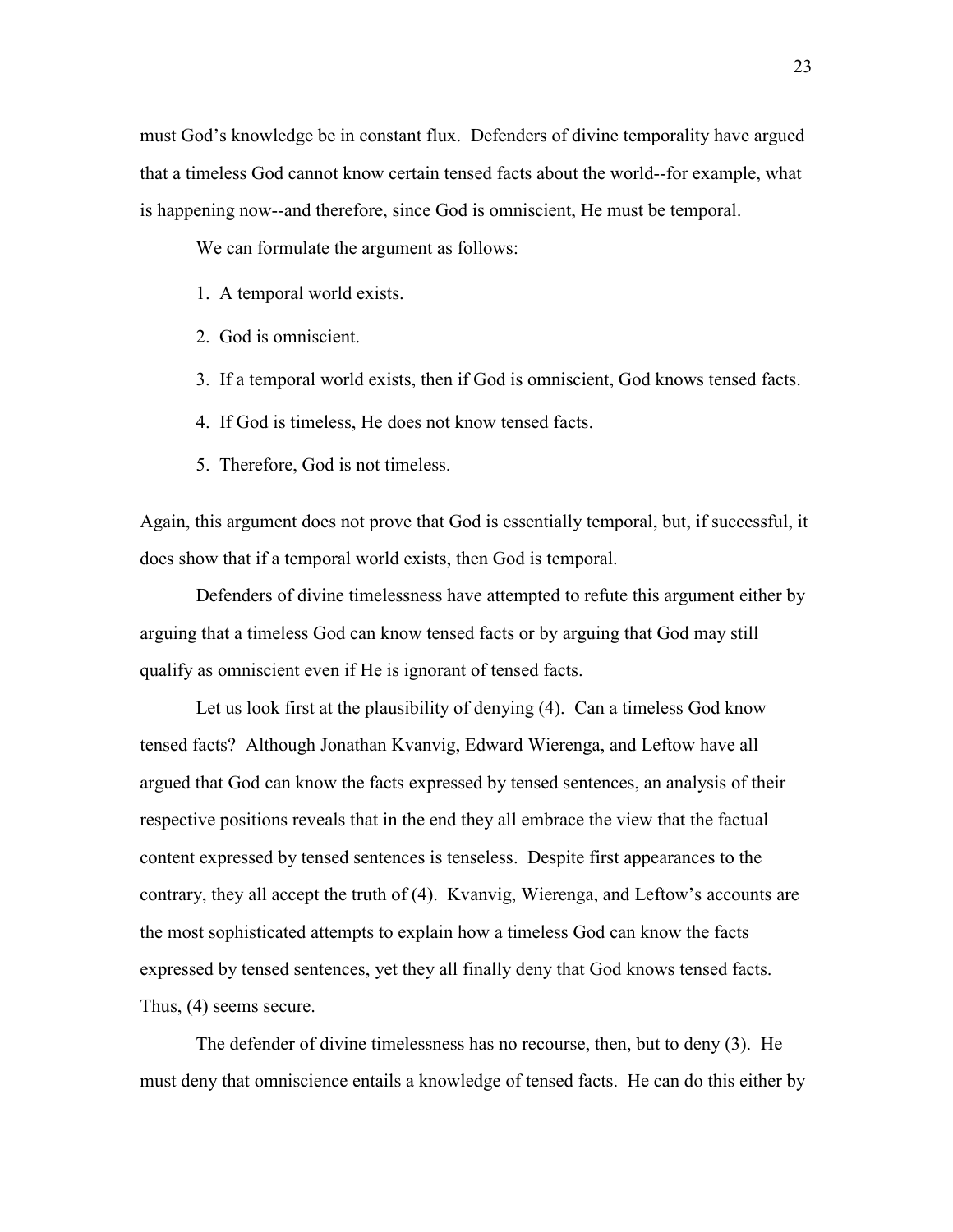revising the traditional definition of omniscience or else by maintaining that tense, while an objective feature of time, does not strictly belong to the factual content expressed by tensed sentences. Let us examine each strategy in turn.

 The general problem with the strategy of revising the traditional definition of omniscience is that any adequate definition of a concept must be in line with our intuitive understanding of that concept. We are not free simply to "cook" the definition just to solve some problem under discussion. According to the traditional definition, a person is omniscient if and only if, for every fact, he knows that fact and does not believe its contradictory (2.28). On such a definition, if there are tensed facts, an omniscient person must know them. What plausible alternative definition of omniscience might the defender of divine timelessness offer?

 Wierenga offers a revised account of omniscience which would not require an omniscient person to know tensed facts. Some facts, he says, are facts only from a particular perspective. They must be known to an omniscient being only if he shares that particular perspective. Thus, a person is omniscient if and only if, for every fact and every perspective, if something is a fact from a certain perspective, then that person must know that it is a fact from that perspective, and if that person shares that perspective, then he must know the fact in question. Wierenga treats moments of time as perspectives relative to which tensed facts exist. So while a temporal person existing on December 8, 1941, must (if he is omniscient) know the fact *Yesterday the Japanese attacked Pearl Harbor*, a timeless person must know only that from the perspective of December 8, 1941, it is a fact that *Yesterday the Japanese attacked Pearl Harbor.* On this definition God's being omniscient does not require that He know the tensed fact, but only the tenseless fact that from a certain perspective a certain tensed fact exists.

 Wierenga's revised definition of omniscience seems to be unacceptably "cooked." Wierenga is not denying that there are tensed facts. Rather he wants to allow that there really are tensed facts but to maintain that an omniscient being need not know them. This

24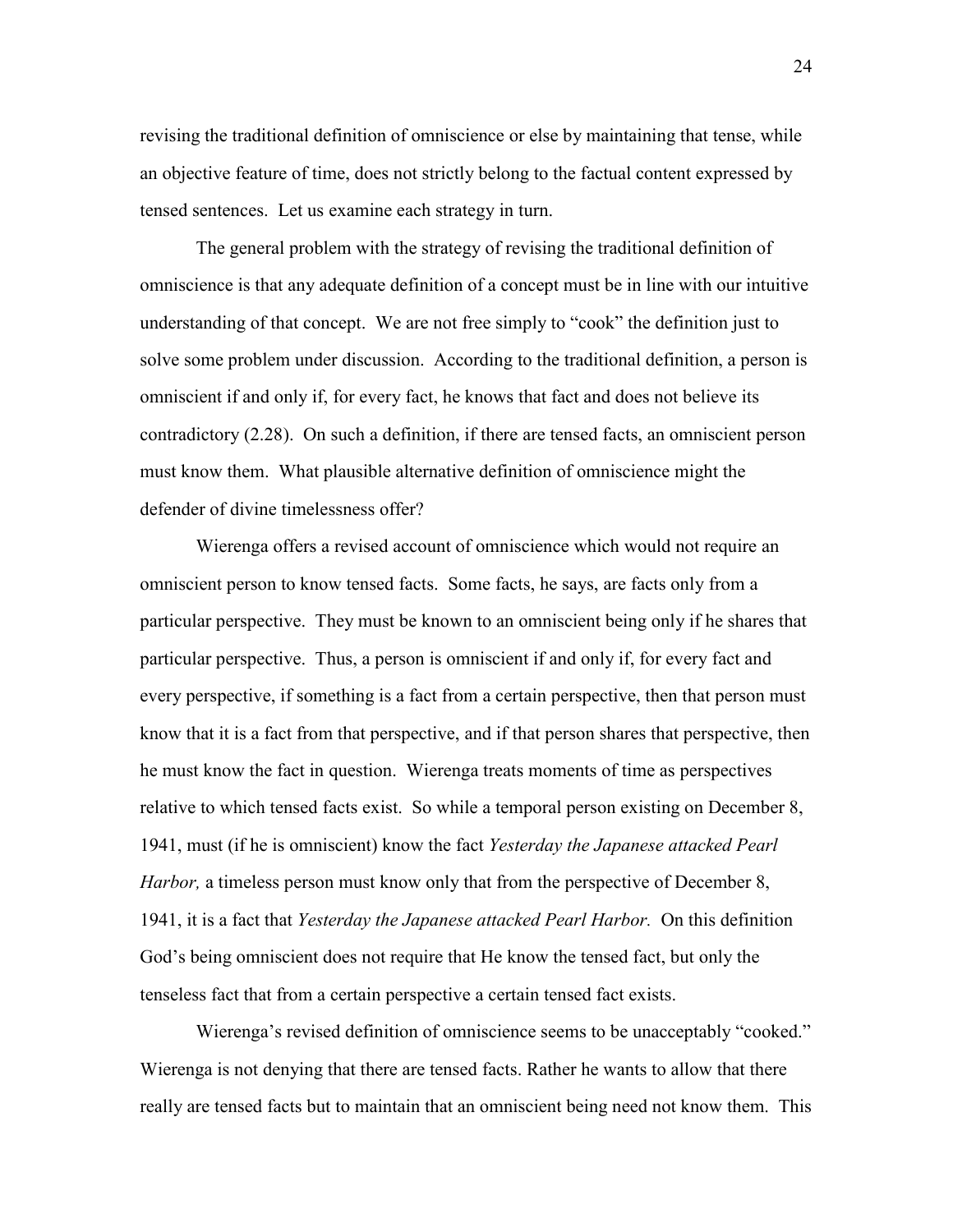claim seems quite implausible. On Wierenga's view temporal persons know an incalculable multitude of facts about the world of which a supposedly omniscient being is ignorant. Temporal persons know that the Japanese attack on Pearl Harbor is over; God has no idea whether it has occurred or not. Since He does not know what time it actually is, He does not know any tensed facts. This is an unacceptably limited field of knowledge to qualify as omniscience.

 Leftow also entertains the idea of revising the definition of omniscience in such a way that omniscience does not entail knowledge of all truths. He argues, in effect, that there are many sorts of truths which God cannot know, so there is no harm in admitting one more class of truths (namely, tensed truths) of which God is ignorant. But, again, such a consideration should not affect the definition of "omniscience" as such. Besides, should it turn out that there are truths God cannot know, that is no reason for further eroding the extent of His knowledge by denying Him knowledge of tensed truths. In any case, does Leftow succeed in showing that there are truths which God cannot know? It seems not. His examples of things God cannot know include how it feels to be oneself a failure or a sinner. But Leftow has confused *knowing how* with *knowing that*. *Knowing how* does not take truths as its object. God can know such truths as *Being a failure feels lousy, Sinners feel guilty and hopeless,* and so on. God's not knowing how it feels to be Himself a failure or a sinner is not an example of truths He fails to know and so does not constitute a restriction on His omniscience. Leftow furnishes no example of any truth which might be conjoined with "knows that" such that we cannot say, "God knows that

\_\_\_\_," where the blank is filled by the truth in question. Therefore, he has not adequately motivated denying that knowledge of tensed truths properly belongs to omniscience.

 It seems, therefore, that no adequate grounds have been given for thinking that someone could be omniscient and yet not know tensed truths. The traditional definition of omniscience requires it, and we have no grounds which do not involve special pleading for revising the usual definition.

25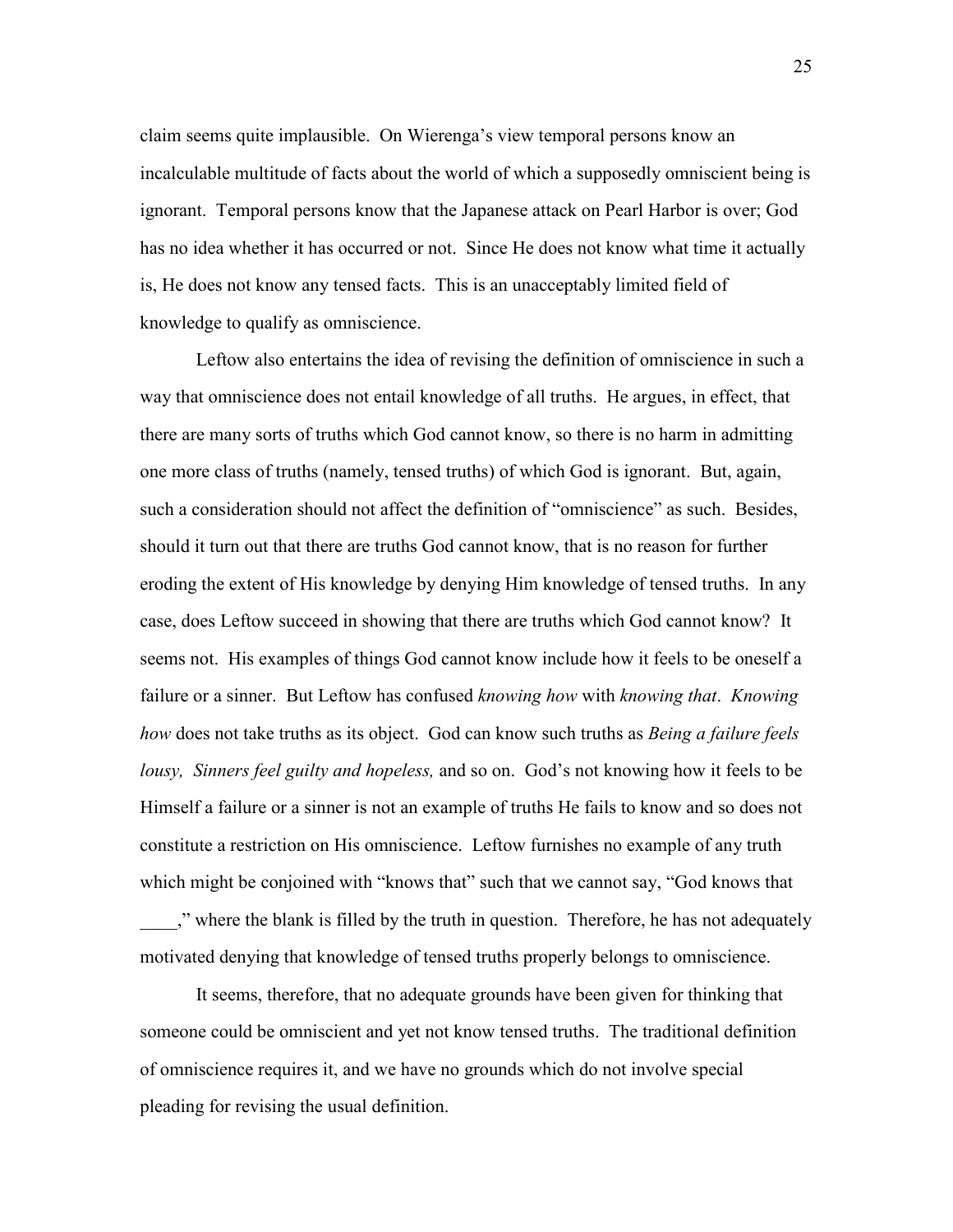So what about the second strategy for denying (3), namely, maintaining that tense does not, strictly speaking, belong to the factual content expressed by tensed sentences, even though tense is an objective feature of the world? Tense might be analyzed as a feature of the mode in which the factual content is presented to someone expressing it, or of the way in which a person grasps the factual content, or of the context of someone's believing the factual content. Alternatively, tense could be understood in terms of a person's ascribing to himself in a present-tense way the property of being such as the factual content expressed by the sentence specifies. On such analyses, an omniscient being could be timeless because omniscience is traditionally defined in terms of factual knowledge and tense is not part of the factual content of tensed sentences. Tense is an objective feature of the world, but since it does not belong to the factual content of a sentence, a being which knew only tenseless facts could on the traditional definition count as omniscient.

 Even though such analyses are plausible and attractive, I do not think that they save the day for the defender of divine timelessness. For as the greatest conceivable being, God is not merely factually omniscient, but also maximally excellent cognitively. On the theories under discussion a merely factually omniscient God would know such things as *God is omnipotent, God loves His creatures, God created the universe,* and so on. But He would not have to possess any first-person indexical beliefs like "I am omnipotent," "I love my creatures," "I created the universe," and so forth. A machine could count as omniscient under such analyses. But such a God or machine would clearly not have maximum cognitive excellence. In order to qualify as maximally excellent cognitively, God would have to entertain all and only the appropriate, true firstperson beliefs about Himself. This would furnish Him with knowledge *de se* (firstperson self-knowledge) in addition to mere knowledge *de re* (knowledge of a thing from a third-person perspective). In order to be maximally excellent cognitively, God would not have to possess all knowledge *de se* in the world, but only such knowledge *de se* as is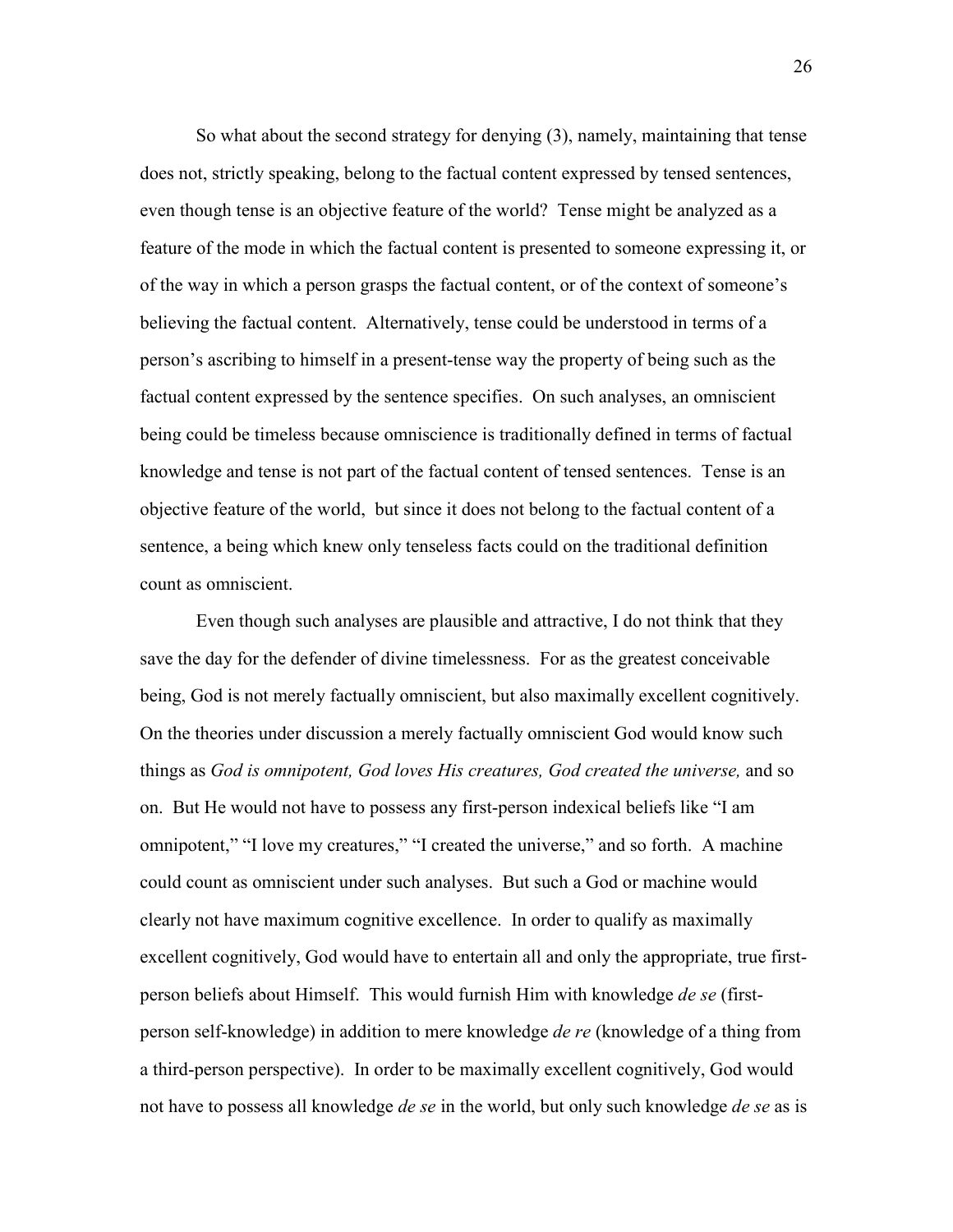appropriate to Himself. It would be a cognitive defect, not a perfection, for God to have the belief "I am Napoleon," though for Napoleon such a belief would be a perfection. The point is that omniscience (on these theories) is not enough for perfect being theology; God must be maximally excellent cognitively.

 Now in the same way, it is a cognitive perfection to know what time it is, what is actually happening in the universe. A being whose knowledge is composed exclusively of tenseless facts is less excellent cognitively than a being who also knows what has occurred, what is occurring, and what will occur in the world. This latter person knows infinitely more than the former and is involved in no cognitive defect in so knowing. On the analogy of knowledge *de se*, we can refer to such knowledge as knowledge *de praesenti* (knowledge of the present). A being which lacks such knowledge is more ignorant and less excellent cognitively than a being which possesses it. Accordingly, if we adopt views according to which tense is extraneous to the factual content expressed by a tensed sentence, we should simply revise premiss (3) to read

3´. If a temporal world exists, then if God is maximally excellent cognitively, then God has knowledge *de praesenti* 

and, with appropriate revisions, the argument goes through as before.

 The attempt to deny (3) thus seems to fare no better than the effort to refute (4). If God is omniscient, then given the existence of a temporal world, He cannot be ignorant of tensed facts. It follows that God is not timeless, which is to say, He is temporal. So in addition to the argument from divine action in the world, we now have a second powerful argument based on God's changing knowledge of tensed facts for thinking that God is in time.

On the basis of our foregoing discussion, we have seen comparatively weak grounds for affirming divine timelessness but two powerful arguments in favor of divine temporality. It would seem, then, that we should conclude that God is temporal. But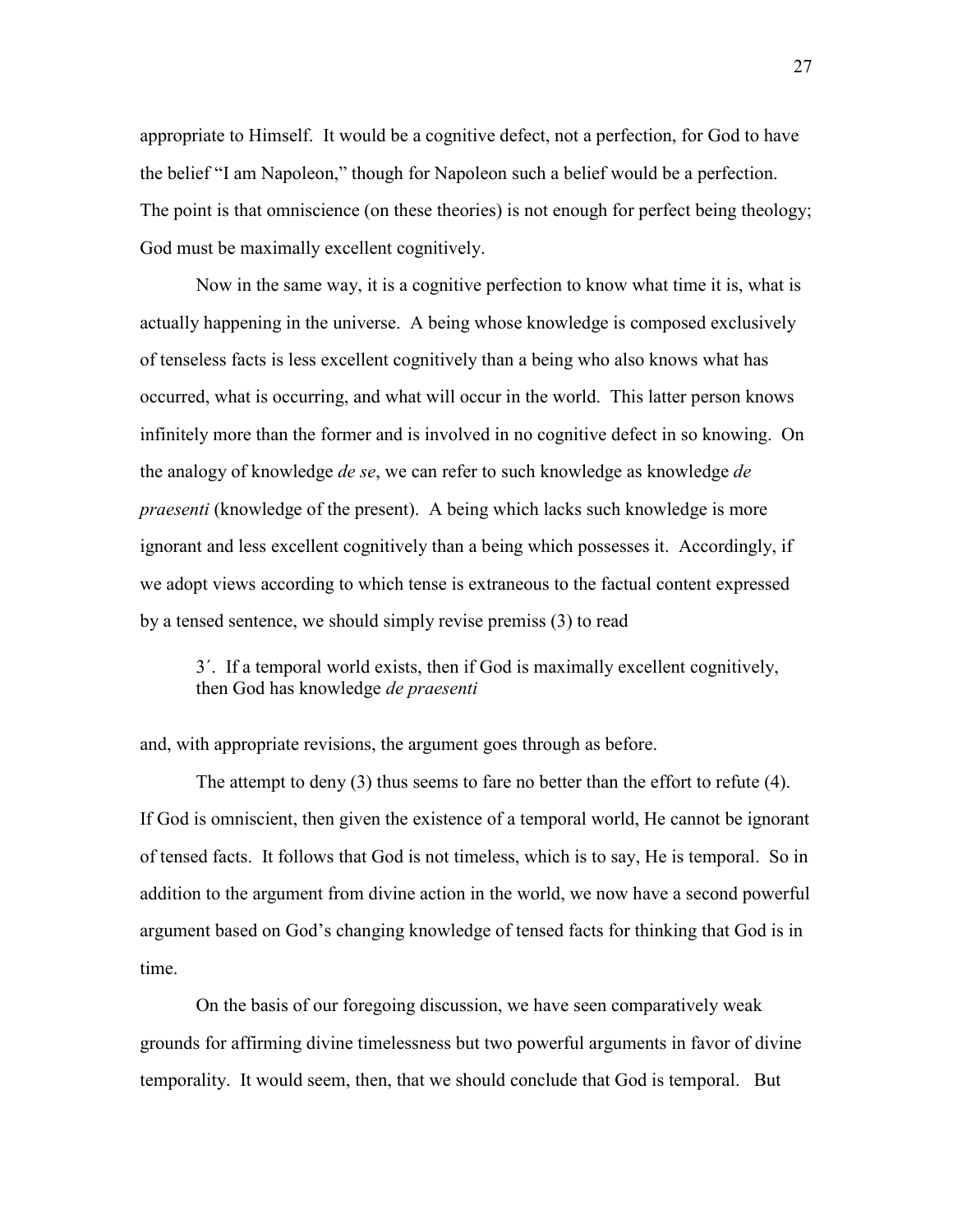such a conclusion would be premature. For there does remain a way of escape still open for defenders of divine timelessness. The argument based on God's action in the world assumed the objective reality of temporal becoming, and the argument based on God's knowledge of the temporal world assumed the objective reality of tensed facts. If one denies the objective reality of temporal becoming and tensed facts, then the arguments are undercut. For in that case, nothing to which God is related ever comes into or passes out of being, and all facts exist tenselessly, so that God undergoes neither extrinsic nor intrinsic change. He can be the immutable, omniscient Sustainer and Knower of all things and, hence, exist timelessly.

In short, the defender of divine timelessness can escape the arguments for divine temporality by embracing the tenseless theory of time. It is noteworthy, however, that almost no defender of divine timelessness has taken this route. Virtually the only proponent of timeless eternity to embrace consciously the tenseless theory of time in defending God's timelessness is Paul Helm. It seems, then, that in order to adjudicate the question of the nature of divine eternity and God's relationship to time, philosophical theologians have no choice but to grapple with a further question, one of the most profound and controverted issues of metaphysics: Is time tensed or tenseless? We cannot do that here. So let me simply register my informed opinion that a tensed theory of time commends itself to us philosophically, theologically, and scientifically, so that I am an ardent proponent of the tensed theory of time. I take it therefore that God is temporal.

But if God is temporal in virtue of His relation to and knowledge of a temporal world, what about His state without the world? Did God exist literally before creation? Has He existed for infinite time, from eternity past? Is not such a hypothesis contradicted by the *kalam* cosmological argument against the infinitude of the past?

Strictly speaking, the argument for the finitude of the past did not reach the conclusion, "Therefore, time began to exist." Rather what it proved, if successful, is that

28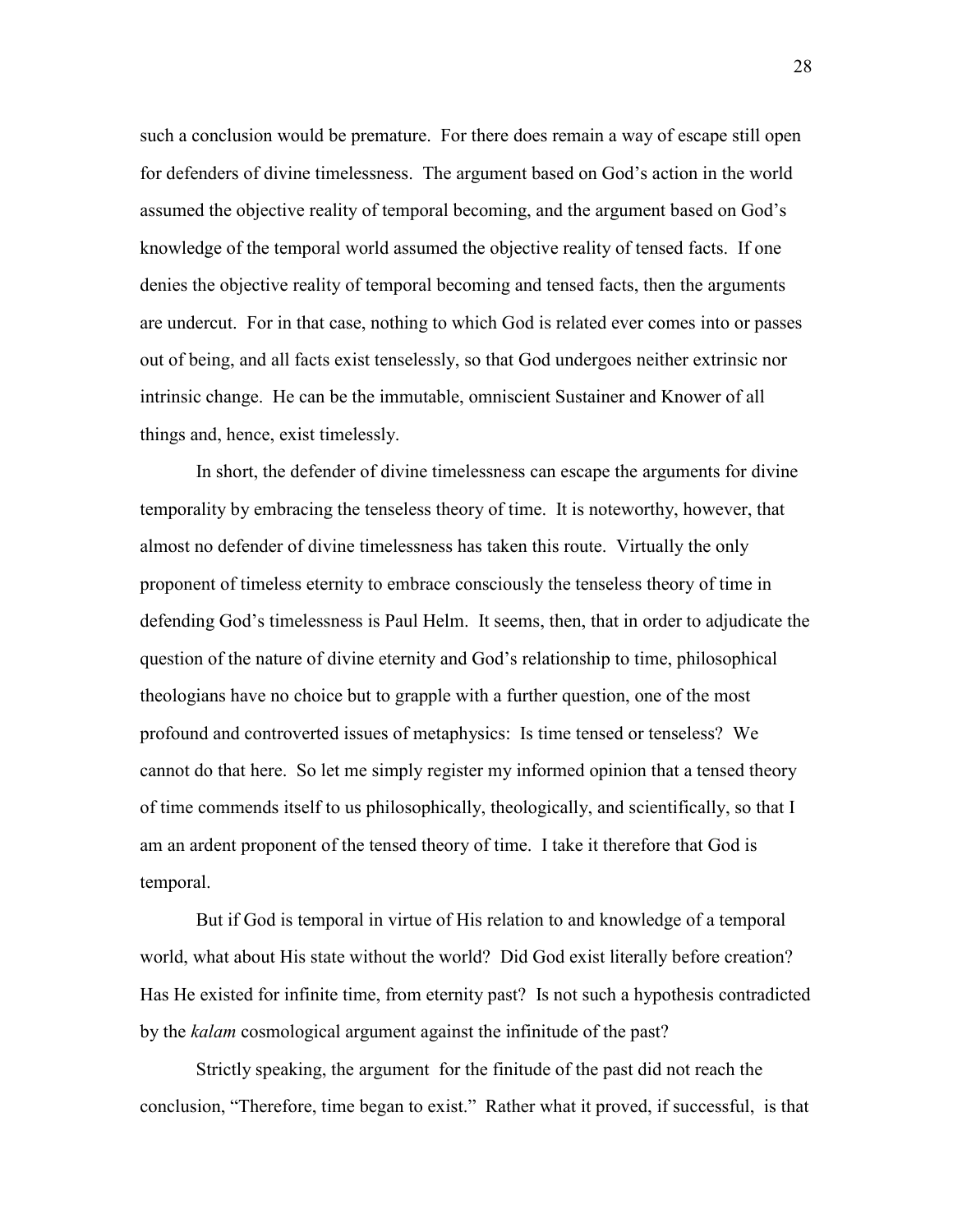there cannot have been an infinite past, that is to say, a past which is composed of an infinite number of equal temporal intervals. But some philosophers have argued that in the absence of any empirical measures, there is no objective fact that one interval of time is longer or shorter than another distinct interval. Prior to creation it is impossible to differentiate between a tenth of a second and ten trillion years. There is no moment, say, one hour before creation. Time literally lacks any intrinsic metric. God existing alone without the universe would thus not endure through an infinite number of, say, hours, prior to the moment of creation.

 Such an understanding of God's time prior to creation seems quite attractive. Nevertheless, a close inspection of the view reveals difficulties. Even in a metrically amorphous time, there are objective factual differences of length for certain temporal intervals . For in the case of intervals which are enclosed in other intervals, the enclosed intervals are factually shorter than their encompassing intervals. But this implies that if God existed temporally prior to creation, then He has in fact endured through a beginningless series of longer and longer intervals. In fact we can even say that such a pre-creation time must be infinite. The past is infinite if and only if there is no first interval of time and time is not circular. Thus, the amorphous time prior to creation would be infinite, even though we cannot compare the lengths of non-nested intervals of it. Thus, all the difficulties of an infinite past return to haunt us.

 What must be done is to dissolve the linear geometrical structure of pre-creation time. One must maintain that prior to creation there literally are no intervals of time at all. There would be no earlier and later, no enduring through successive intervals, and, hence, no waiting, no temporal becoming. This changeless state would pass away, not successively, but as a whole, at the moment of creation, when metric time begins.

But such a changeless, undifferentiated state looks suspiciously like a state of timelessness! Imagine God existing changelessly alone in a possible world in which He refrains from creation. In such a world, God is reasonably conceived to be timeless. But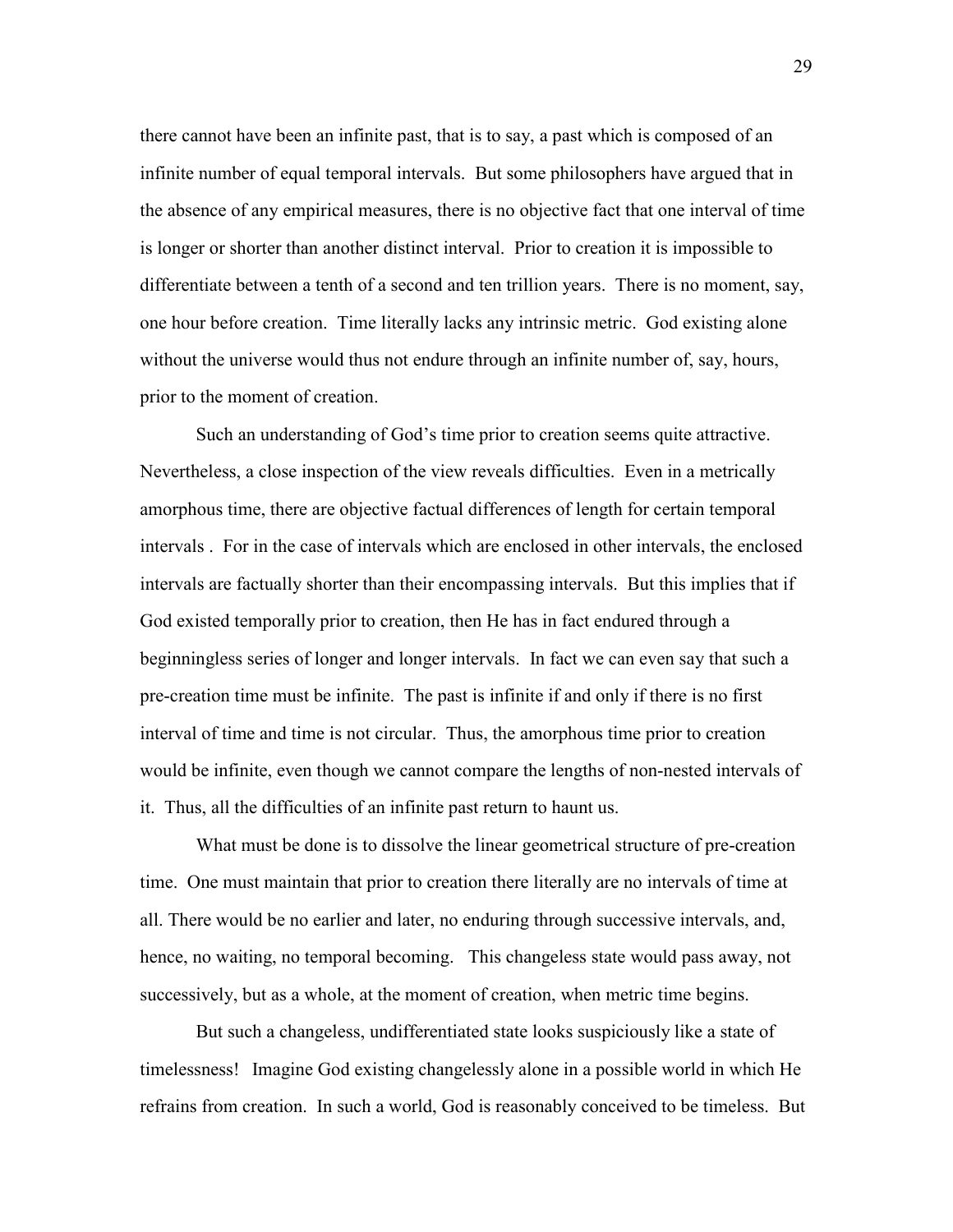God, existing alone without creation in the actual world, is no different than He would be in such a possible world, even though in the actual world He becomes temporal by creating. To claim that time would exist without the universe in virtue of the beginning of the world seems to postulate a sort of backward causation: the occurrence of the first event not only causes time to exist with the event, but also before it. But on a dynamic theory of time, such retrocausation is metaphysically impossible, for it amounts to something's being caused by nothing, since at the time of the effect the retro-cause in no sense exists. Apart from backward causation, there seems to be nothing that would produce a time prior to the moment of creation. Time would simply begin with the occurrence of the first event, the act of creation.

It seems, therefore, that it is not only coherent but also plausible that God existing changelessly alone without creation would be timeless and that He enters time at the moment of creation in virtue of His real relation to the temporal universe. The image of God existing temporally prior to creation is just that: a figment of the imagination. Given that time began to exist, the most plausible view of God's relationship to time is that He is timeless without creation and temporal subsequent to creation

## 3.0 OMNISCIENCE

 On the standard account of omniscience, for any person *S*, *S* is omniscient if and only if *S* knows every true proposition and believes no false proposition:

O: *S* is omniscient =  $_{df}$ . For all *p*, if *p*, then *S* knows that *p* and does not believe that ˜*p.* 

The standard account entails that if there are true propositions expressed by future-tense sentences, then God, since He is omniscient, must know those propositions.

 The chief challenge to the doctrine of divine omniscience concerns God's knowledge of future contingents. A surprising number of contemporary philosophers and theologians have denied that God possesses such knowledge.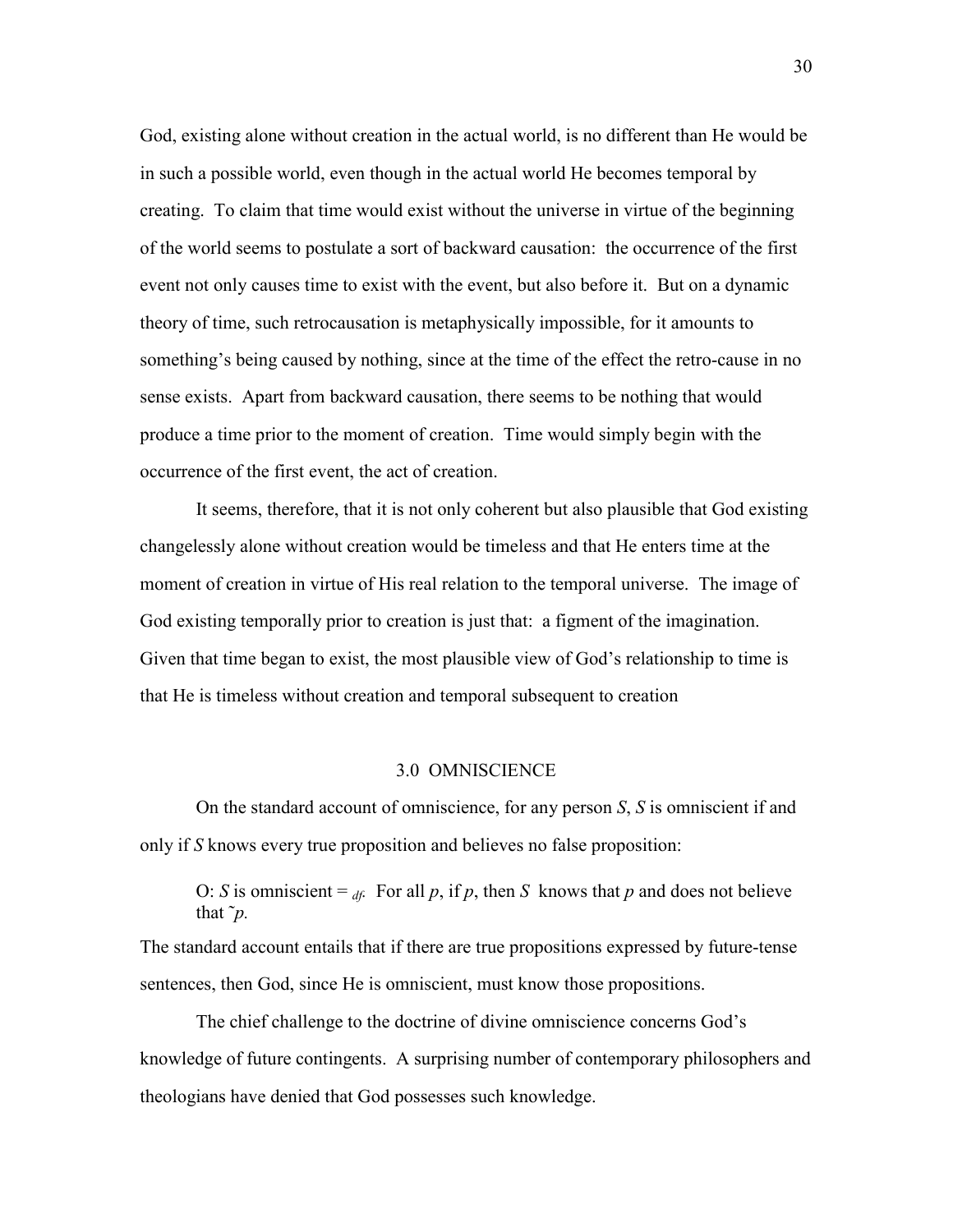In addition to the biblical data supporting God's foreknowledge of future contingents, we have good philosophical grounds based in perfect being theology for affirming God's knowledge of future contingents:

- 1. God is a perfect being.
- 2. Any being which is perfect is omniscient.
- 3. An omniscient being knows all truths.
- 4. There are truths about future contingents.
- 5. Therefore, God is omniscient. (from 1, 2)
- 6. Therefore, God knows all truths. (from 3, 5)
- 7. Therefore, God knows all truths about future contingents. (from 4, 6)

If God exists in time, then He has literal foreknowledge of the events described by such propositions. So if it is true that "Jones will mow his lawn next Saturday," then God, being omniscient, must know and have always known the proposition expressed by this sentence.

But literal foreknowledge raises two difficult questions: (1) If God has always believed this proposition and God cannot be mistaken, then is not Jones fated to mow his lawn on Saturday? (2) If Jones's action is truly free, then how can God foreknow it?

 The first question raises the issue of fatalism, the view that everything that happens happens of necessity. Ancient Greek thought was infected with fatalism, and the Church Fathers felt obliged stoutly to resist it. Greek fatalism was purely logical: if it is true that some event will happen, then it will necessarily happen. For the Church Fathers fatalism took on a theological coloring: if God foreknows that some event will happen, then it will necessarily happen. Almost every major Christian philosophical theologian after Origen had something to say about this question, the vast majority defending freedom and contingency, but some like Martin Luther and Jonathan Edwards, who denied libertarian freedom, endorsing it.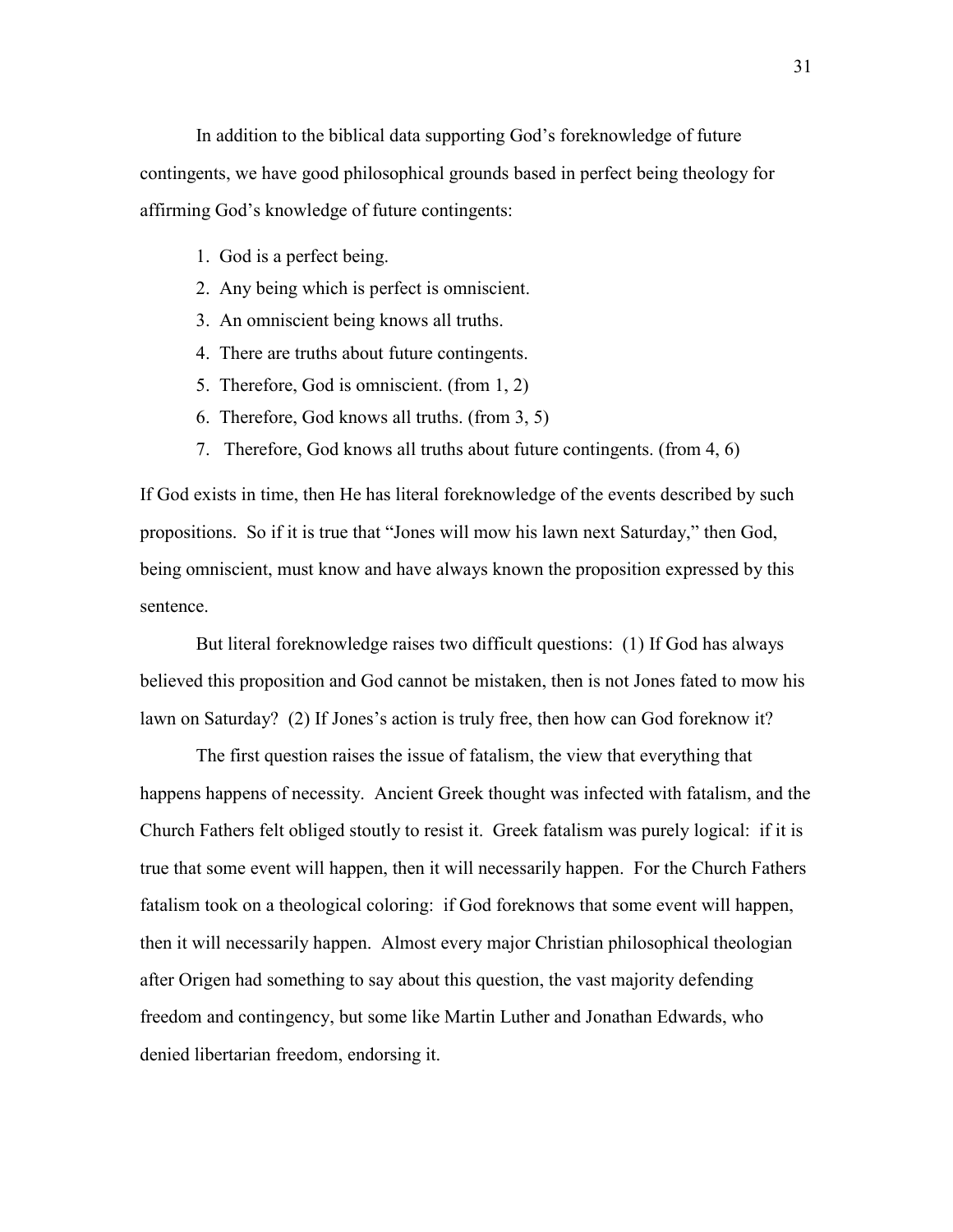Aristotle had sought to avoid fatalism by denying the validity of the Principle of Bivalence for future contingent propositions; that is to say, he held that propositions about future contingents are neither true nor false. Such a position would be compatible with divine omniscience, since no truths remain unknown by God; but such a solution was not open to the Church Fathers in light of the biblical doctrine that God has foreknowledge (Greek: *prognosis* [Acts 2.23; I Pet. 1.1-2, 19-20]) and the many biblical examples of detailed prophecies of future events (*e.g*., Mk 14.18, 30). Some contemporary philosophers, notably the Polish logician Lukasiewicz, have followed Aristotle's lead, but few have found this course attractive in view of the logical dislocations and implausibilities attending this position.<sup>13</sup>

 Theists who deny God's knowledge of future contingents have therefore felt obliged to re-define omniscience in such a way that God's ignorance of true future contingent propositions does not count against His being omniscient. For example, it is typically proposed that *S* is omniscient if and only if *S* knows only and all true propositions which are such that it is logically possible for them to be known. But it is not clear what more beyond truth is required for a proposition to be logically possible to know, in which case the revision is pointless. Revisionists will say that true future contingent propositions are logically impossible to know, for if one knows them, then they are not contingently true. But the revisionist's reasoning is fallacious. For any future contingent proposition *p*, even if one grants that

1. Not-possibly (God knows *p*, and *p* is contingently true) and

2. *p* is contingently true,

 $\overline{a}$ 

<sup>13</sup>For discussion, see William Lane Craig, *Divine Foreknowledge and Human Freedom: The Coherence of Theism: Omniscience*, Brill's Studies in Intellectual History 19 (Leiden: E. J. Brill, 1991), chap. 4.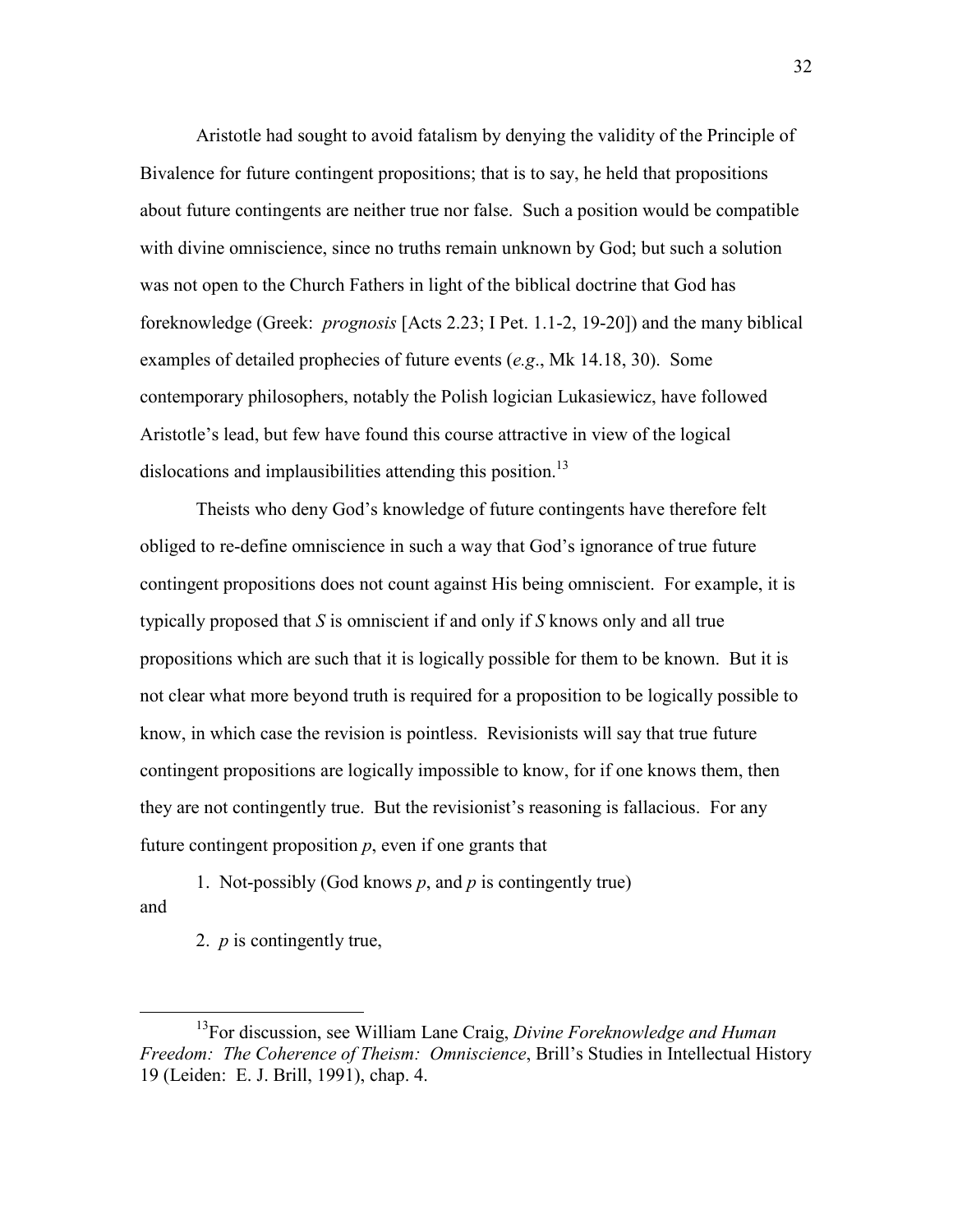it does not logically follow that

3. Not-possibly (God knows *p*).

It only follows that God does not in fact know *p*. But it is still possible for Him to know *p*. Thus, even on the revisionist definition of omniscience, God must know future contingent propositions, since it is logically possible for Him to know them.

 But if God knows future contingent propositions, does this not imply fatalism? The question here is why we should think that (1) is true. The basic form of the fatalistic argument on behalf of (1) is as follows:

4. Necessarily (If God knows *p,* then *p*).

5. God knows *p.* 

Therefore,

6. Necessarily (*p*).

Since *p* is necessarily true, it does not describe a contingent event. In virtue of God's foreknowledge everything is fated to occur.

 The problem with the argument is that it is just logically fallacious. What is validly implied by  $(4)$  and  $(5)$  is not  $(6)$  but

6´. *p*.

It is correct that in a valid, deductive argument the conclusion follows necessarily from the premises. That is to say, it is impossible for the premises to be true and the conclusion to be false. But the conclusion itself need not be necessary. The fatalist illicitly transfers the necessity of the *inference* to the conclusion *itself.* What necessarily follows from (4) and (5) is just the contingent proposition (6´). But the fatalist confusedly thinks that the conclusion is itself necessarily true and so winds up with (6). In so doing, he simply commits a common logical fallacy.

 Undoubtedly a major source of the fatalist's confusion is his conflating *certainty*  with *necessity*. One frequently finds in the writings of contemporary theological fatalists statements which slide from affirming that something is *certainly* true to affirming that it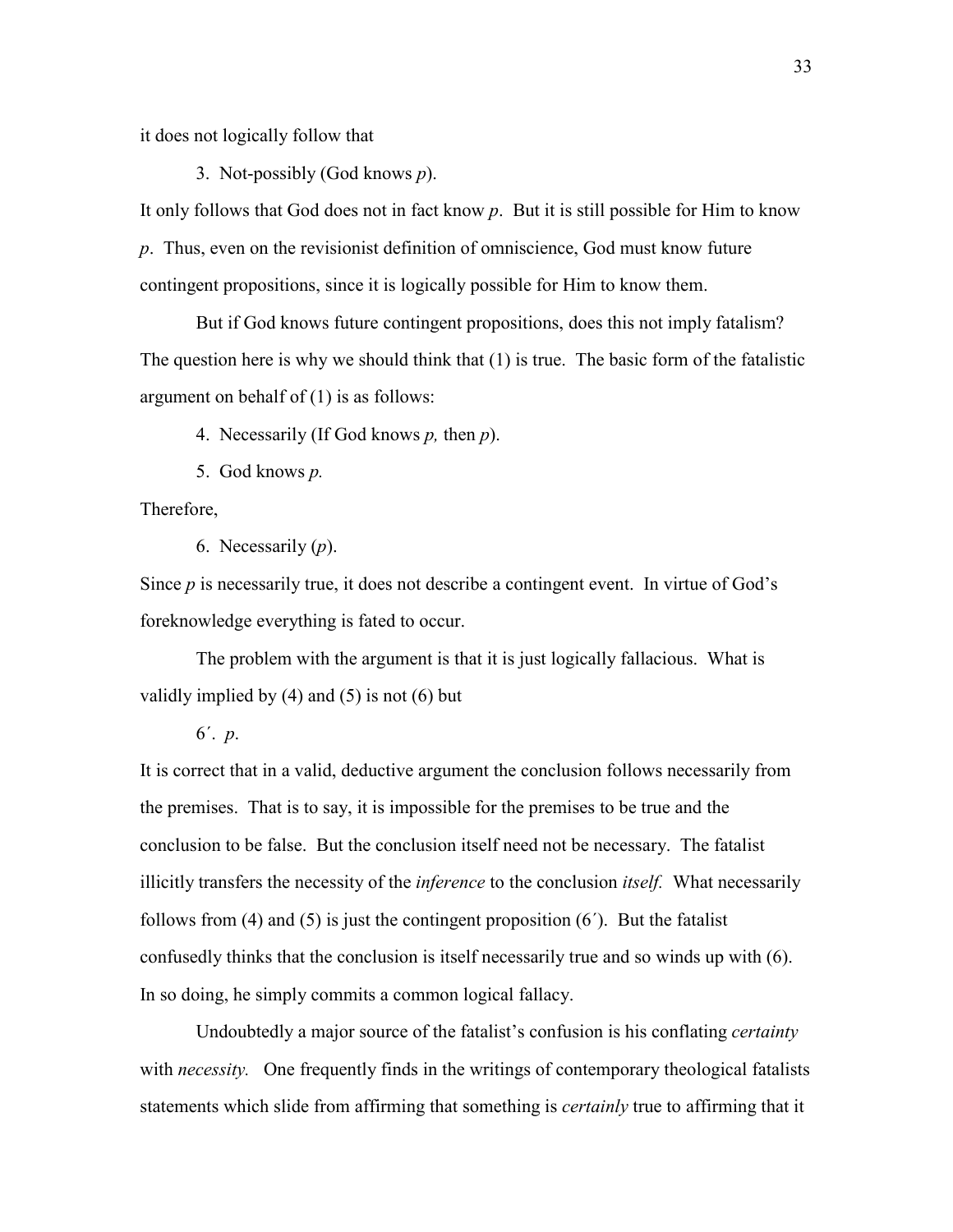is *necessarily* true. This is a mistake. Certainty is a property of persons and has nothing to do with truth, as is evident from the fact that we can be absolutely certain about something and yet turn out to be wrong. By contrast, necessity is a property of propositions, indicating that a proposition cannot possibly have a different truth value. We can be wholly uncertain about propositions which are, unbeknownst to us, necessarily true (imagine some complex mathematical equation or theorem). Thus, when we say that some proposition is "certainly true," this is but a manner of speaking indicating that we are certain that the proposition is true. People are certain; propositions are necessary.

 By confusing certainty and necessity, the fatalist makes his logically fallacious argument deceptively appealing. For it is correct that from premises (4) and (5) we can be absolutely certain that the events described by *p* will happen. But it is muddle-headed to think that because they will certainly happen they will necessarily happen. We can be certain, given God's foreknowledge, that the events foreknown will not fail to happen, even though it is entirely possible that they fail to happen. They could fail to occur, but God knows that they will not. Therefore, we can be sure that they will happen—and happen contingently.

Contemporary theological fatalists recognize the fallaciousness of the above form of the argument and therefore try to remedy the defect by making premise (5) also necessarily true:

4. Necessarily (If God knows *p,* then *p*).

5´. Necessarily (God knows *p*).

Therefore,

# 6. Necessarily (*p*).

Thus formulated, the argument is no longer logically fallacious, and so the question becomes whether  $(5')$  is true. Now at face value,  $(5')$  is obviously false. Christian theology has always maintained that God's creation of the world is a free act, that God could have created a different world, where *p* is false, or even no world at all. To say that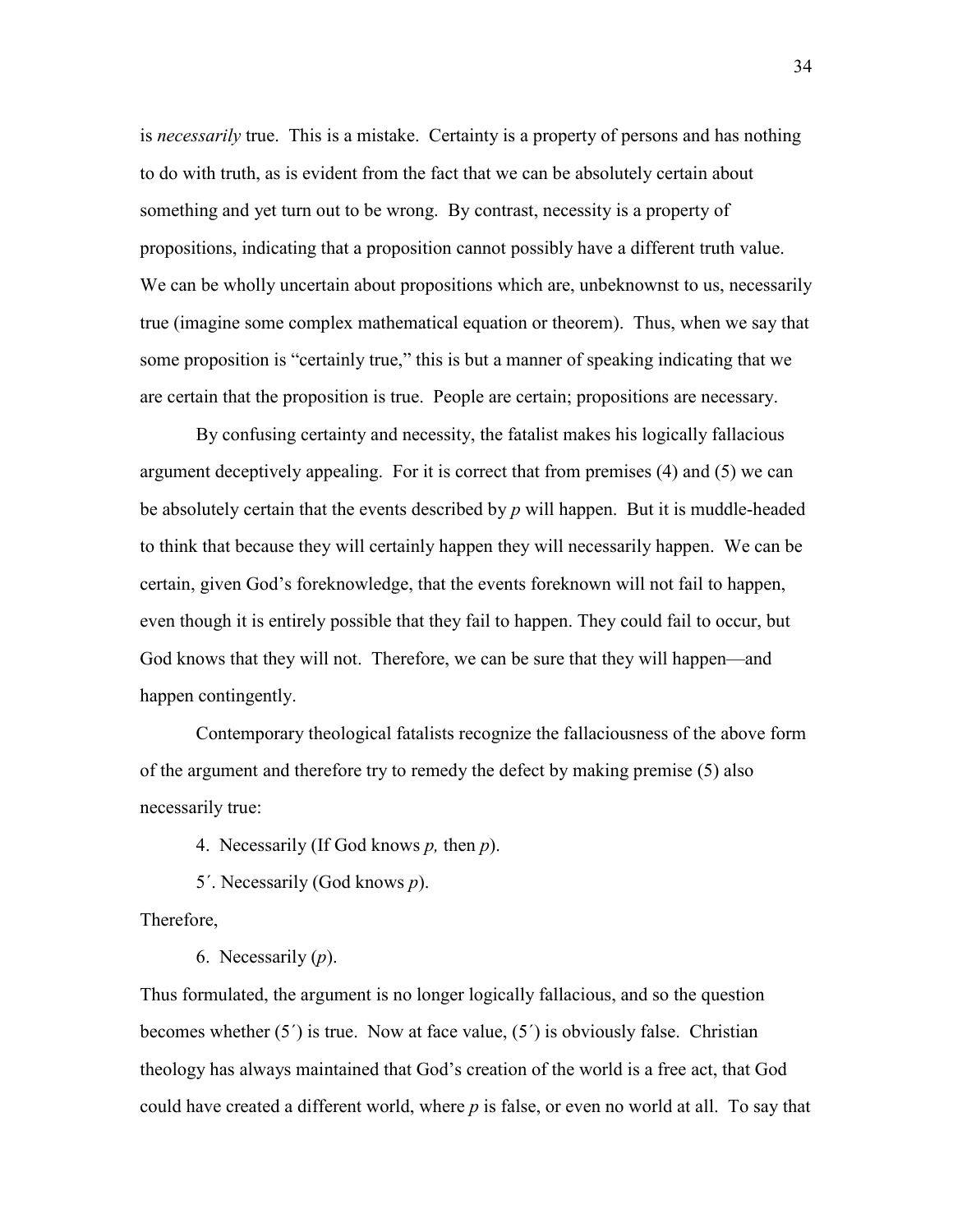*necessarily* God knows *p* implies that this is the only world God could have created and thus denies divine freedom.

 But theological fatalists have a different sort of necessity in mind when they say that necessarily God knows *p*. What they are talking about is *temporal necessity,* or the necessity of the past. Often this is expressed by saying that the past is unpreventable or unchangeable. If some event is in the past, then it is now too late to do anything to affect it. It is in that sense necessary. Since God's foreknowledge of future events is now part of the past, it is now fixed and unalterable. Therefore, it is said,  $(5')$  is true.

Unfortunately, theological fatalists have never provided an adequate account of this peculiar modality. What is temporal necessity anyway, and why think that God's past beliefs are now temporally necessary? I have yet to encounter an explanation of temporal necessity, according to which God's past beliefs are temporally necessary, which does not reduce to either the *unalterability* or the *causal closedness* of the past.

But interpreting the necessity of the past as its unalterability (or unchangeability or unpreventability) is clearly inadequate, since the future, by definition, is just as unalterable as the past. By definition the future is what will occur, and the past is what has occurred. To *change* the future would be to bring it about that an event which will occur will not occur, which is self-contradictory. It is purely a matter of definition that the past and future cannot be changed, and no fatalistic conclusion follows from this truth. For we need not be able to *change* the future in order freely to *determine* the future. If our actions are freely performed, then it lies within our power to determine causally what the course of future events will be, even if we do not have the power to change the future.

The fatalist will insist that the past is necessary in the sense that we do not have a similar ability to determine causally the past. The orthodox theologian may happily concede the point: backward causation is impossible. But the causal closedness of the past does not imply fatalism. For freedom to refrain from doing as God knows one will

35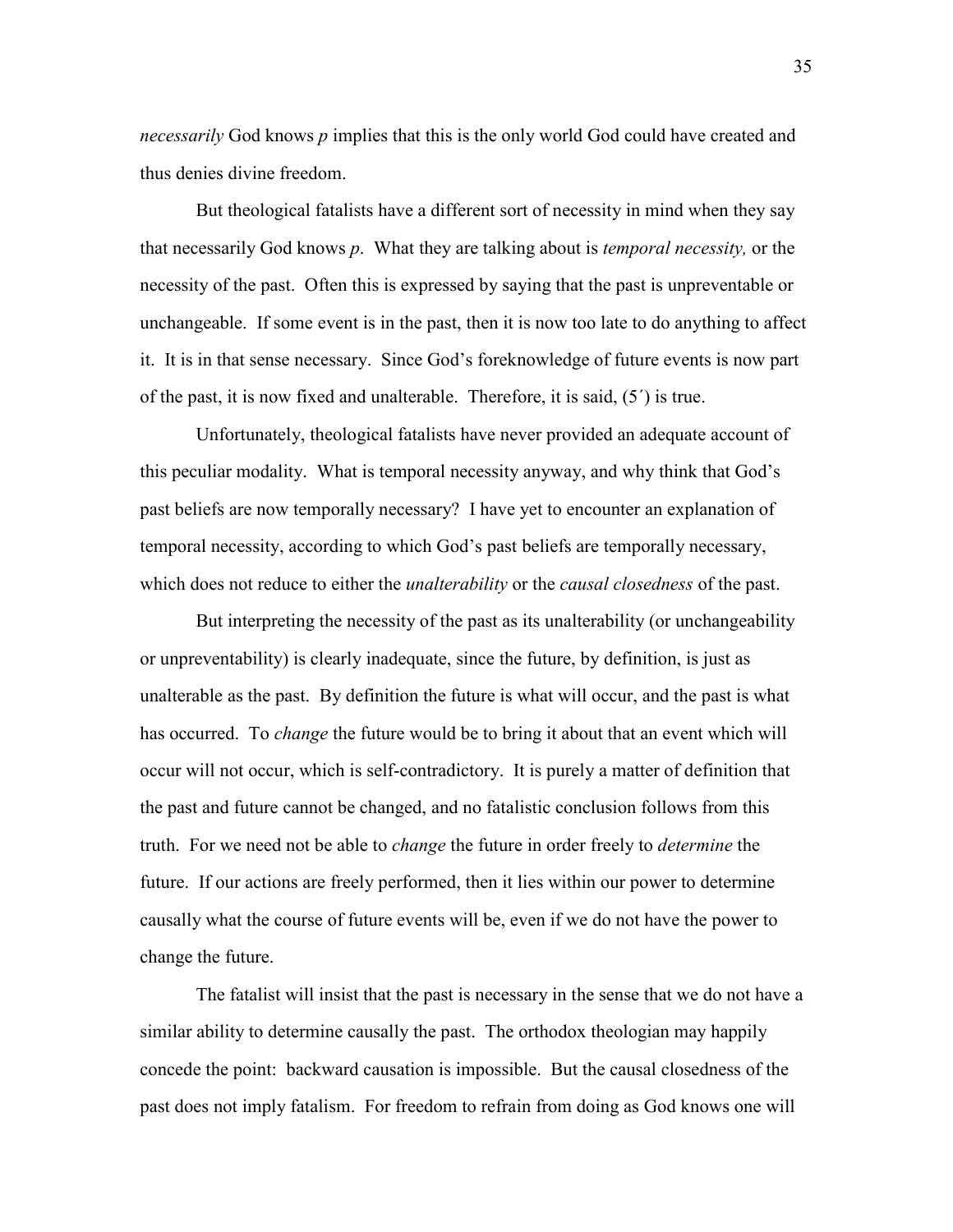do does not involve backward causation. The orthodox theologian may grant that there is nothing I can now do to cause or bring about the past. In particular, I cannot cause God to have had in the past a certain belief about my future actions. Nevertheless, as the medieval theologian William Ockham saw, it may well lie within my power to freely perform some action A, and if A were to occur, then the past would have been different than it in fact is. Suppose, for example, that God has always believed that on August 23, 2010 Jones would mow his lawn. Let us suppose that up until the time arrives Jones has the ability to mow or not mow his lawn. If Jones were to decide not to mow his lawn, then God would have always held a different belief than the one He in fact holds. For if Jones were to decide not to mow his lawn, then different future contingent propositions would have been true, and God, being omniscient, would have known them. Thus, He would have had different foreknowledge than that which He in fact has. Neither the relation between Jones's action and a corresponding future contingent proposition about it nor the relation between a true future contingent proposition and God's believing it is a causal relation. Thus, the causal closedness of the past is irrelevant. If temporal necessity is merely the causal closedness of the past, then it is insufficient to support fatalism.

No fatalist has successfully explicated a conception of temporal necessity which does not amount to either the unalterability or the causal closedness of the past. Typically, fatalists just assert some sort of "Fixed Past Principle" to the effect that it is not within my power to act in such a way that, if I were to do so, the past would have been different--which begs the question. On analyses of temporal necessity which are not reducible to either the unalterability or the causal closedness of the past, God's past beliefs always turn out *not* to be temporally necessary.<sup>14</sup> Thus, (5<sup>'</sup>) is false, and the argument for theological fatalism is unsound.

l

<sup>&</sup>lt;sup>14</sup>See, for example, Alfred J. Freddoso, "Accidental Necessity and Logical Determinism," *Journal of Philosophy* 80 (1983): 257-78. The implications of this,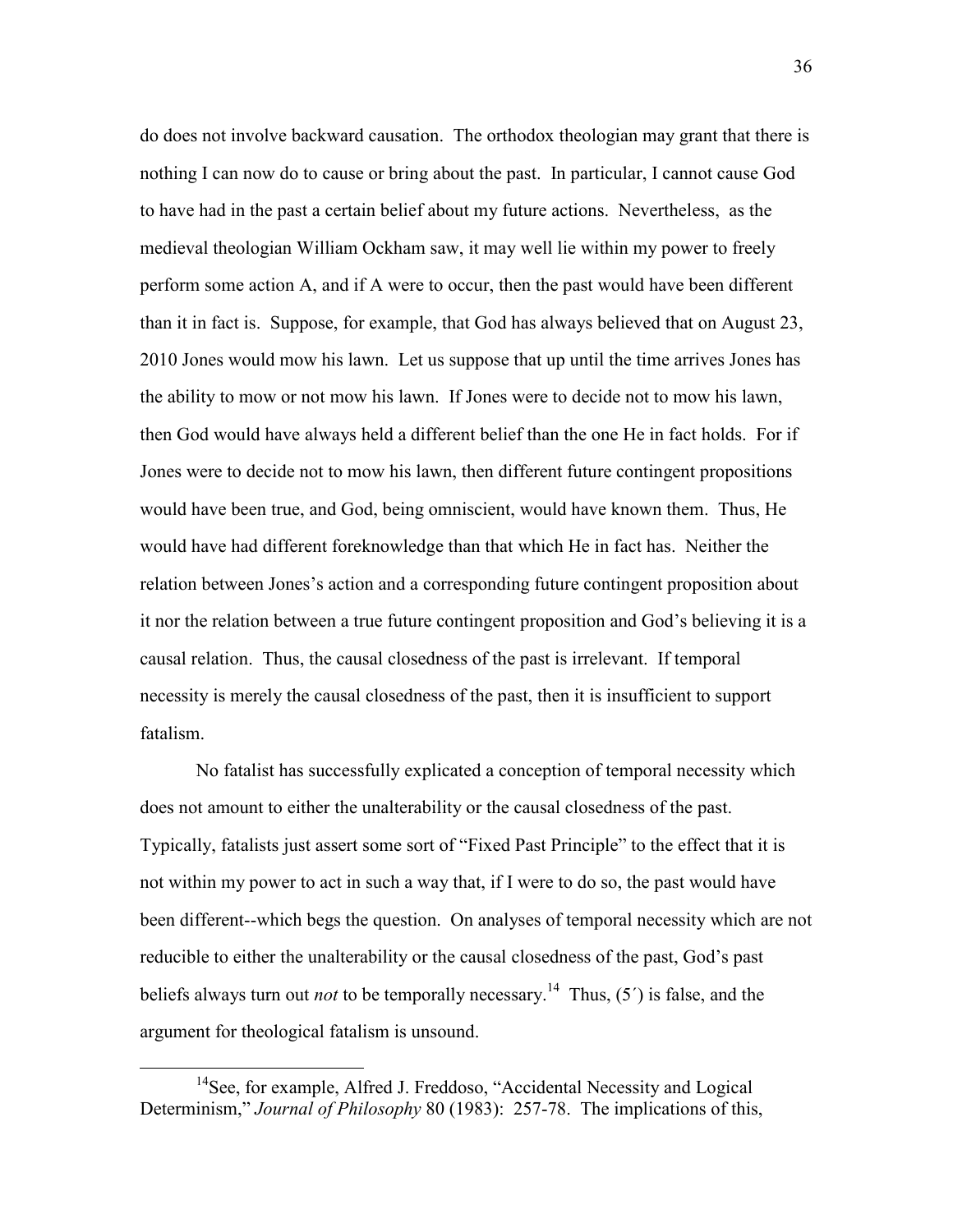If divine foreknowledge and future contingency are compatible, the question remains as to *how* could God know future contingent propositions. Process theologians typically deny divine foreknowledge because, given the contingency of the future, it is impossible for anyone, even God, to have knowledge about what will happen. We have already encountered this objection in the form of an argument for divine timelessness (2.27) and found it helpful in dealing with it to distinguish two models of divine cognition: the *perceptualist* model and the *conceptualist* model. Let us now push our analysis of the conceptualist model a notch further.

According to the Counter-Reformation theologian Luis Molina, logically prior to the divine decree to create a world, God possesses not only knowledge of everything that *could* happen (natural knowledge) but also everything that *would* happen in any appropriately specified set of circumstances (middle knowledge). God's natural knowledge is His knowledge of all necessary truths. By means of it God knows what is the full range of possible worlds. He knows, for example, that in some possible world Peter freely denies Christ three times and that in another world Peter freely affirms Christ under identical circumstances, for both are possible. God's middle knowledge is His knowledge of all contingently true counterfactual propositions, including propositions about creaturely free actions. For example, logically prior to His creative decree, God knew that *if Peter were in circumstances C, he would freely deny Christ three times*. These counterfactuals serve to delimit the range of possible worlds to worlds which are feasible for God to actualize. For example, there is a possible world in which Peter freely affirms Christ in precisely the same circumstances in which he in fact denied him; but given the counterfactual truth that if Peter were in precisely those circumstances he would freely deny Christ, then the possible world in which Peter freely affirms Christ in

though startling, are not unique to divine foreknowledge but also follow from retrocausation, time travel, precognition, and the Special Theory of Relativity.

 $\overline{a}$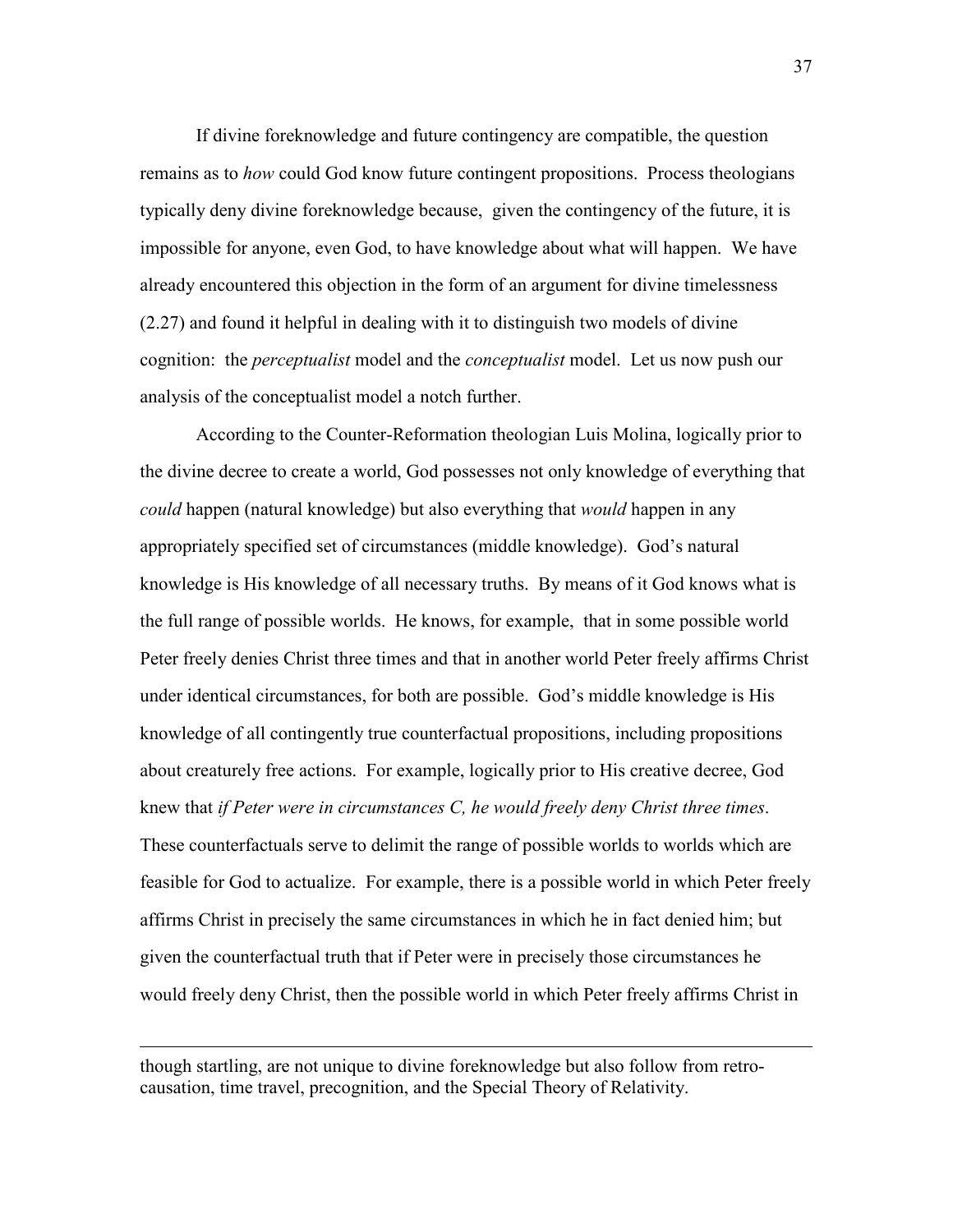those circumstances is not feasible for God. God could *make* Peter affirm Christ in those circumstances, but then his confession would not be free. By means of His middle knowledge, God knows what is the proper subset of possible worlds which are feasible for Him, given the counterfactuals that are true. God then decrees to create certain free creatures in certain circumstances and, thus, on the basis of his middle knowledge and His knowledge of His own decree, God has foreknowledge of everything that *will* happen (free knowledge). In that way, He knows, simply on the basis of His own internal states and without any need of any sort of perception of the external world, that Peter will freely deny Christ three times.

Thus on the Molinist scheme, we have the following logical order:

 $\_$  , and the contribution of the contribution of  $\mathcal{L}_\mathcal{A}$ 

Moment 3: 0 *Free Knowledge*: God knows the actual world

 Of course, basing divine foreknowledge in divine middle knowledge raises inevitably the question of the basis of God's middle knowledge. The Molinist can respond either that God knows the individual essence of every possible creature so well that He knows just what that creature would do under any set of circumstances God might place him in, or that God, being omniscient, simply discerns all the truths there are and, prior to the divine decree, there are not only necessary truths, but counterfactual truths and therefore God possesses not only natural knowledge, but middle knowledge as well. Thus, a conceptualist model along the lines of middle knowledge furnishes a perspicuous basis for God's knowledge of future contingents.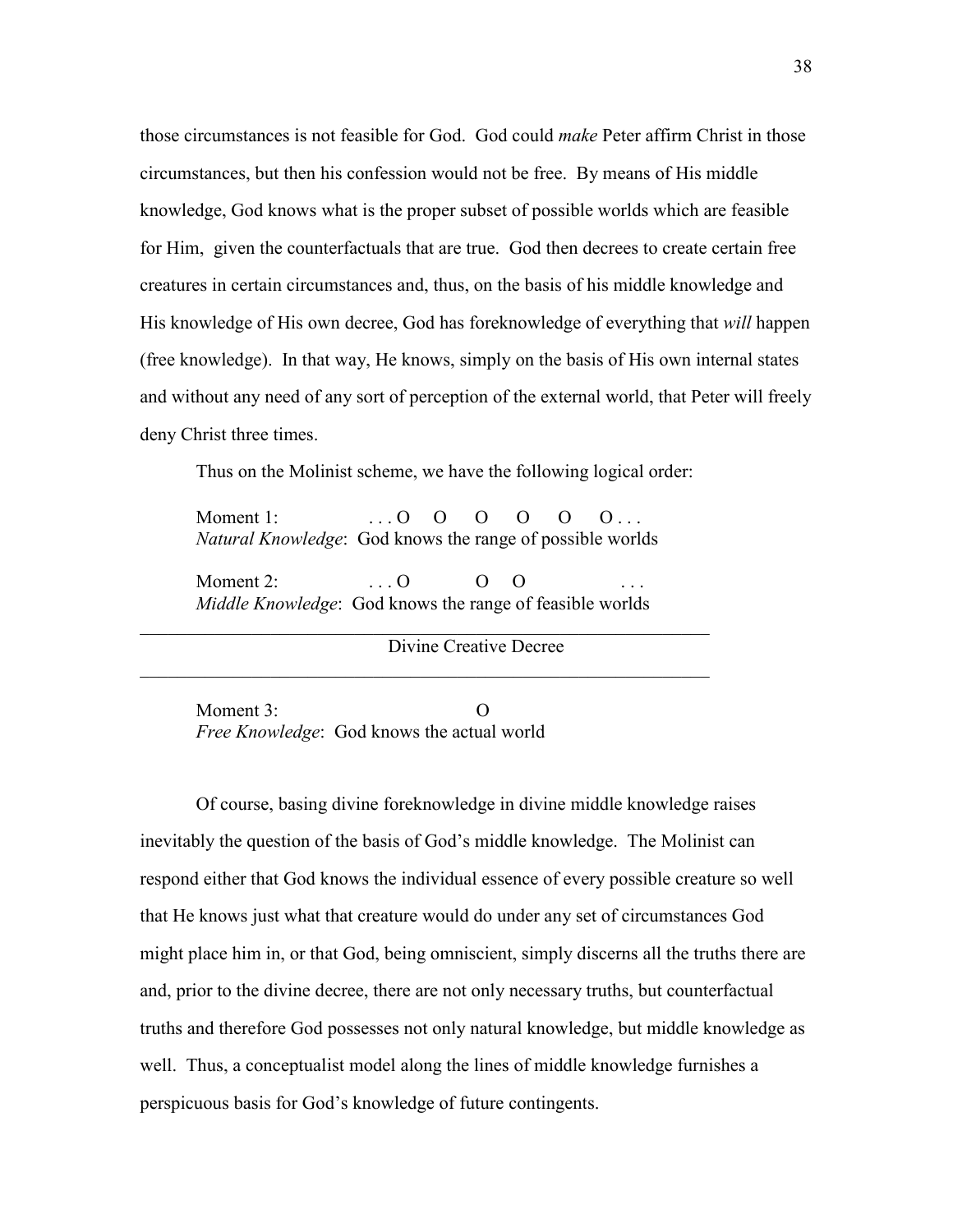Does God, then, have middle knowledge? Consider the following argument:

1. If there are true counterfactuals about creaturely free choices, then God knows these truths.

2. There are true counterfactuals about creaturely free choices.

3. If God knows true counterfactuals about creaturely free choices, God knows them either logically prior to the divine creative decree or only logically posterior to the divine creative decree.

4. Counterfactuals about creaturely free choices cannot be known only logically posterior to the divine creative decree.

5. Therefore, God knows true counterfactuals about creaturely free choices.  $(MP,1, 2)$ 

6. Therefore, God knows true counterfactuals about creaturely free choices either logically prior to the divine creative decree or only logically posterior to the divine creative decree. (MP,3, 5)

7. Therefore, God knows true counterfactuals about creaturely free choices logically prior to the divine creative decree. (DS,4, 6)

--which is the essence of the doctrine of divine middle knowledge.

The truth of (1) is required by the standard definition of omniscience. As for (2), a little reflection reveals how pervasive and indispensable such counterfactual truths are to rational conduct and planning. We sometimes base our very lives upon them. Moreover, Scripture itself gives examples of such true counterfactuals (I Cor. 2.8).

The most common objection urged against (2) is the so-called "grounding objection." Detractors of middle knowledge typically claim that if such counterfactuals have any truth value, they are uniformly false, since there is no ground of their truth. Grounding objectors have never clearly articulated or defended the theory of truth which the objection tacitly presupposes. It appears to assume some version of what is called "Truthmaker Theory," according to which true propositions are made to be true by certain entities in the world. Truthmaker Theory is a controversial position, however, and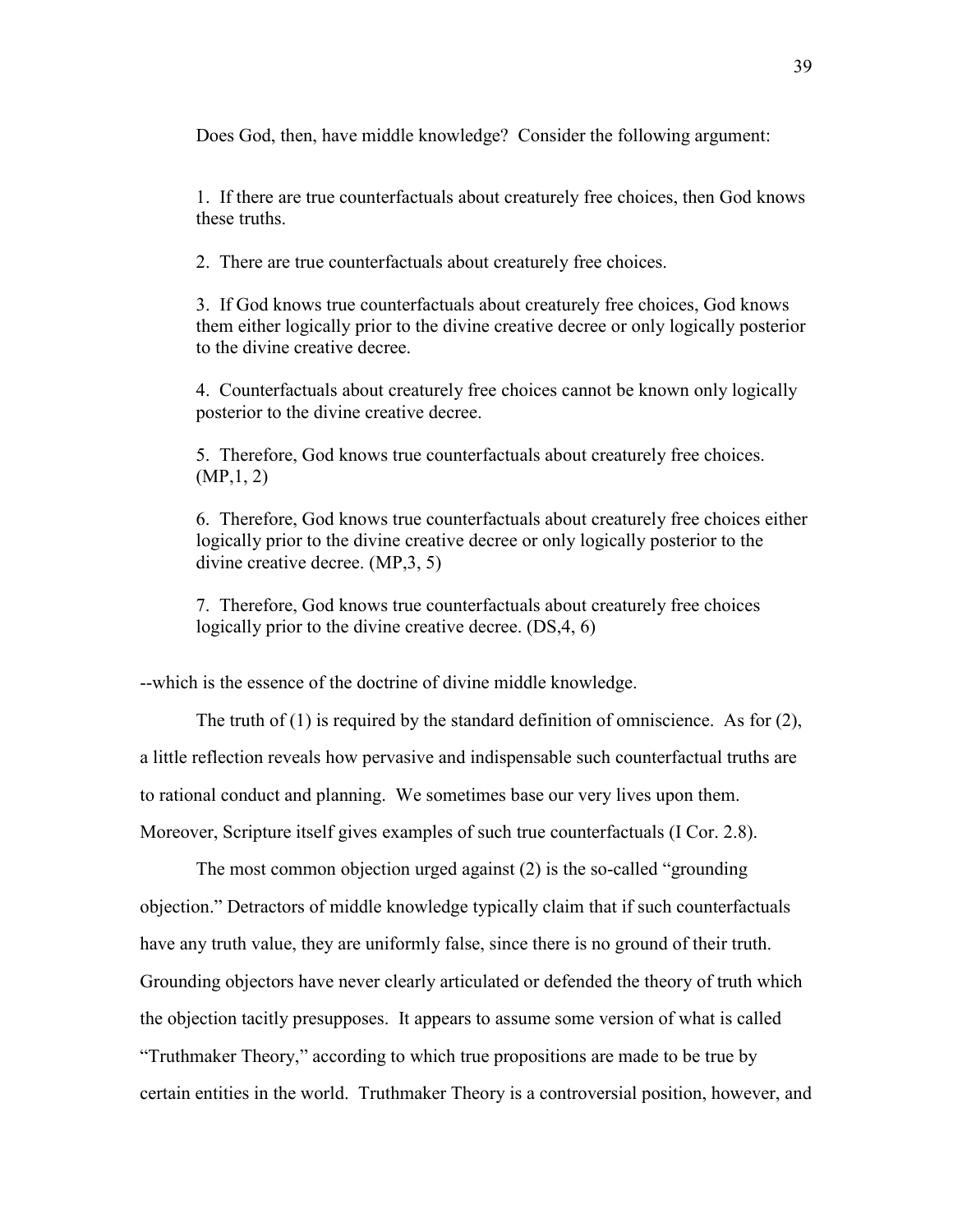even its proponents typically reject "truthmaker maximalism," the doctrine that all types of true propositions have truthmakers. No grounding objector has yet to answer Plantinga's retort: "It seems to me much clearer that some counterfactuals of freedom are at least possibly true than that the truth of propositions must, in general, be grounded in this way."<sup>15</sup>

So what can be said on behalf of the grounding objection? I have said that the grounding objection seems to assume a particular theory about the relationship of truth and reality. The theory presupposed by the grounding objection appears to be a certain construal or version of a view of truth as correspondence which has come to be known as the theory of *truth-makers*. <sup>16</sup> During the realist revival in the early years of the twentieth century various philosophers turned their attention to the question of the ontology of truth. Logical Atomists such as Russell and Wittgenstein thought that in addition to truth-bearers, whether these be sentences, thoughts, propositions, or what have you, there must also be entities in virtue of which such sentences and/or propositions are true. Various names were employed for these entities, such as "facts" or "states of affairs." Among contemporary philosophers they have come to be known as "truth-makers."

 A truth-maker is typically defined as *that in virtue of which a sentence and/or a proposition is true*.According to Peter Simons, "Truth-maker theory accepts the role of something which makes a proposition true, that is, whose existence suffices for the proposition to be true. But it does not automatically pronounce on the ontological

 $\overline{a}$ 

<sup>15</sup>Alvin Plantinga, "Reply to Robert Adams," in *Alvin Plantinga*, ed. James E. Tomberlin and Peter Van Inwagen, Profiles 5 (Dordrecht: D. Reidel, 1985), pp.*,* p. 378.

<sup>&</sup>lt;sup>16</sup>See the seminal article by Kevin Mulligan, Peter Simons, and Barry Smith, "Truth-Makers," *Philosophy and Phenomenological Research* 44 (1984): 287-321. An informative survey of the historical background of truth-maker theory may be found in *Historisches Wörterbuch der Philosophie*, ed. Joachim Ritter and Karlfried Gründer (Basel: Scwabe, 1971), s.v. "Tatsache II," by Peter Simons. See further John F. Fox, "Truthmaker," *Australasian Journal of Philosophy* 65 (1987): 188-207; Herbert Hochberg, "Truth Makers, Truth Predicates, and Truth Types," in *Language, Truth, and Ontology,* ed. Kevin Mulligan, Philosophical Studies Series 51 (Dordrecht: Kluwer Academic Publishers, 1992), pp. 87-117.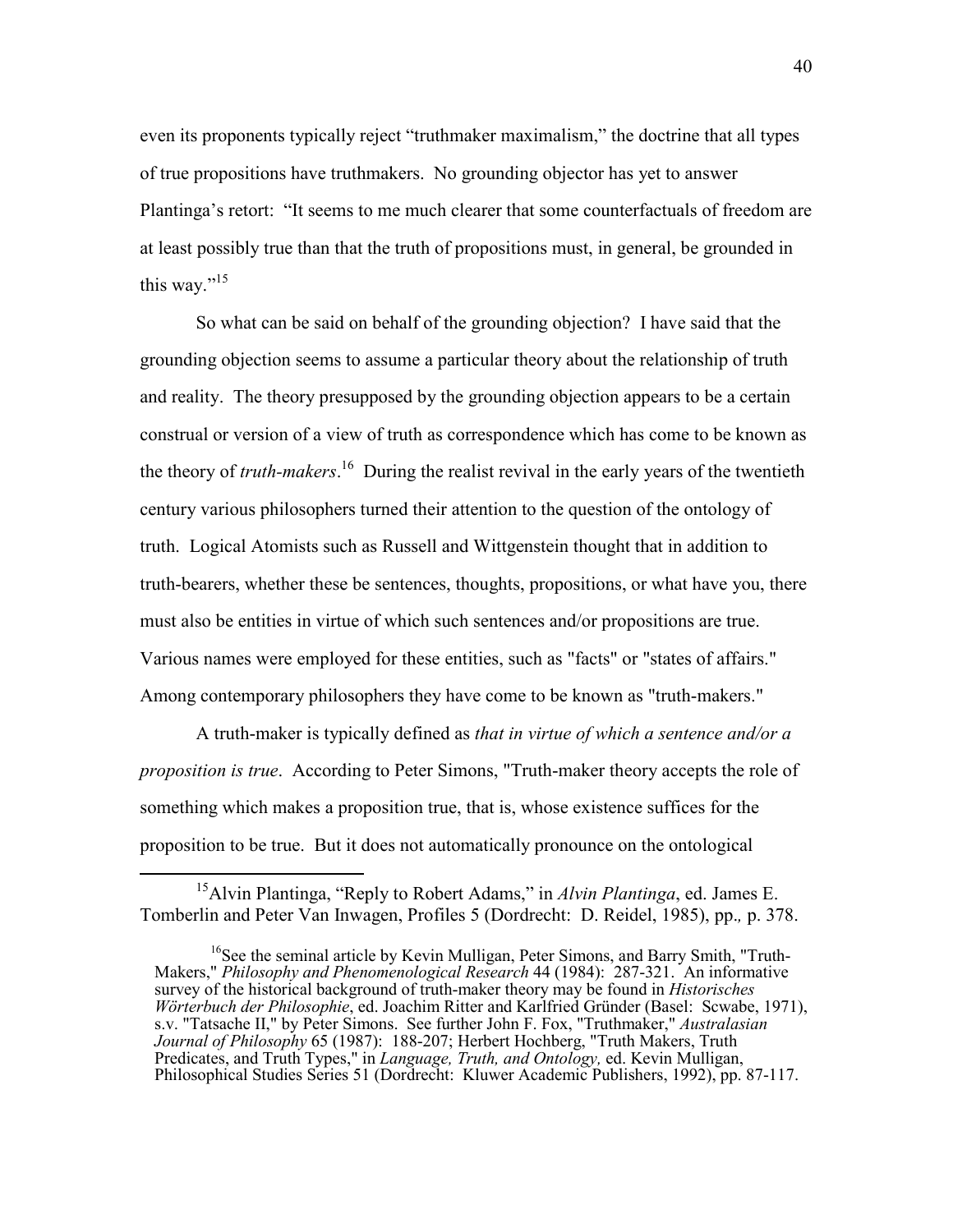category of the truth-maker."<sup>17</sup> "Indeed," he insists, "*anything whatever* is a truthmaker. $18$  But historically the orthodox view has identified truth-makers with such abstract realities as facts or states of affairs--more often than not, the fact stated as a proposition's truth condition, as disclosed by the disquotation principle. Thus, what makes the statement "Al Plantinga is an avid rock-climber" true is the fact that *Al Plantinga is an avid rock-climber* or the state of affairs of *Al Plantinga's being an avid rock-climber.*

Now we immediately see the potentially misleading connotations of the term "truth-maker" for such entities. For *making* sounds like a causal relation between a truthbearer and some concrete object, but truth-maker theorists are quite clear that the relation is by no means causal. An entity *a* **makes a proposition** *p* **true** if and only if that *a* exists entails that  $p$ <sup>19</sup>. That truth-makers are usually conceived to be such abstract entities as facts or states of affairs underlines the point that a causal relation is not at issue here.

-

 $19$ Ibid. The theist must regard this characterization as untenable, however, since (unless one denies with William Alston that God has beliefs) God's beliefs then count as truth-makers for the propositions He believes. For God's beliefs are usually taken to be entities in a sense countenanced by truth-maker theory, often being characterized as "hard" or "soft" facts about the past. But taking God's beliefs as truth-makers seems to stand things on their head, since intuitively something is not true because God believes it, but God believes it because it is true. Moreover, if God's beliefs are explanatorily prior to the truth of propositions about human actions, then creaturely freedom would seem to be eliminated, just as divine freedom would be eliminated if counterfactuals of divine freedom were true explanatorily prior to God's decree. Bigelow states the truth-maker principle more acceptably: "What Truthmaker says is: 'For each truth *A* there must be something *a* such that, *necessarily, if a exists then A is true*' " (John Bigelow, *The Reality of Numbers* [Oxford: Clarendon Press, 1988], p. 127). Unfortunately this principle is false because it entails truth-maker maximalism (see below); but at least it captures the idea that truth-making is essentially a logical relation. Perhaps the truth-maker theorist should say that for any truth-bearer *A* which has a truth-maker  $\vec{a}$ ,  $\vec{A}$  is true in virtue of  $\vec{a}$  (or  $\vec{a}$ makes *A* true)  $=_{def} a$ 's existence entails that *A* has the value *true*.

 $17$ Peter Simons, "How the World Can Make Propositions True: A Celebration of Logical Atomism," in *Sktonnosci Metafizyczna* [*Metaphysical Inclinations*] (Warsaw: Uniwersytet Warszawski, 1998), p. 119.

<sup>18</sup> Peter Simons, "Existential Propositions," in *Criss-Crossing a Philosophical Landscape*, ed. Joachim Schulte and Göran Sundholm, Grazer Philosophische Studien 42 (Amsterdam: Rodopi, 1992), p. 257.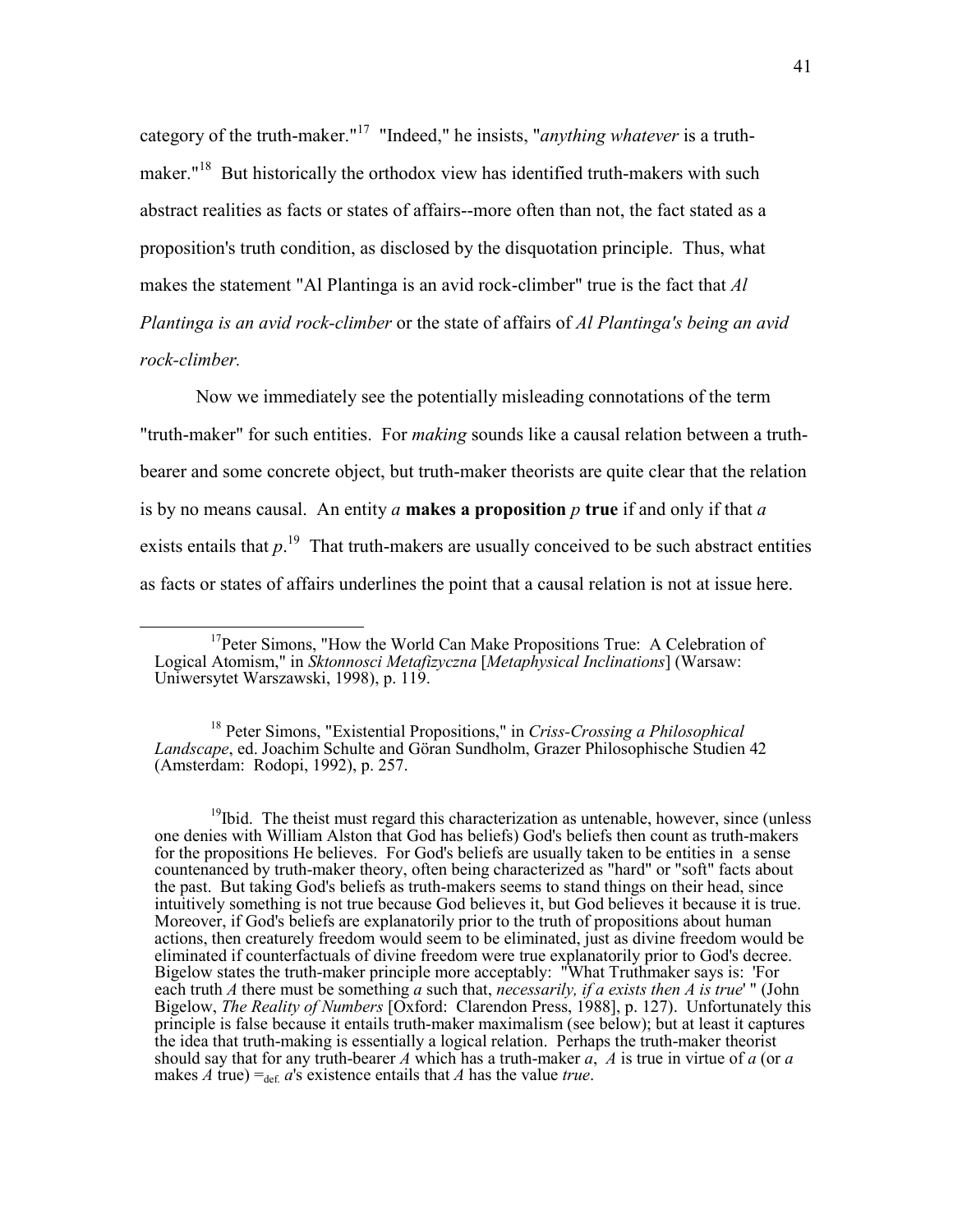That the relation between a truth-maker and a truth-bearer is not causal is especially evident if we require truth-makers for negative existential statements like "Baal does not exist." According to Kevin Mulligan, Peter Simons, and Barry Smith, "Not only Wittgenstein, but indeed almost all other philosophers who have investigated the relation of making true, have felt compelled in the face of the problems raised by negative propositions to adopt an ontology of truth makers as special, non-objectual entities having a complexity which is essentially logical."<sup>20</sup> Obviously a fact like Baal's non-existence, which is sufficient for the truth that Baal does not exist, is not a cause of anything.

A proper understanding of truth-makers, then, invalidates at once the crude construal of the grounding objection expressed in Robert Adams's statement of the problem and again in Alfred Freddoso's and Thomas Flint's respective formulations of the grounding objection:

Counterfactuals of freedom . . . are supposed to be contingent truths that are not caused to be true by God. Who or what does cause them to be true?<sup>21</sup>

. . . metaphysically contingent propositions . . . require *causal* grounding in order to be true. That is, they must be *caused to be true* by some agent or agents, since it is not of their nature to be true.<sup>22</sup>

But if such conditionals are contingent, they might not have been true. Who, then, *makes* them true? Or, to phrase this question more carefully: Who or what actually *causes* the ones that are true to be true and the ones that are false to be false?

 $^{20}$ Mulligan, Simons, and Smith, "Truth-Makers," p. 315.

 $\overline{a}$ 

<sup>21</sup>Robert Adams, "Plantinga on the Problem of Evil," in *Alvin Plantinga,* p. 232. Cf. William Hasker's demand, "Who or what is it (if anything) that *brings it about* that these propositions are true?" (William Hasker, "A Refutation of Middle knowledge," *Noûs* 20  $(1986): 547.$ 

<sup>22</sup>Alfred J. Freddoso, "Introduction" to *On Divine Foreknowledge* by Luis de Molina, trans. with Notes by Alfred J. Freddoso (Ithaca, N.Y.: Cornell University Press, 1988), p. 70.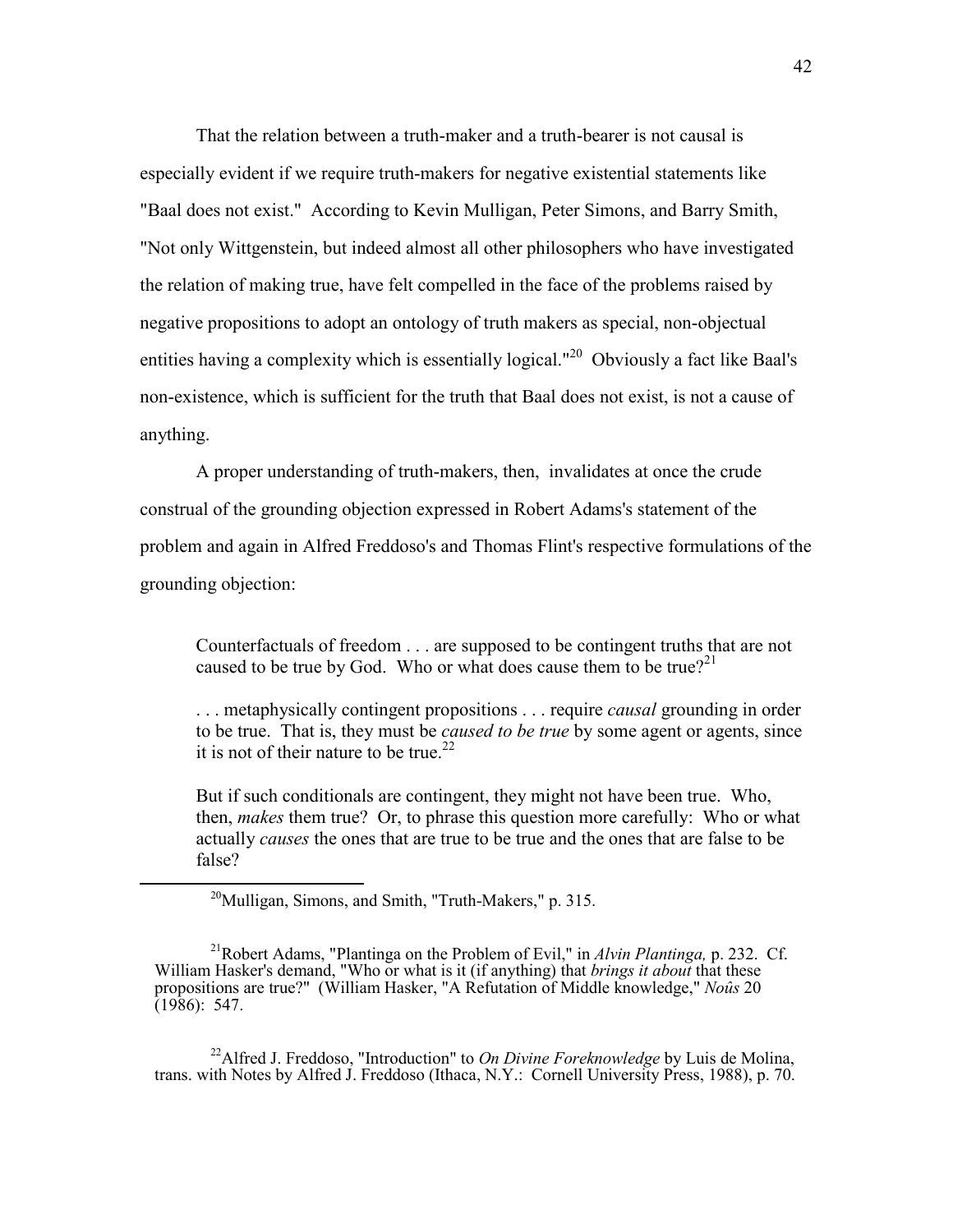. . . neither God nor his free creatures cause counterfactuals of creaturely freedom to be true . . . . The conclusion that seems forced upon us, then, is that nobody actually causes the counterfactuals in question to be true.<sup>23</sup>

The truth-maker theorist would take it as understood that nobody actually causes counterfactuals or any other sort of proposition to be true.<sup>24</sup> The demand for a cause of a proposition's being true is inept, unless the anti-Molinist is presupposing some very special causal theory of truth-makers, in which case he owes us an articulation of that theory and a defense, not merely of its adequacy, but of its superiority to customary truthmaker theories.

 It might be said that the demand for a cause of the truth of true counterfactuals of creaturely freedom is a mere rhetorical flourish on the part of the anti-Molinist. But even if we give him the benefit of the doubt in this regard, the fact remains that the anti-Molinist still seems to be presupposing that in order to be true, counterfactuals of freedom must have truth-makers that either are or imply the existence of concrete objects. Not only does he owe us some explanation and justification for restricting truth-makers in this way, but such an assumption seems quite implausible. For we can think of other types of true propositions which do not have truth-makers which are or imply the existence of concrete objects. Consider, for example, the following statements:

- 1. No physical objects exist.
- 2. Dinosaurs are extinct today.
- 3. All ravens are black.

l

- 4. Torturing a child is wrong.
- 5. Napoleon lost the Battle of Waterloo.

<sup>23</sup>Flint, *Divine Providence,* pp. 123, 125. I should add that Freddoso and Flint are simply accurately reporting the objection as formulated by the detractors of middle knowledge.

<sup>24</sup>"Making to be the case is of course not *causal*" (D. M. Armstrong, *A World of States of Affairs,* Cambridge Studies in Philosophy [Cambridge: Cambridge University Press, 1997], p. 115); "The notion 'makes it true that' has nothing to do with causality" (Peter Simons, "Logical Atomism and Its Ontological Refinement: A Defense," in *Language, Truth, and Ontology*, p. 159); "A truthmaker should 'make' something true, not in a causal sense, but rather, in what is presumably a logical sense. . . . the 'making' in 'making true' is essentially logical entailment" (Bigelow, *Reality of Numbers*, p. 125).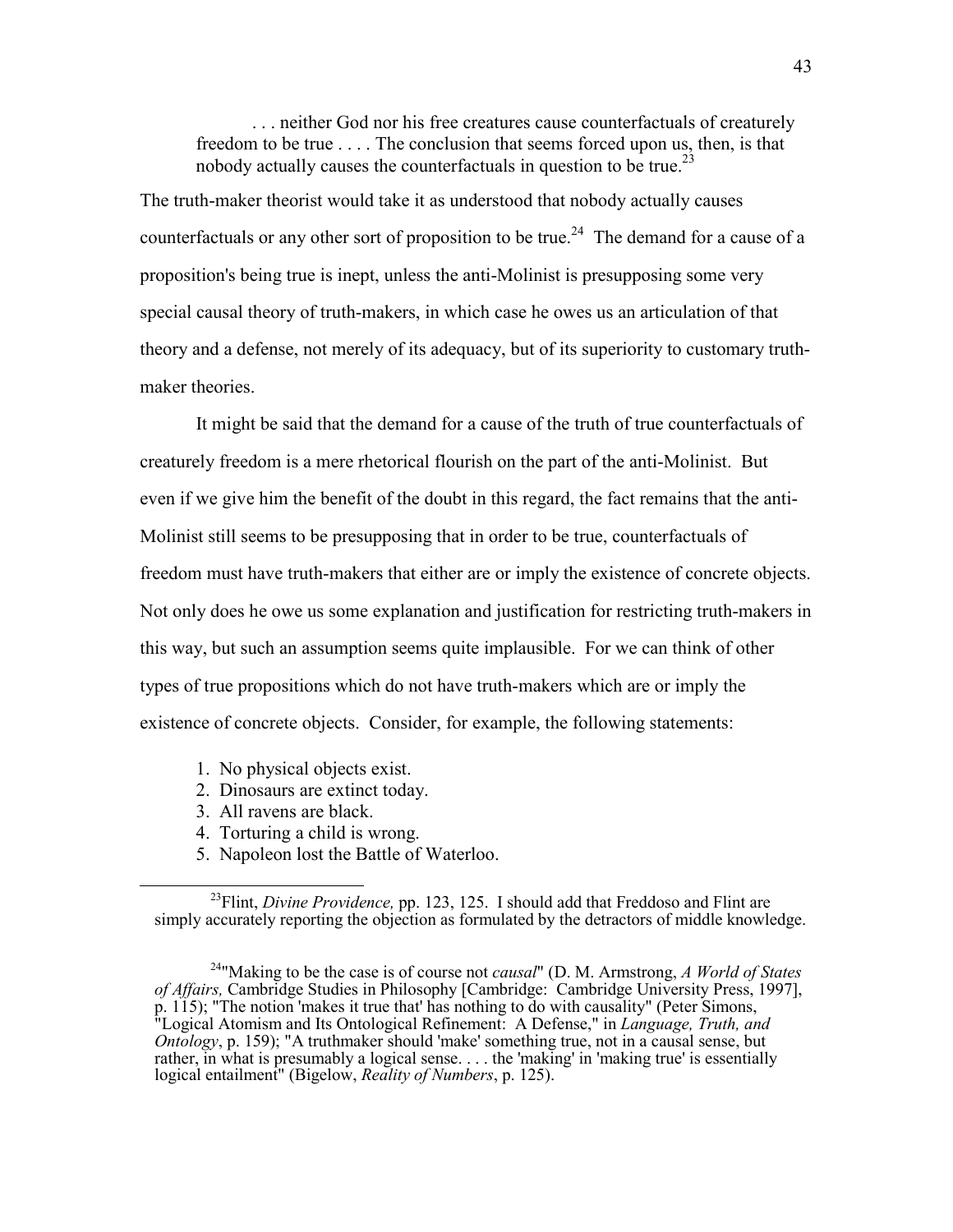- 6. The U. S. President in 2070 will be a woman.
- 7. If a rigid rod were placed in uniform motion through the aether, it would suffer a FitzGerald-Lorentz contraction.

Statement (1) could be true and statement (2) is true, yet they preclude truth-makers which are or imply the existence of the relevant concrete objects (such as dinosaurs). If such statements have truth-makers they would seem to be such things as the state of affairs of *there being no universe* or of *dinosaurs' no longer existing.* Some truth-maker theorists have maintained that such negative existential statements are true without having any truth-makers. For example, Mulligan, Simons, and Smith assert, "it seems more adequate to regard sentences of the given kind as true not in virtue of any truth maker of their own, but simply in virtue of the fact that the corresponding positive sentences have no truth maker."<sup>25</sup> But this assertion is self-contradictory. For a truthmaker is precisely that entity in virtue of which a sentence and/or proposition is true, and on their account a true, negative existential statement like "Baal does not exist" is true *in virtue of the fact* that the corresponding positive statement "Baal exists" lacks a truthmaker. Thus, this negative existential statement does have a truth-maker after all, namely, the fact that *"Baal exists" has no truth-maker.* A similar problem seems to attend D. M. Armstrong's attempt to eliminate truth-makers for negative existential statements on the basis of the second-order state of affairs of there being all the firstorder states of affairs there are.<sup>26</sup> Presumably the idea is that if the state of affairs described by the corresponding positive existential statement is not included in the second-order state of affairs cataloging all the first order states of affairs, then the negative statement is true without having a truth-maker. But, we may ask, is it not then the case that the negative statement is true in virtue of the fact that the relevant positive

 $\overline{a}$ 

 $^{25}$ Mulligan, Simons, and Smith, "Truth-Makers," p. 315.

<sup>26</sup>Armstrong, *World of States of Affairs,* pp. 27, 135.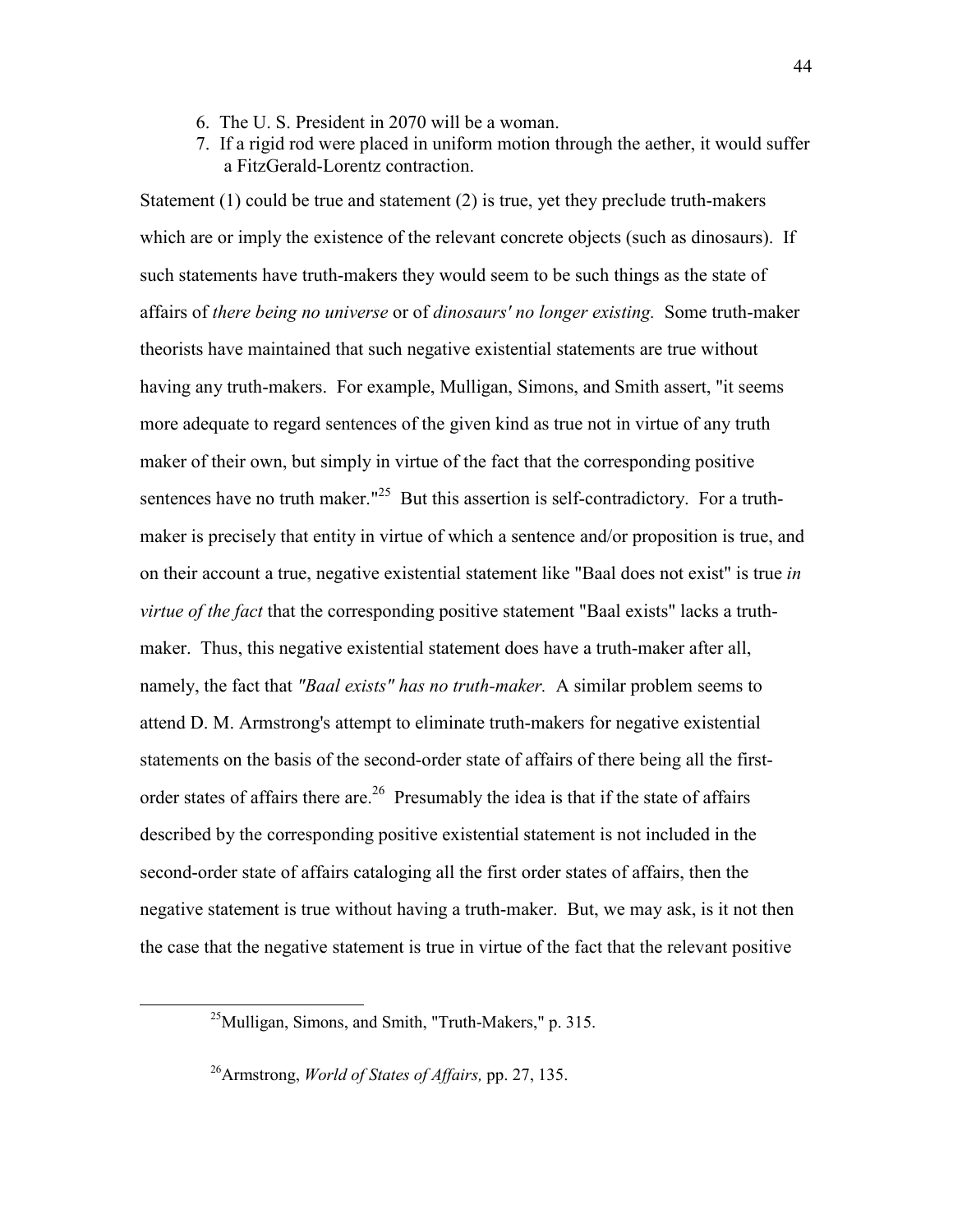state of affairs is not included in the totality of states of affairs or in virtue of existence of the state of affairs of the positive state's not being so included?

 A further difficulty for such accounts is that the want of a truth-maker for an affirmative existential statement or the absence of a positive state of affairs from a second-order state of affairs does not always seem to provide truth-makers to a negative statement. Take (2), for example. The want of a truth-maker for "Dinosaurs are alive today" or the absence of the relevant state of affairs from the totality of states does not seem to make it true that dinosaurs are extinct today. The same goes for "Dinosaurs are still alive today," for the negation of that sort of statement is notoriously ambiguous. The difficulty is that (2) seems to imply the positive assertion that dinosaurs were once alive and so needs more than just the lack of a truth-maker in order to be made true. It seems to require as its truth-maker the fact that dinosaurs were once alive and now are not alive. In any case, even if negative existential statements are not made true in virtue of some fact or state of affairs, the anti-Molinist can hardly be encouraged by the prospect that we have here an exception to notion that true statements require truth-makers. If there can be true statements without any truth-makers of those statements, how do we know that counterfactual statements cannot be true without truth-makers?

Statement (3) is a universally quantified statement which as such does not apply merely to any ravens which happen to exist. As a universally quantified statement, what it says is that if *anything* is a raven, then it is black. Therefore, it cannot be true just in virtue of existing ravens' being black, much less in virtue of the black ravens there are. Statement (4) is an ethical judgement which implies neither that children exist nor that any are ever actually tortured. It is hard to see how ethical and aesthetic judgements can be made true apart from ethical and aesthetic facts being among their truth-makers.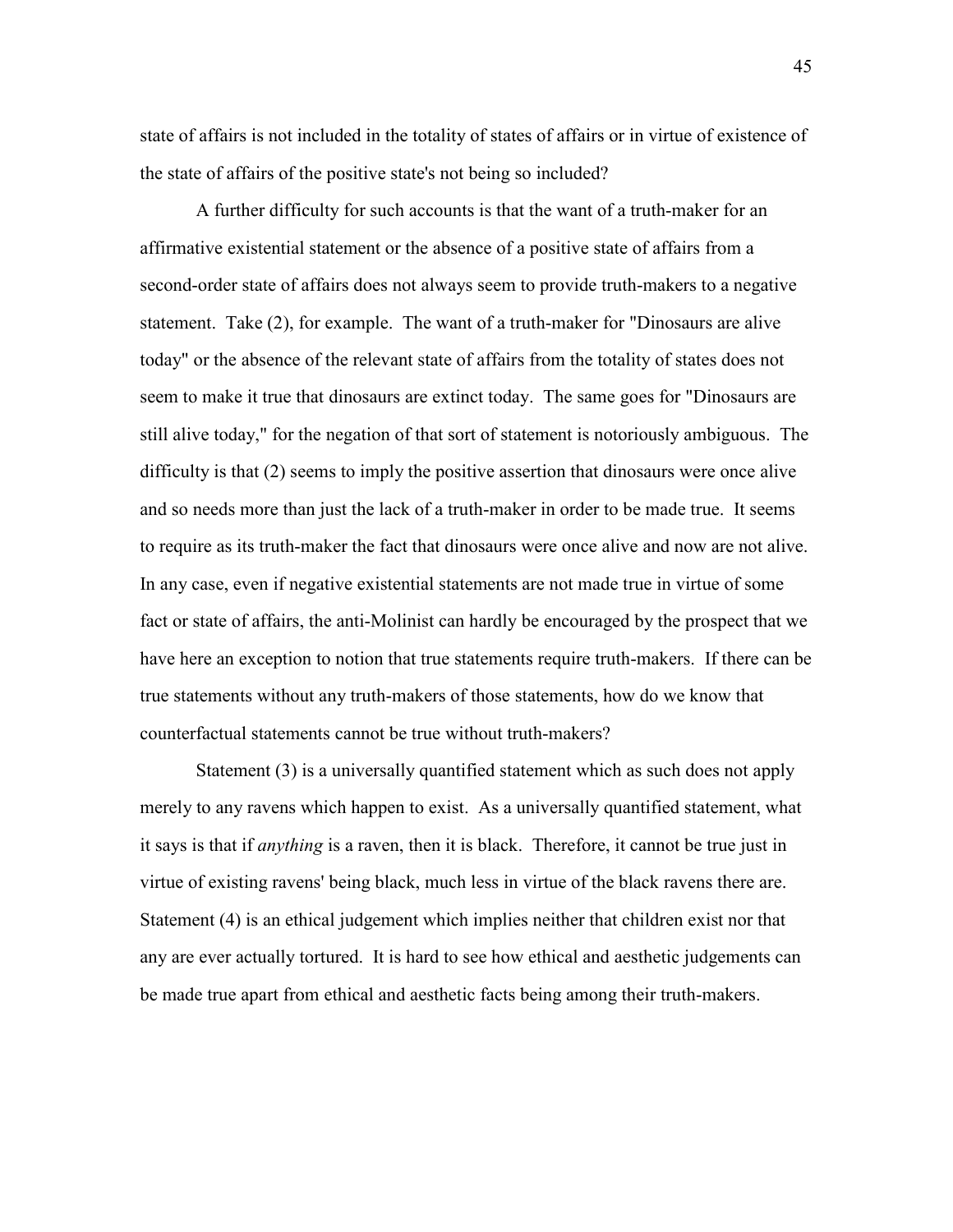Statements (5) and (6) are tensed statements about persons who no longer or do not yet exist (at least on a dynamic theory of time<sup>27</sup>) and so cannot have such persons among their truth-makers. Truth-maker theorists have yet to grapple seriously with problems posed by tense and temporal becoming. But in a recent discussion Barry Smith offers two proposals: either we "need to introduce an explicit temporal dimension into our account of truthmaking, along the lines of: this liquid makes it true *at t* that it is odourless," or alternatively, we "might embrace a strictly presentist reading of '*x* makes it true that *p*'. Some true contingent past and future tense judgments will then be such that, while their truthmakers do not exist, they did or will exist."<sup>28</sup> These brief suggestions are merely programmatic; but the first seems to contemplate tenselessly existing truth-makers of tensed sentences along the lines of a static theory of time,  $2<sup>9</sup>$  while the second appears to involve tensed truth-makers of tensed sentences such as might be postulated in a dynamic theory of time.<sup>30</sup> Smith's suggestion for this latter view is to assert that past- and future-tensed statements literally have (present-tense) no truth-makers, although they either did or will. This suggestion is problematic, however, because when the truth-

 $\overline{a}$ 

<sup>28</sup>Barry Smith, "Truthmaker Realism," *Australasian Journal of Philosophy* 77 (1999): 274-291.

<sup>29</sup>See, for example, D. H. Mellor, *Real Time II* (London: Routledge, 1998), p. 34.

 $27$  According to a dynamic or tensed theory of time (often, in nomenclature borrowed from McTaggart, called an A-Theory of time), the distinction between past, present, and future is an objective feature of reality, whereas on a static or tenseless theory of time (often called the B-Theory of time), moments of time are not objectively past, present, or future but are ordered by the unchanging relations *earlier than*, *simultaneous with*, and *later than*. Moreover, on a dynamic theory, temporal becoming is real, and things come into being and go out of existence; whereas on the static theory temporal becoming is but a subjective feature of consciousness, and all things are equally real regardless of their temporal location.

 $30^{\circ}$ Compare the tensed truth-conditions given by Graham Priest, "Tense and Truth Conditions," *Analysis* 46 (1986): 162-166; see further D.H. Mellor, "Tense's Tenseless Truth Conditions," *Analysis* 46 (1986): 167-172; Graham Priest, "Tense, *Tense*, and TENSE," *Analysis* 47 (1987): 184-187.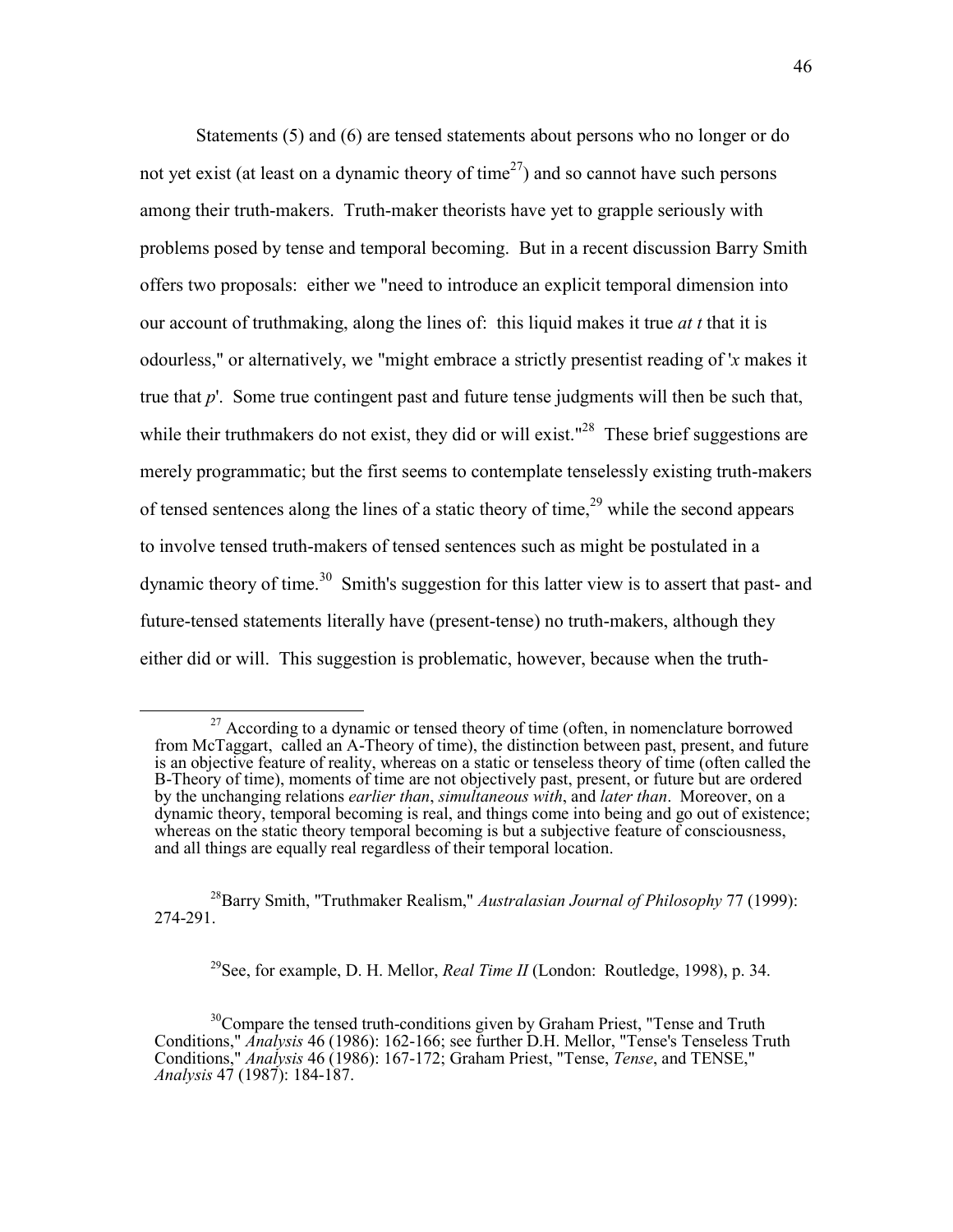maker of, say, a future-tense sentence like "Walker will be inaugurated as our forty-fifth President" becomes present, then that statement, far from being true, is false, and the corresponding present-tense statement, " Walker is being inaugurated as our forty-fifth President" is or becomes true. Thus, we should more plausibly say either that true pastand future-tense statements have no truth-makers at all, though their present-tense counterparts did or will have or that their truth-makers are the present-tense statements' having been or going to be true, or more simply the tensed facts stated as their tensed truth conditions, as disclosed by the disquotation principle. None of this is encouraging to the anti-Molinist, for again we find an important class of statements which either are true without having truth-makers or else have as their truth-makers abstractions like facts or states of affairs.

 Finally, statement (7) is a true counterfactual about the aether of nineteenth century mechanics, which does not exist. One cannot say that the aether's properties serve as the truth-maker of  $(7)$ , for the aether, being non-existent, has no properties. Of course, if the aether did exist, the aether would have properties, so perhaps one could say that what makes (7) true is the fact that in the most similar possible worlds in which the antecedent is realized, the indicative version of the consequent has a truth-maker--but this would be of no comfort to anti-Molinists who presuppose that truth-makers must be or imply the existence of concrete objects.

 All of the above types of truths are matters of vigorous discussion among truthmaker theorists. These illustrations and the controversies they engender underscore just how naïve an understanding grounding objectors generally have of the nature of truthmakers. The idea that the truth-makers of counterfactuals of creaturely freedom must be literal people or any sort of concrete object is extraordinary.<sup>31</sup>

-

<sup>&</sup>lt;sup>31</sup> And, of course, the same holds for counterfactuals about how creatures would freely act under various circumstances which are not, technically speaking, counterfactuals of creaturely freedom because the circumstances mentioned in their antecedents are not fully specified. So as to avoid pedantry, I shall henceforth not distinguish such counterfactual truths from counterfactuals of creaturely freedom.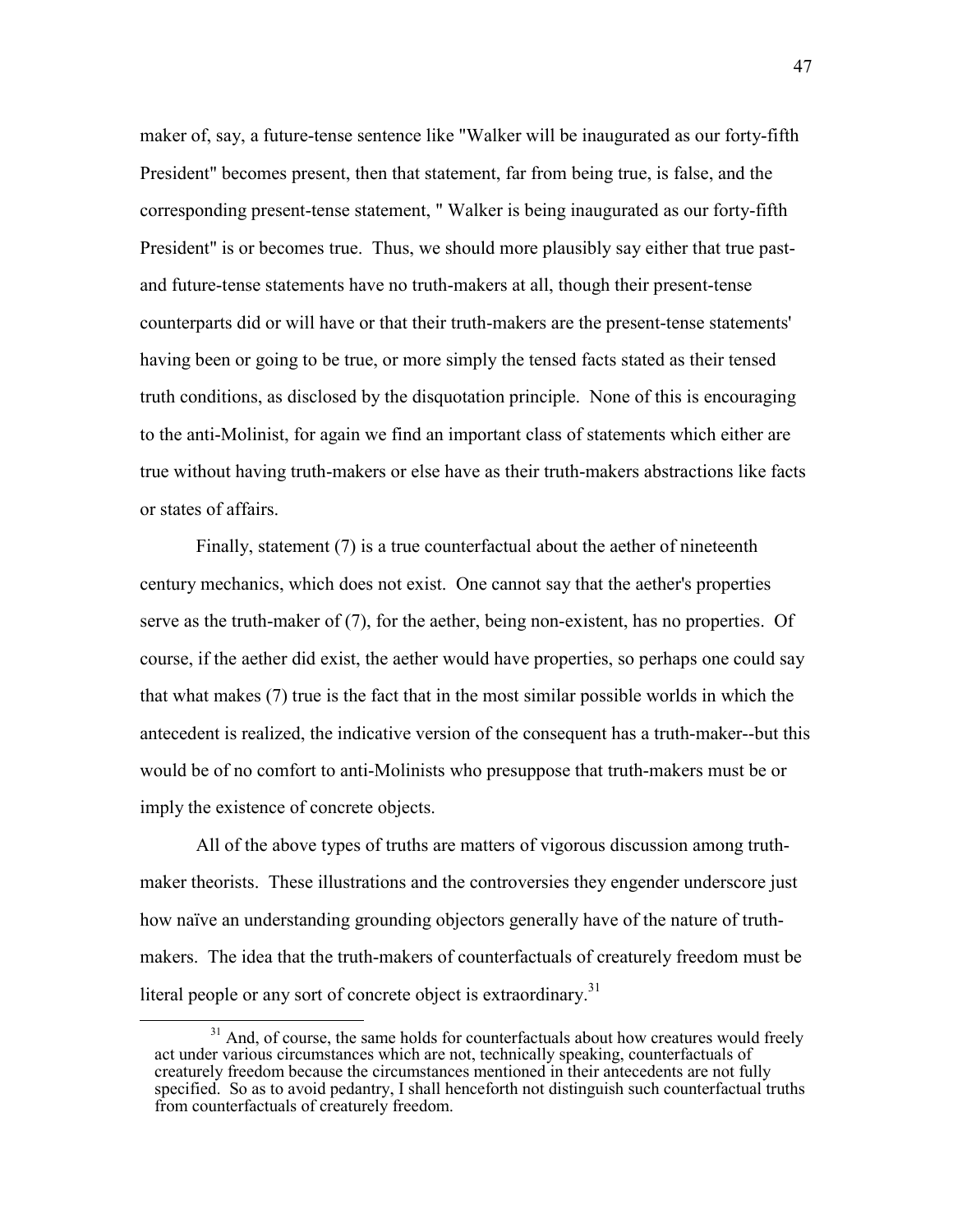Moreover, acceptable truth-makers for counterfactuals of creaturely freedom are available. Alfred Freddoso suggests, for example, that counterfactuals of creaturely freedom are grounded by the fact that a relevant indicative proposition would have grounds of its truth. Thus, the truthmaker of the counterfactual *If Peter were in C, he would deny Christ three times* is the fact or state of affairs that the proposition *Peter denies Christ three times* would have a truthmaker under the relevant condition.

I myself am sceptical that counterfactuals of freedom have any truth-makers at all; but if one is disposed to seek them adequate truth-makers can be conjured up. Thus, the grounding objection fails.

Premise (3) of the argument states logically exhaustive alternatives for an omniscient deity and so must be true. Finally, (4) must be true because if counterfactuals of creaturely freedom were known only posterior to the divine decree, then it is God who determined what every creature would do in every circumstance. Augustinian-Calvinist thinkers bear witness to the truth of this premise in their affirmation of compatibilist theories of creaturely freedom. They thereby testify that God's all-determining decree precludes libertarian freedom, which is the sort of freedom with which we are here concerned. Thus, if God knows counterfactual truths about us only posterior to His decree, then there really are no counterfactuals about creaturely free choices. If there are such counterfactuals, they must be true logically prior to the divine decree.

Given the truth of the premises, the conclusion follows that prior to His creative decree God knows all true counterfactuals of creaturely freedom, which is to say that He has middle knowledge. If this conclusion is correct, then we have a conceptualist account of remarkable power for the means by which God possesses innately knowledge of future contingents.

 $\overline{a}$ 

48